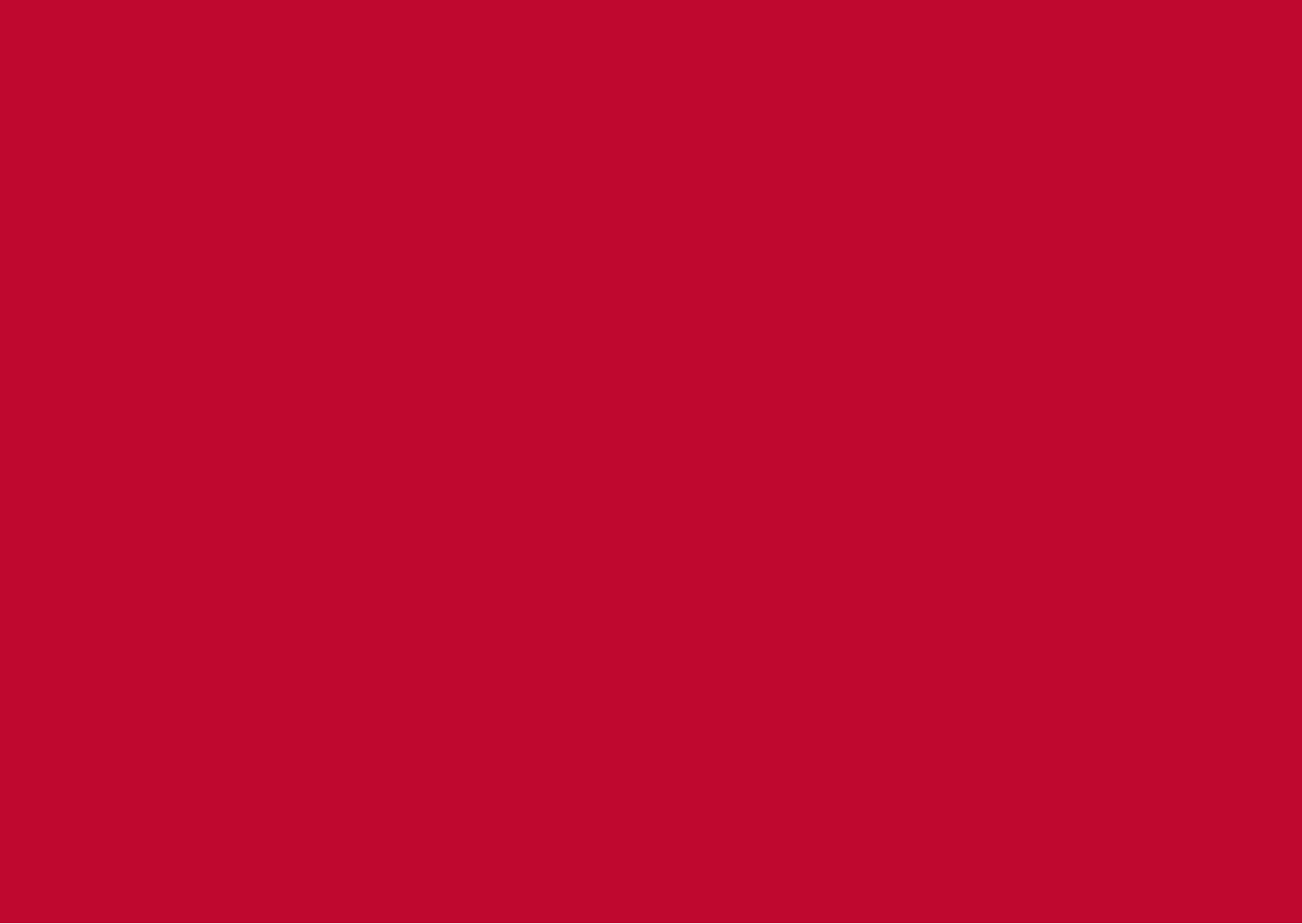## **RESULTS**

The board of directors (the "**Board**") of Xinchen China Power Holdings Limited (the "**Company**") presents the unaudited consolidated interim financial results of the Company and its subsidiaries (collectively referred to as the "**Group**") for the six months ended 30 June 2020 together with comparative figures as follows:

## **CONDENSED CONSOLIDATED STATEMENT OF PROFIT OR LOSS AND OTHER COMPREHENSIVE INCOME**

For the six months ended 30 June 2020

|                                                                                               |                | <b>Six months ended</b> |                |
|-----------------------------------------------------------------------------------------------|----------------|-------------------------|----------------|
|                                                                                               |                | 30.6.2020               | 30.6.2019      |
|                                                                                               | <b>NOTES</b>   | <b>RMB'000</b>          | <b>RMB'000</b> |
|                                                                                               |                | (unaudited)             | (unaudited)    |
| Revenue                                                                                       | $\overline{4}$ | 741,953                 | 1,154,612      |
| Cost of sales                                                                                 |                | (695, 607)              | (1,001,051)    |
| Gross profit                                                                                  |                | 46,346                  | 153,561        |
| Other income                                                                                  | 5              | 15,097                  | 11,446         |
| Impairment losses                                                                             | 6              | (13, 582)               | (544)          |
| Other gains and losses                                                                        | $\overline{7}$ | (10,069)                | (832)          |
| Selling and distribution expenses                                                             |                | (14, 392)               | (18, 422)      |
| Administrative expenses                                                                       |                | (54,990)                | (61, 682)      |
| Other expenses                                                                                |                | (7,517)                 | (2, 384)       |
| Finance costs                                                                                 |                | (38, 967)               | (41,760)       |
| (Loss)/Profit before tax                                                                      | 8              | (78, 074)               | 39,383         |
| Income tax expense                                                                            | 9              | (541)                   | (7, 455)       |
| (Loss)/Profit for the period                                                                  |                | (78, 615)               | 31,928         |
| Other comprehensive income:<br>Items that may be reclassified subsequently to profit or loss: |                |                         |                |
| Fair value loss on:                                                                           |                |                         |                |
| Receivables measured at fair value through other<br>comprehensive income ("FVTOCI")           |                | (282)                   | (1, 484)       |
| Other comprehensive loss for the period                                                       |                | (282)                   | (1, 484)       |
|                                                                                               |                |                         |                |
| Total comprehensive (loss)/income for the period                                              |                | (78, 897)               | 30,444         |
| (Loss)/Earnings per share - Basic (RMB)                                                       | 11             | (0.061)                 | 0.025          |
|                                                                                               |                |                         |                |

The notes on pages 7 to 25 are an integral part of this interim report.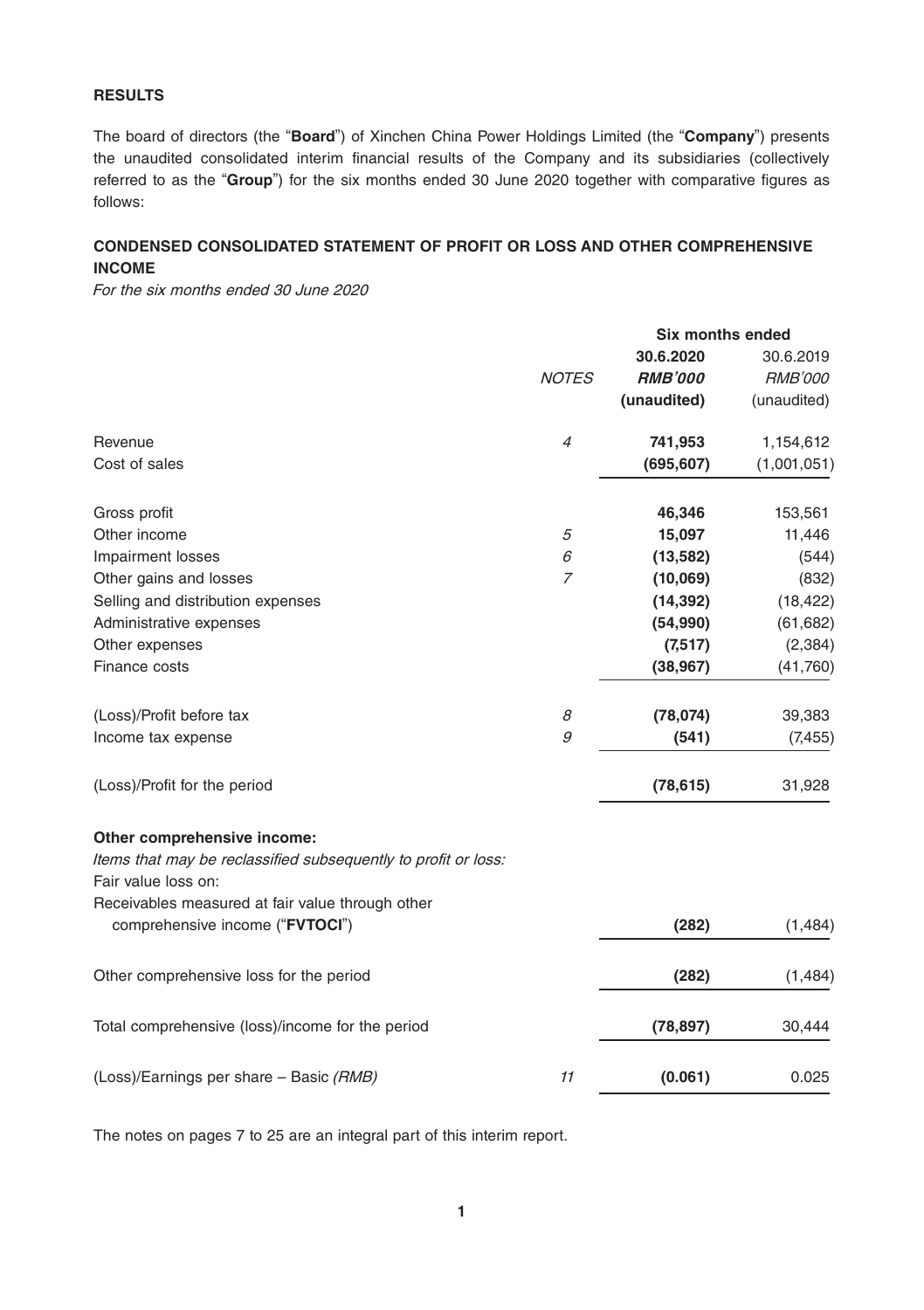## **CONDENSED CONSOLIDATED STATEMENT OF FINANCIAL POSITION**

As at 30 June 2020

|                                    |                 | 30.6.2020      | 31.12.2019     |
|------------------------------------|-----------------|----------------|----------------|
|                                    | <b>NOTES</b>    | <b>RMB'000</b> | <b>RMB'000</b> |
|                                    |                 | (unaudited)    | (audited)      |
| <b>NON-CURRENT ASSETS</b>          |                 |                |                |
| Property, plant and equipment      | 12              | 2,422,274      | 2,543,565      |
| Prepaid lease payments             |                 | 128,353        | 130,164        |
| Intangible assets                  | 12              | 700,507        | 669,384        |
| Loan to a shareholder              | 13              | 15,035         | 14,314         |
| Deferred tax assets                |                 | 18,900         | 18,182         |
|                                    |                 | 3,285,069      | 3,375,609      |
| <b>CURRENT ASSETS</b>              |                 |                |                |
| Inventories                        | 14              | 615,468        | 658,422        |
| Trade and other receivables        | 15a             | 639,273        | 437,624        |
| Receivables measured at FVTOCI     | 15 <sub>b</sub> | 37,895         | 34,348         |
| Tax recoverable                    |                 | 9,979          | 9,555          |
| Amounts due from related companies | 16              | 923,670        | 1,145,866      |
| Pledged/restricted bank deposits   | 17              | 462,535        | 266,068        |
| Bank balances and cash             | 17              | 63,762         | 98,188         |
|                                    |                 | 2,752,582      | 2,650,071      |
| <b>TOTAL ASSETS</b>                |                 | 6,037,651      | 6,025,680      |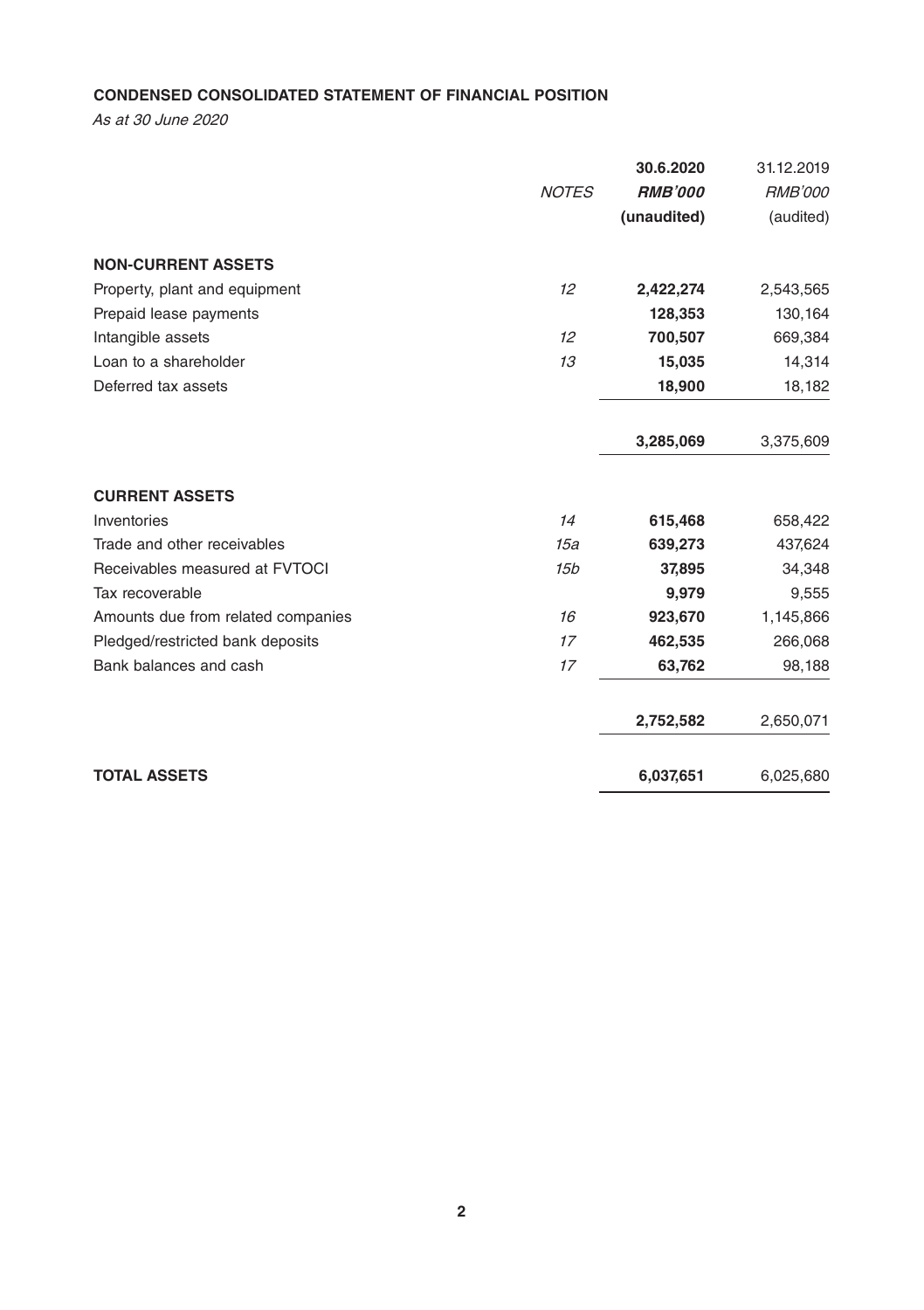## **CONDENSED CONSOLIDATED STATEMENT OF FINANCIAL POSITION (Cont'd)**

As at 30 June 2020

|                                       | <b>NOTES</b> | 30.6.2020<br><b>RMB'000</b><br>(unaudited) | 31.12.2019<br><b>RMB'000</b><br>(audited) |
|---------------------------------------|--------------|--------------------------------------------|-------------------------------------------|
| <b>CURRENT LIABILITIES</b>            |              |                                            |                                           |
| Trade and other payables              | 18           | 1,206,678                                  | 1,176,139                                 |
| Amounts due to related companies      | 19           | 192,836                                    | 215,304                                   |
| Lease liabilities                     | 20           | 5,243                                      | 8,407                                     |
| Borrowings due within one year        | 21           | 1,259,098                                  | 1,008,088                                 |
|                                       |              | 2,663,855                                  | 2,407,938                                 |
| <b>NET CURRENT ASSETS</b>             |              | 88,727                                     | 242,133                                   |
| TOTAL ASSETS LESS CURRENT LIABILITIES |              | 3,373,796                                  | 3,617,742                                 |
| <b>NON-CURRENT LIABILITIES</b>        |              |                                            |                                           |
| Borrowings due after one year         | 21           | 421,372                                    | 577,723                                   |
| Lease liabilities                     | 20           | 1,808                                      | 5,231                                     |
| Deferred income                       |              | 37,593                                     | 42,868                                    |
|                                       |              | 460,773                                    | 625,822                                   |
| <b>NET ASSETS</b>                     |              | 2,913,023                                  | 2,991,920                                 |
| <b>CAPITAL AND RESERVES</b>           |              |                                            |                                           |
| Share capital                         | 22           | 10,457                                     | 10,457                                    |
| Reserves                              |              | 2,902,566                                  | 2,981,463                                 |
| <b>TOTAL EQUITY</b>                   |              | 2,913,023                                  | 2,991,920                                 |

The notes on pages 7 to 25 are an integral part of this interim report.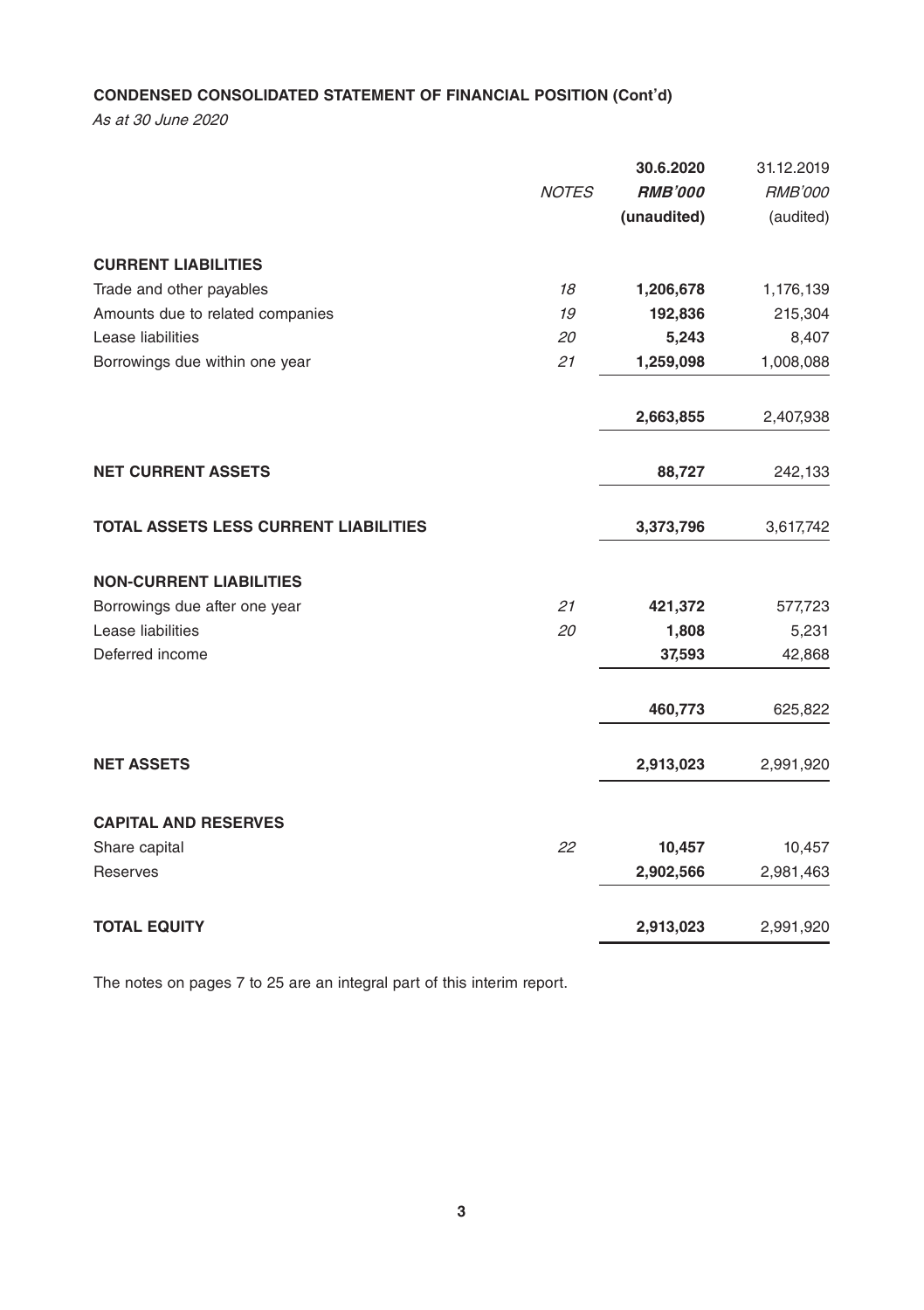## **CONDENSED CONSOLIDATED STATEMENT OF CHANGES IN EQUITY**

For the six months ended 30 June 2020

|                                                                                | Share<br>capital<br><b>RMB'000</b> | Share<br>premium<br><b>RMB'000</b> | Special<br>reserve<br><b>RMB'000</b><br>(Note a) | <b>Surplus</b><br>reserves<br><b>RMB'000</b><br>(Note b) | Deemed<br>distribution<br>to a<br>shareholder<br><b>RMB'000</b><br>(Note c) | Contribution<br>from a<br>shareholder<br><b>RMB'000</b><br>(Note d) | <b>FVTOCI</b><br>reserve<br><b>RMB'000</b> | Retained<br>profits<br><b>RMB'000</b> | Total<br><b>RMB'000</b> |
|--------------------------------------------------------------------------------|------------------------------------|------------------------------------|--------------------------------------------------|----------------------------------------------------------|-----------------------------------------------------------------------------|---------------------------------------------------------------------|--------------------------------------------|---------------------------------------|-------------------------|
| At 1 January 2019 (audited)                                                    | 10,457                             | 700,258                            | 193,457                                          | 391,718                                                  | (11, 285)                                                                   | 8,319                                                               | 362                                        | 1.692.417                             | 2,985,703               |
| Profit for the period<br>Other comprehensive loss                              |                                    |                                    |                                                  |                                                          |                                                                             |                                                                     |                                            | 31,928                                | 31,928                  |
| for the period                                                                 | $\qquad \qquad -$                  |                                    | $\overline{\phantom{0}}$                         |                                                          |                                                                             | $\qquad \qquad -$                                                   | (1,484)                                    | $\overline{\phantom{a}}$              | (1,484)                 |
| Total comprehensive (loss)/income<br>for the period                            |                                    |                                    |                                                  |                                                          |                                                                             | $\overline{\phantom{0}}$                                            | (1,484)                                    | 31,928                                | 30,444                  |
| At 30 June 2019 (unaudited)                                                    | 10.457                             | 700,258                            | 193,457                                          | 391,718                                                  | (11, 285)                                                                   | 8,319                                                               | (1, 122)                                   | 1,724,345                             | 3,016,147               |
| At 1 January 2020 (audited)<br>Loss for the period<br>Other comprehensive loss | 10.457                             | 700.258                            | 193,457                                          | 394,440                                                  | (11, 285)                                                                   | 8,319                                                               | (269)                                      | 1.696.543<br>(78, 615)                | 2,991,920<br>(78, 615)  |
| for the period                                                                 | $\qquad \qquad -$                  |                                    | $\overline{\phantom{0}}$                         |                                                          |                                                                             | -                                                                   | (282)                                      | -                                     | (282)                   |
| Total comprehensive loss<br>for the period                                     |                                    |                                    |                                                  |                                                          |                                                                             | $\qquad \qquad -$                                                   | (282)                                      | (78, 615)                             | (78, 897)               |
| At 30 June 2020 (unaudited)                                                    | 10.457                             | 700,258                            | 193.457                                          | 394.440                                                  | (11, 285)                                                                   | 8,319                                                               | (551)                                      | 1,617,928                             | 2,913,023               |

Notes:

(a) Special reserve represents the difference between paid-in capital of Mianyang Xinchen Engine Co., Limited\* (綿陽新晨動力機械有限公司) ("**Mianyang Xinchen**") and issued share capital of the Company arising from group reorganization.

- (b) Surplus reserves comprise statutory surplus reserve and discretionary surplus reserve of Mianyang Xinchen, a major operating subsidiary of the Group and a sino-foreign equity joint venture enterprise, which are non-distributable and the transfer to these reserves is determined according to the relevant laws in the People's Republic of China (the "**PRC**") and by the board of Mianyang Xinchen in accordance with its Articles of Association. Statutory surplus reserve amounting to approximately RMB264,696,000 as at 30 June 2020 (31 December 2019: approximately RMB264,696,000), can be used to make up for previous year's losses or convert into additional capital of Mianyang Xinchen. Discretionary surplus reserve amounting to approximately RMB129,744,000 as at 30 June 2020 (31 December 2019: approximately RMB129,744,000) can be used to expand the existing operations of Mianyang Xinchen.
- (c) Deemed distribution to a shareholder represents the fair value adjustments on an interest-free loan to a subsidiary of a joint controlling shareholder of Mianyang Xinchen in prior years.
- (d) Contribution from a shareholder represents the fair value adjustments on shares awarded by Lead In Management Limited ("**Lead In**") to a third party in prior years. Details of which are set out in Note 13.
- English name for reference only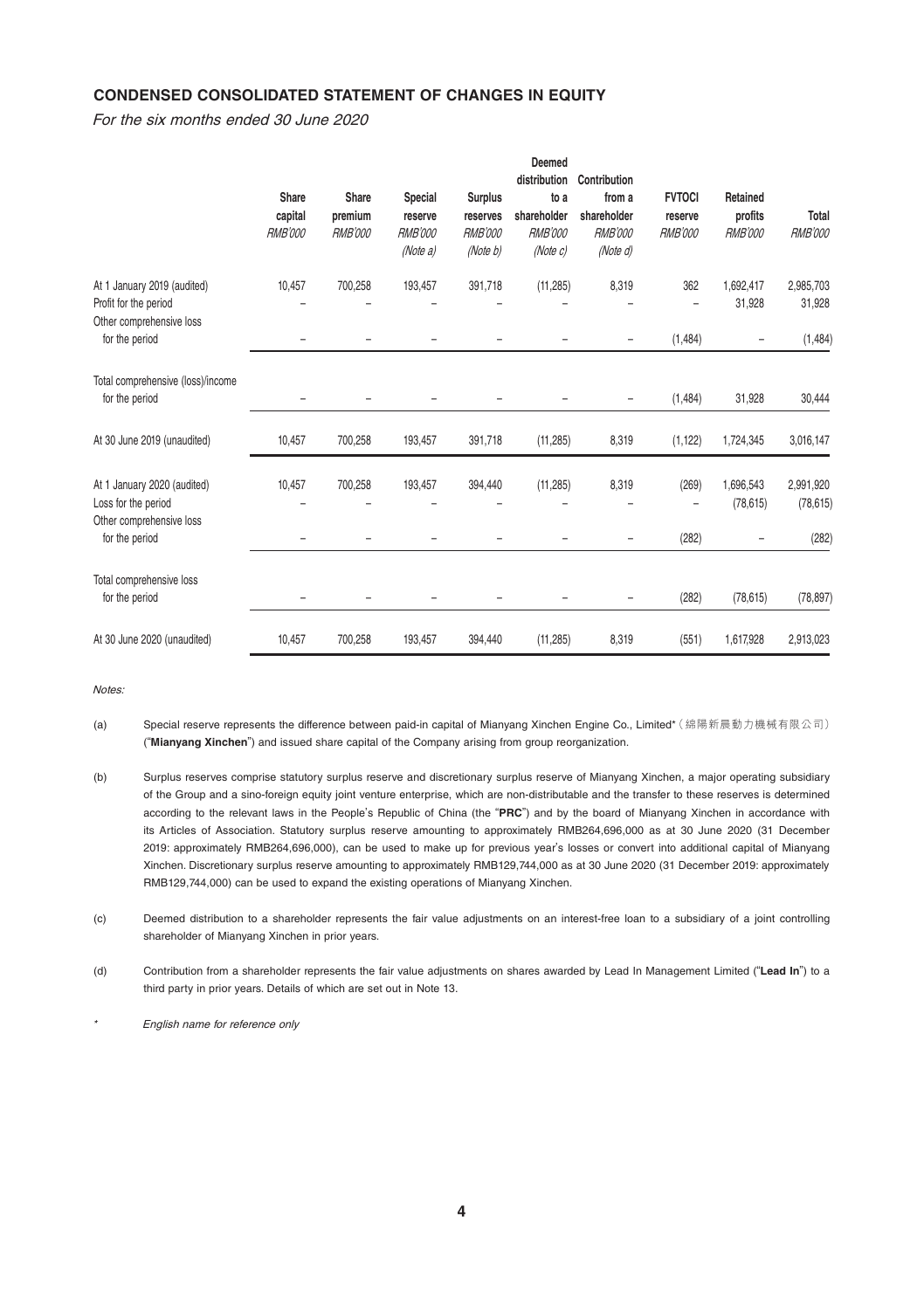## **CONDENSED CONSOLIDATED STATEMENT OF CASH FLOWS**

For the six months ended 30 June 2020

|                                                        | Six months ended      |                |
|--------------------------------------------------------|-----------------------|----------------|
|                                                        | 30.6.2020             | 30.6.2019      |
|                                                        | <i><b>RMB'000</b></i> | <i>RMB'000</i> |
|                                                        | (unaudited)           | (unaudited)    |
| <b>CASH FLOWS FROM OPERATING ACTIVITIES:</b>           |                       |                |
| (Loss)/Profit before taxation                          | (78, 074)             | 39,383         |
| Adjustments for non-cash items                         | 179,727               | 194,760        |
| Operating cash flows before changes in working capital | 101,653               | 234,143        |
| Decrease in inventories                                | 42,688                | 62,525         |
| (Increase)/Decrease in trade and other receivables     | (215, 231)            | 46,726         |
| (Increase)/Decrease in receivables measured at FVTOCI  | (3,829)               | 84,745         |
| Increase/(Decrease) in trade and other payables        | 24,541                | (557,085)      |
| Decrease in amounts due from related companies         | 222,757               | 170,110        |
| Decrease in amounts due to related companies           | (24, 558)             | (83, 846)      |
| Cash generated from/(used in) operations               | 148,021               | (42, 682)      |
| Income tax paid                                        | (1,683)               | (5, 472)       |
| Net cash generated from/(used in) operating activities | 146,338               | (48, 154)      |
| <b>CASH FLOWS FROM INVESTING ACTIVITIES:</b>           |                       |                |
| Interest received                                      | 3,948                 | 9,061          |
| Purchase of property, plant and equipment              | (7, 867)              | (166, 171)     |
| Proceeds on disposal of property, plant and equipment  | 192                   |                |
| Development costs paid                                 | (35, 307)             | (32, 894)      |
| Withdrawal of pledged/restricted bank deposits         | 218,939               | 553,582        |
| Placement of pledged/restricted bank deposits          | (415, 406)            | (223, 776)     |
| Proceed from disposal of assets held for sale          |                       | 49,845         |
| Advance to related companies                           |                       | (60)           |
| Repayment from a related company                       | 10                    |                |
| Net cash (used in)/generated from investing activities | (235, 491)            | 189,587        |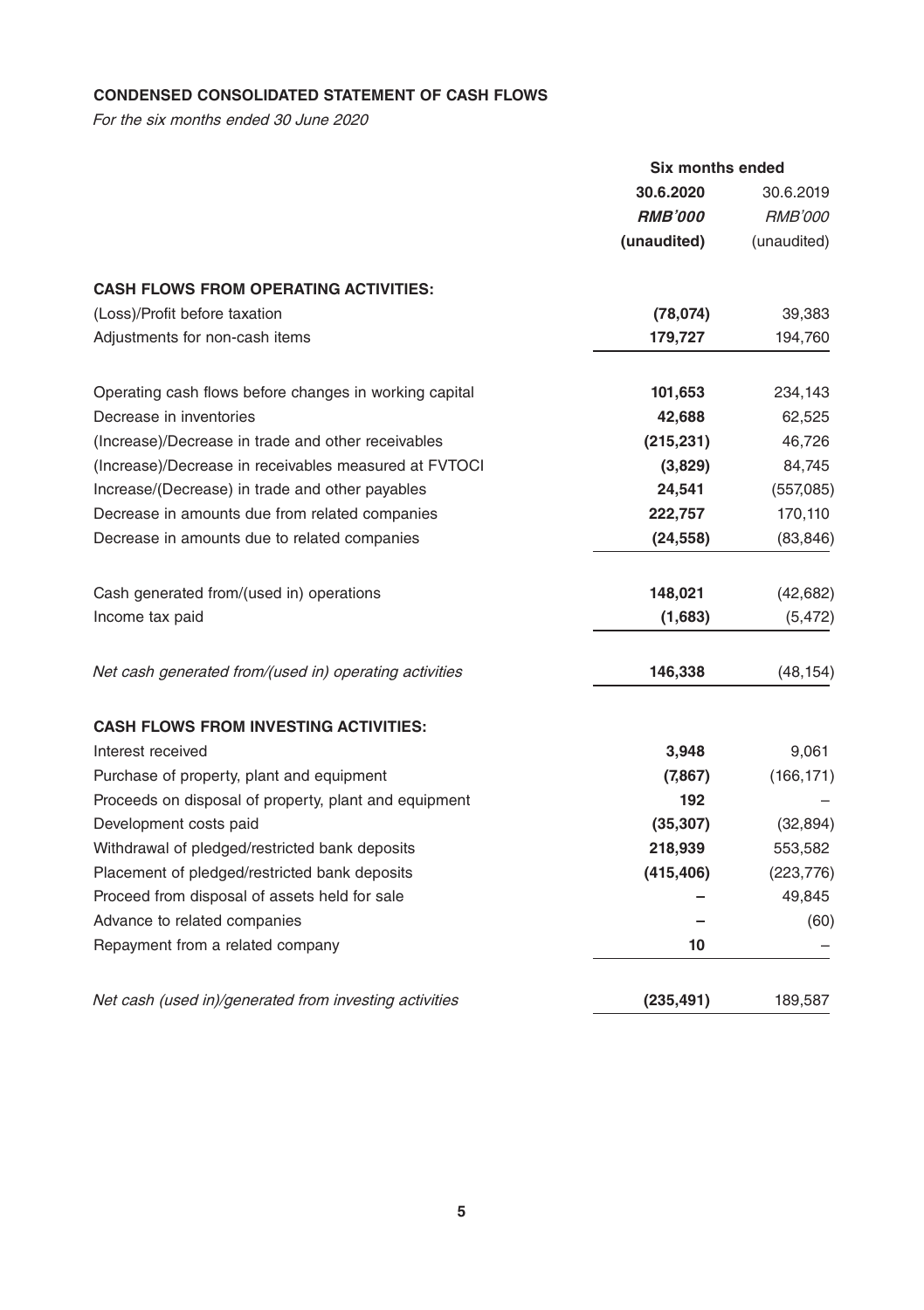## **CONDENSED CONSOLIDATED STATEMENT OF CASH FLOWS (Cont'd)**

For the six months ended 30 June 2020

|                                                        | Six months ended      |                |  |
|--------------------------------------------------------|-----------------------|----------------|--|
|                                                        | 30.6.2020             | 30.6.2019      |  |
|                                                        | <i><b>RMB'000</b></i> | <i>RMB'000</i> |  |
|                                                        | (unaudited)           | (unaudited)    |  |
| <b>CASH FLOWS FROM FINANCING ACTIVITIES:</b>           |                       |                |  |
| Interest paid                                          | (46, 692)             | (47,708)       |  |
| Repayment of borrowings                                | (385, 393)            | (302, 807)     |  |
| New borrowings raised                                  | 488,070               | 146,513        |  |
| Payment of lease liabilities                           | (3,348)               | (3,876)        |  |
| Advance from related companies                         | 2,118                 | 121            |  |
| Repayment to a related company                         | (28)                  |                |  |
| Net cash generated from/(used in) financing activities | 54,727                | (207, 757)     |  |
| <b>NET DECREASE IN CASH AND CASH EQUIVALENTS</b>       | (34, 426)             | (66, 324)      |  |
| <b>CASH AND CASH EQUIVALENTS AT 1 JANUARY</b>          | 98,188                | 223,950        |  |
| <b>CASH AND CASH EQUIVALENTS AT 30 JUNE,</b>           |                       |                |  |
| represented by bank balances and cash                  | 63.762                | 157,626        |  |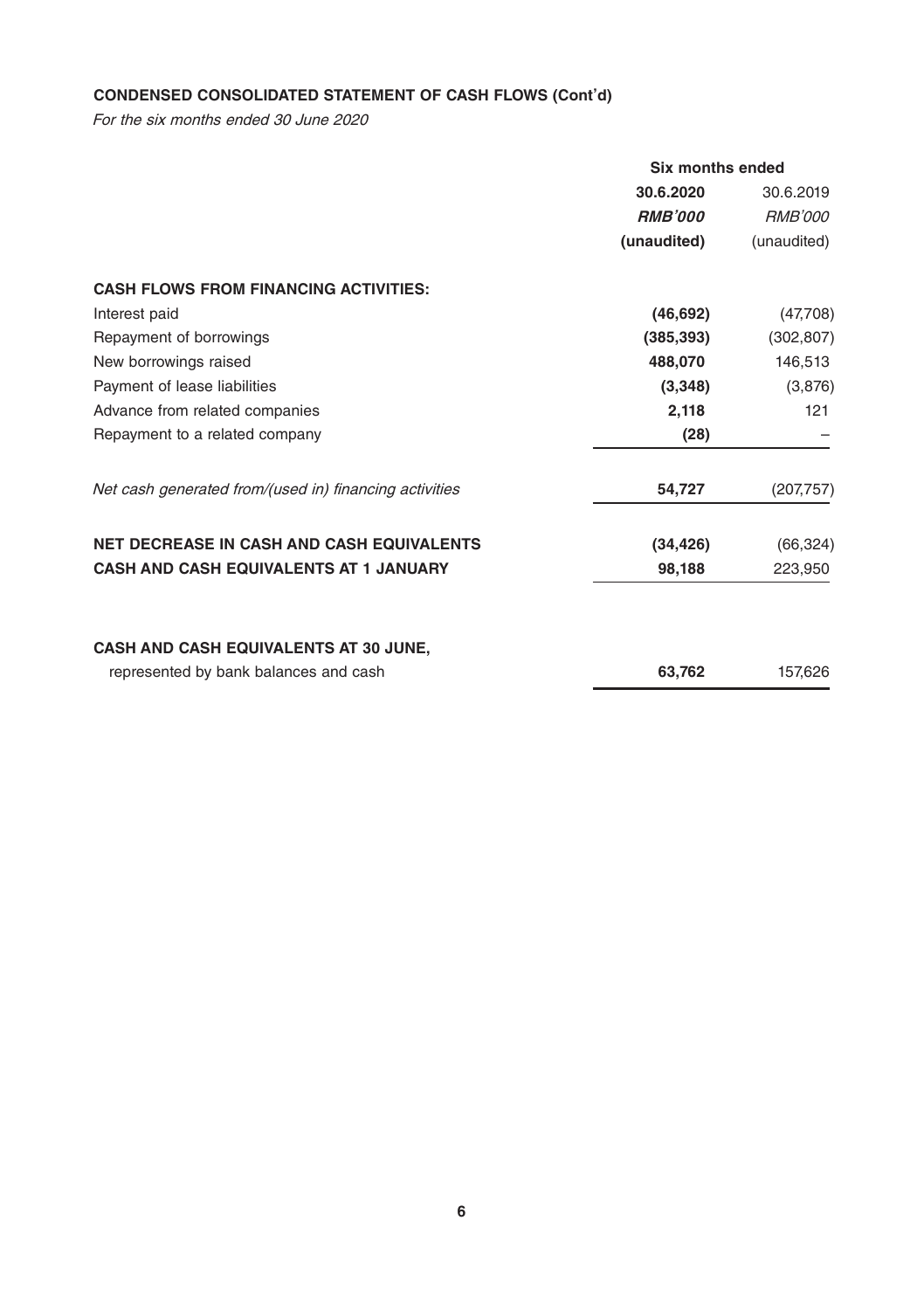## **NOTES TO THE CONDENSED CONSOLIDATED FINANCIAL STATEMENTS**

For the six months ended 30 June 2020

#### **1. CORPORATE INFORMATION**

The Company was incorporated as an exempted company with limited liability in the Cayman Islands under the Companies Law (2010 Revision) of the Cayman Islands on 10 March 2011. Brilliance China Automotive Holdings Limited ("**Brilliance China**", Brilliance China and its subsidiaries collectively referred to as "**Brilliance China Group**"), a company listed on The Stock Exchange of Hong Kong Limited (the "**Stock Exchange**"), and Sichuan Province Yibin Wuliangye Group Co., Ltd.\*(四川省宜賓五糧液集團有限公司)("**Wuliangye**", Wuliangye and its subsidiaries collectively referred to as "**Wuliangye Group**"), a state owned enterprise registered in the PRC, are able to exercise significant influence over the Company. In March 2013, the Company completed the listing of its shares on the Main Board of the Stock Exchange.

The principal activities of the Company and its direct wholly-owned subsidiary, Southern State Investment Limited, are investment holding. The principal activities of Mianyang Xinchen, an indirect wholly-owned subsidiary of the Company, are development, manufacture and sale of automotive engines for passenger vehicles and light duty commercial vehicles and manufacture of engine parts and components of the passenger vehicles and light duty commercial vehicles in the PRC.

\* English name for reference only

#### **2. BASIS OF PREPARATION**

The condensed consolidated financial statements have been prepared in accordance with Hong Kong Accounting Standard ("**HKAS**") 34 "Interim Financial Reporting" issued by the Hong Kong Institute of Certified Public Accountants as well as with the applicable disclosure requirements of the Rules Governing the Listing of Securities on the Stock Exchange (the "**Listing Rules**").

#### **3. PRINCIPAL ACCOUNTING POLICIES**

The condensed consolidated financial statements have been prepared on the historical cost basis except for certain financial instruments, which are measured at fair values.

The accounting policies adopted in the preparation of the interim condensed consolidated financial statements are consistent with those followed in the preparation of the Group's annual consolidated financial statements for the year ended 31 December 2019, except for the adoption of new standards effective as of 1 January 2020. The Group has not early adopted any standard, interpretation or amendment that has been issued but is not yet effective.

Amendments to Hong Kong Financial Reporting Standard ("**HKFRS**") 3 Definition of Business Amendments to HKFRS 9. HKAS 39 and HKFRS 7 Interest Rate Benchmark Reform Amendments to HKAS 1 and HKAS 8 Definition of Material

The adoption of the new and amended HKFRSs had no material impact on how the results and financial position for the current and prior periods have been prepared and presented.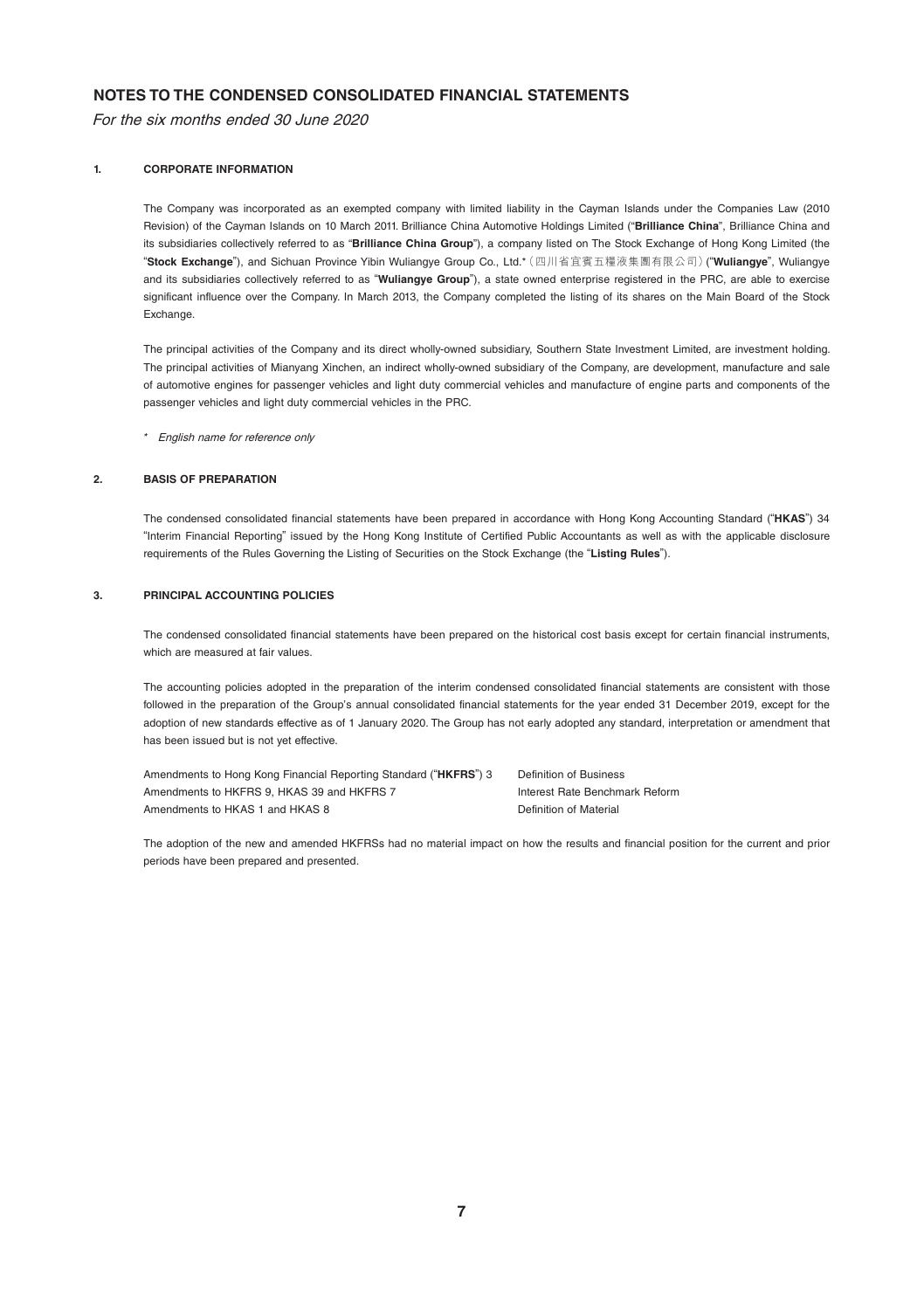#### **4. REVENUE AND SEGMENT INFORMATION**

Information reported to the Board, being the chief operating decision maker, for the purpose of resource allocation and assessment of segment performance focuses on types of goods delivered or services provided.

The Group's operation and main revenue streams are those described in the latest annual financial statements. The Group's revenue is derived from contracts with customers. Revenue for sales of gasoline engines, diesel engines and engine components is recognised at a point in time. All the contracts with customers are agreed at fixed price and the expected duration of the contracts is one year or less.

#### **4.1 Segment revenue and segment results**

The Board reviews operating results and financial information on a product by product basis. Each individual engine product constitutes an operating segment. For certain operating segments that exhibit similar long-term financial performance as they have similar economic characteristics, which are produced by using similar production processes and are distributed and sold to similar classes of customers, the financial information is aggregated into a single reportable operating segment. The Group has three reportable operating segments as follows:

- (1) Gasoline engines;
- (2) Diesel engines; and
- (3) Engine components.

The following is an analysis of the Group's revenue and results by reportable segment:

|                                   | Segment revenue<br>Six months ended |                | <b>Segment results</b> |                |
|-----------------------------------|-------------------------------------|----------------|------------------------|----------------|
|                                   |                                     |                | Six months ended       |                |
|                                   | 30.6.2020                           | 30.6.2019      | 30.6.2020              | 30.6.2019      |
|                                   | <b>RMB'000</b>                      | <b>RMB'000</b> | <b>RMB'000</b>         | <b>RMB'000</b> |
|                                   | (unaudited)                         | (unaudited)    | (unaudited)            | (unaudited)    |
| Gasoline engines                  | 260,111                             | 570,653        | (6,881)                | 55,127         |
| Diesel engines                    | 92,736                              | 234,064        | 5,053                  | 39,440         |
| Engine components                 | 389,106                             | 349,895        | 48,174                 | 58,994         |
| Total segment and consolidated    | 741,953                             | 1,154,612      | 46,346                 | 153,561        |
| Other income                      |                                     |                | 15,097                 | 11,446         |
| Impairment losses                 |                                     |                | (13, 582)              | (544)          |
| Other gains and losses            |                                     |                | (10,069)               | (832)          |
| Selling and distribution expenses |                                     |                | (14, 392)              | (18, 422)      |
| Administrative expenses           |                                     |                | (54,990)               | (61, 682)      |
| Other expenses                    |                                     |                | (7,517)                | (2, 384)       |
| Finance costs                     |                                     |                | (38, 967)              | (41,760)       |
| (Loss)/Profit before tax          |                                     |                | (78, 074)              | 39,383         |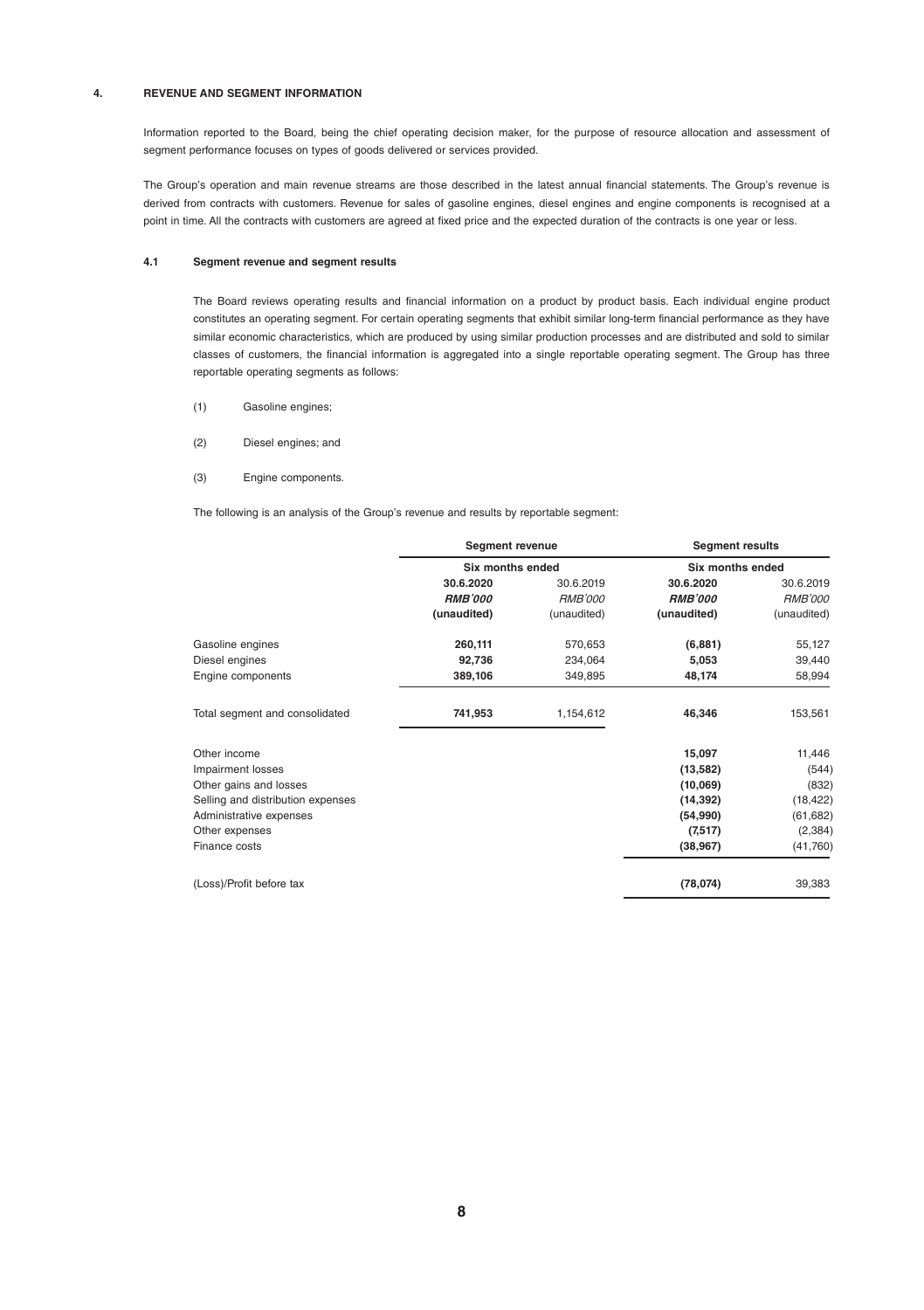#### **4. REVENUE AND SEGMENT INFORMATION (Cont'd)**

#### **4.1 Segment revenue and segment results (Cont'd)**

Revenue reported above represents revenue generated from sales of goods or service provision to external customers. There were no inter-segment sales during the six months ended 30 June 2020 and 2019.

Segment results represent the (loss)/profit contributed by each segment before the allocation of other income, impairment losses, other gains and losses, selling and distribution expenses, administrative expenses, other expenses and finance costs. This is the measure reported to the Board for the purpose of resource allocation and performance assessment.

#### **4.2 Segment assets and liabilities**

The assets and liabilities of the Group are regularly reviewed by the Board as a whole and no discrete financial information on segment assets and segment liabilities is available, therefore the measure of total assets and total liabilities by reportable operating segment is not presented.

#### **4.3 Geographical information**

The majority of the Group's operations and non-current assets are located in the PRC; and almost all of the Group's revenue from external customers is generated in the PRC, which is the country of domicile of Mianyang Xinchen and its subsidiary.

#### **5. OTHER INCOME**

|                                                    | Six months ended |                |
|----------------------------------------------------|------------------|----------------|
|                                                    | 30.6.2020        | 30.6.2019      |
|                                                    | <b>RMB'000</b>   | <b>RMB'000</b> |
|                                                    | (unaudited)      | (unaudited)    |
| Government grants                                  | 10,543           | 6,274          |
| Bank interest income                               | 3,948            | 4,609          |
| Imputed interest income from loan to a shareholder | 472              | 437            |
| Rental income under operating leases               | 134              | 126            |
|                                                    | 15.097           | 11.446         |

#### **6. IMPAIRMENT LOSSES**

|                                                | Six months ended |                |
|------------------------------------------------|------------------|----------------|
|                                                | 30.6.2020        | 30.6.2019      |
|                                                | <b>RMB'000</b>   | <b>RMB'000</b> |
|                                                | (unaudited)      | (unaudited)    |
| Impairment losses recognised on:               |                  |                |
| - Trade and other receivables (Note 15a)       | 13,582           | 417            |
| - Amounts due from related companies (Note 16) | -                | 127            |
|                                                | 13,582           | 544            |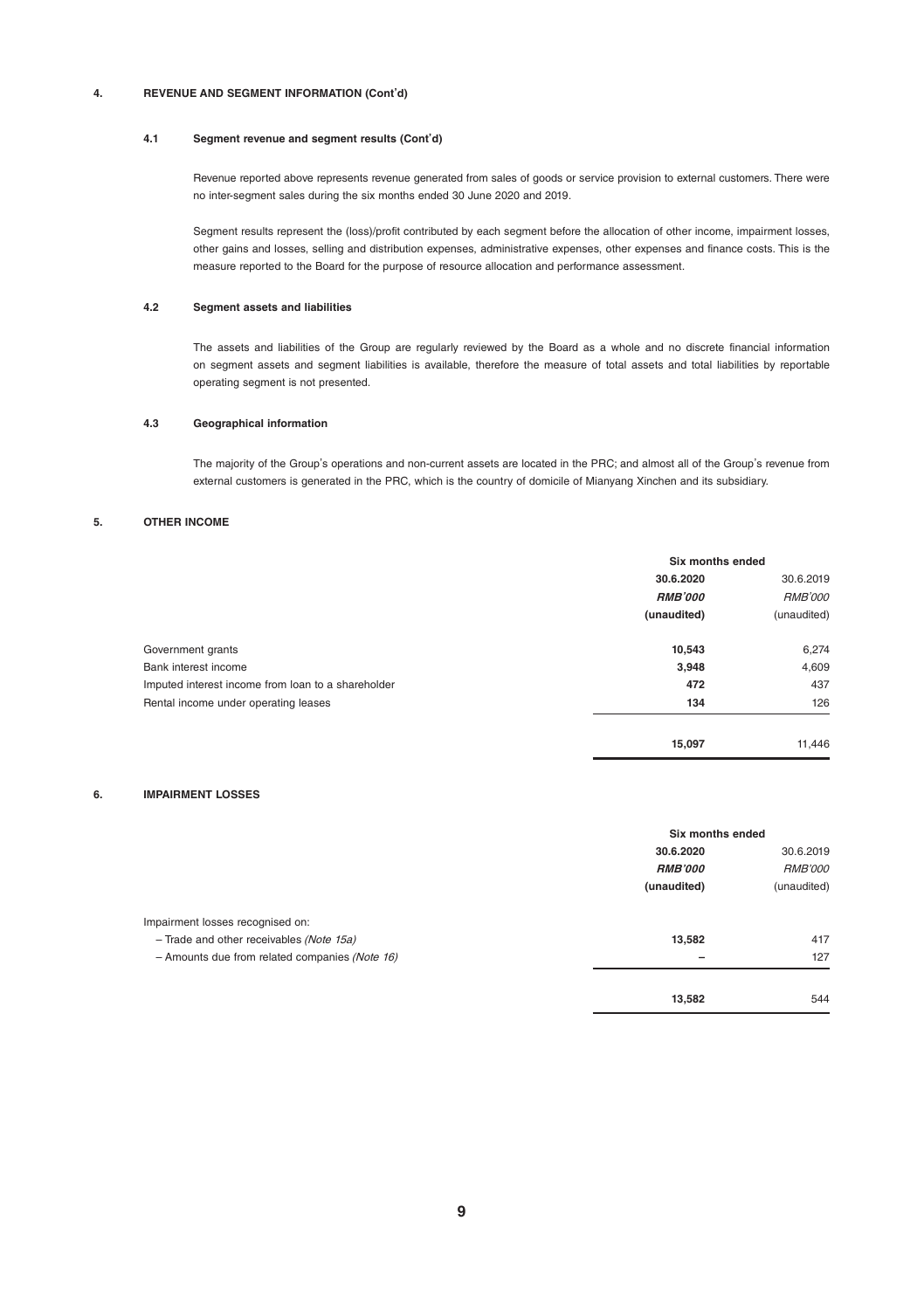|                                                                                               | <b>Six months ended</b> |                |
|-----------------------------------------------------------------------------------------------|-------------------------|----------------|
|                                                                                               | 30.6.2020               | 30.6.2019      |
|                                                                                               | <b>RMB'000</b>          | <b>RMB'000</b> |
|                                                                                               | (unaudited)             | (unaudited)    |
| Net gain arising on financial assets at fair value through profit or loss ("FVTPL"), realised |                         | 4,614          |
| Net gain arising on financial liabilities at FVTPL, realised                                  |                         | 1,121          |
| Net gain arising on financial liabilities at FVTPL, unrealised                                |                         | 280            |
| Foreign exchange losses, net                                                                  | (8,649)                 | (2,784)        |
| Gain on disposal of assets classified as held for sale                                        |                         | 652            |
| Gain on disposal of miscellaneous materials                                                   | 780                     |                |
| Net loss arising on receivables measured at FVTOCI                                            | (2,869)                 | (5,041)        |
| Gain on disposal of property, plant and equipment (Note 12)                                   | $\overline{2}$          |                |
| Reversal of provision for impairment losses on amounts due                                    |                         |                |
| from related companies (Note 16)                                                              | 571                     |                |
| Others                                                                                        | 96                      | 326            |
|                                                                                               | (10,069)                | (832)          |

#### **8. (LOSS)/PROFIT BEFORE TAX**

(Loss)/Profit before tax has been arrived at after charging:

|                                                               | Six months ended |                |  |
|---------------------------------------------------------------|------------------|----------------|--|
|                                                               | 30.6.2020        | 30.6.2019      |  |
|                                                               | <b>RMB'000</b>   | <b>RMB'000</b> |  |
|                                                               | (unaudited)      | (unaudited)    |  |
| Employee benefits expenses (including directors):             |                  |                |  |
| - Salaries and other benefits                                 | 54,075           | 68,405         |  |
| - Retirement benefit scheme contributions                     | 3,542            | 16,732         |  |
| Total staff costs                                             | 57,617           | 85,137         |  |
| Depreciation of right-of-use assets                           | 3,338            | 3,566          |  |
| Depreciation of property, plant and equipment                 | 128,009          | 144,403        |  |
| Depreciation of prepaid lease payments                        | 1,811            | 1,654          |  |
| Amortisation of intangible assets (included in cost of sales) | 6,291            | 18,399         |  |
| Total depreciation and amortisation                           | 139,449          | 168,022        |  |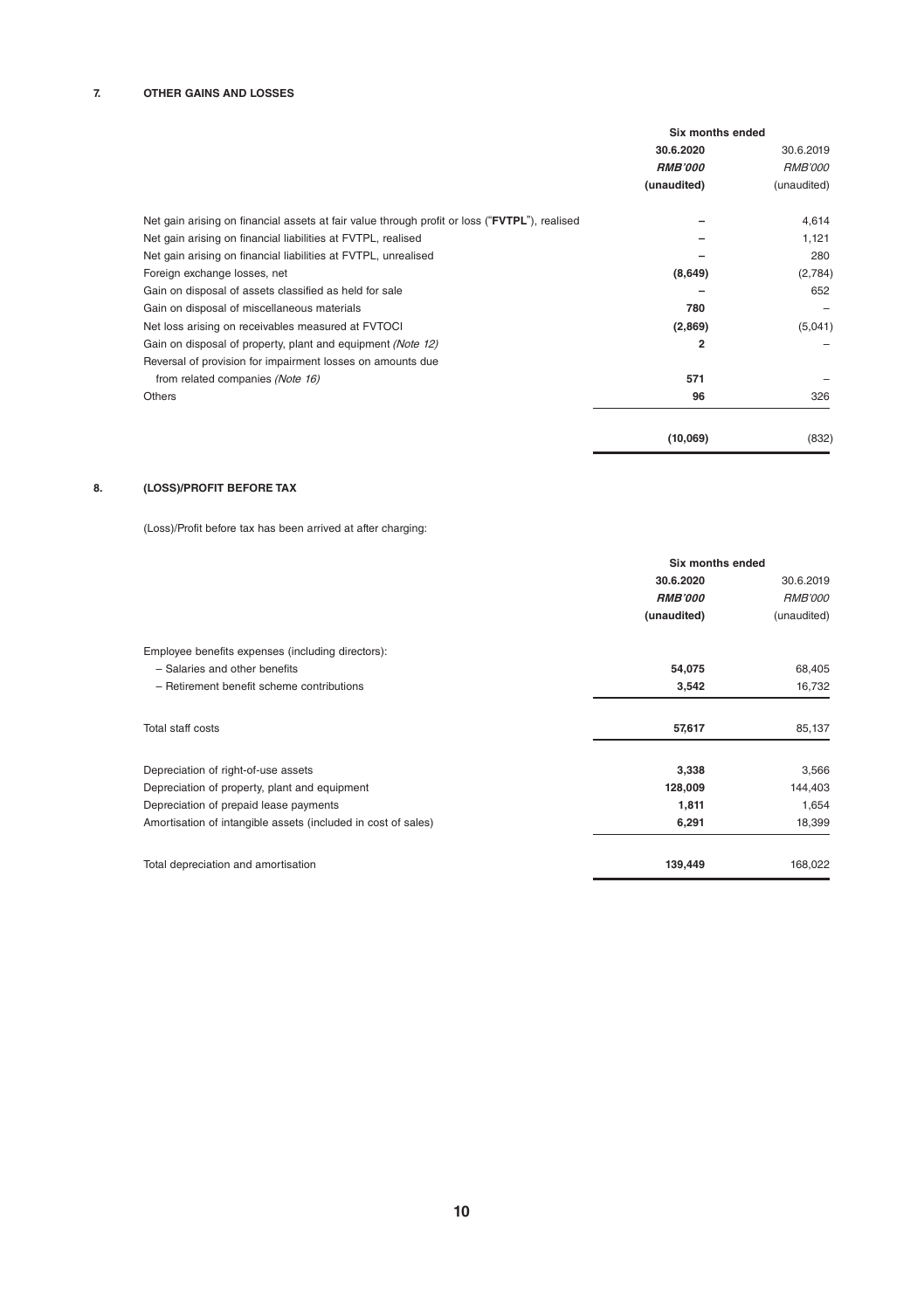|                                   | Six months ended |                          |
|-----------------------------------|------------------|--------------------------|
|                                   | 30.6.2020        | 30.6.2019                |
|                                   | <b>RMB'000</b>   | <b>RMB'000</b>           |
|                                   | (unaudited)      | (unaudited)              |
| PRC Enterprise Income Tax ("EIT") |                  |                          |
| - Current tax                     | 1,259            | 7,455                    |
| - Under provision in prior year   |                  | $\overline{\phantom{0}}$ |
|                                   | 1,259            | 7,455                    |
| Deferred tax                      | (718)            | $\overline{\phantom{0}}$ |
|                                   | 541              | 7,455                    |

Mianyang Xinchen was subject to 15% EIT rate for both periods ended 30 June 2020 and 2019, which is lower than the standard tax rate of 25%. According to the announcement of "the State Administration of Taxation on issues concerning Enterprise Income Tax Related with enhancing the Western Region Development Strategy"(國家税務總局關於深入實施西部大開發戰略有關税收政策問題的通知), Mianyang Xinchen was registered with the local tax authority to be eligible to the reduced 15% EIT rate from 2011 to 2020. The preferential EIT rate is subject to assessment by the local tax authority on annual basis.

#### **10. DIVIDENDS**

No dividend has been paid or declared by the Company during both periods ended 30 June 2020 and 2019, nor has any dividend been proposed since the end of the reporting period.

#### **11. (LOSS)/EARNINGS PER SHARE**

The calculation of basic (loss)/earnings per share attributable to the owners of the Company is based on the following data:

|                                                                    | Six months ended |               |
|--------------------------------------------------------------------|------------------|---------------|
|                                                                    | 30.6.2020        | 30.6.2019     |
|                                                                    | (unaudited)      | (unaudited)   |
| (Loss)/Earnings                                                    |                  |               |
| (Loss)/Profit for the period attributable to owners of the Company |                  |               |
| for the purpose of basic (loss)/earnings per share (RMB'000)       | (78, 615)        | 31.928        |
| Number of shares                                                   |                  |               |
| Weighted average number of ordinary shares                         |                  |               |
| for the purpose of basic (loss)/earnings per share                 | 1,282,211,794    | 1.282.211.794 |

No diluted earnings per share are presented as there was no dilutive potential ordinary share outstanding during the periods or as at the end of reporting periods.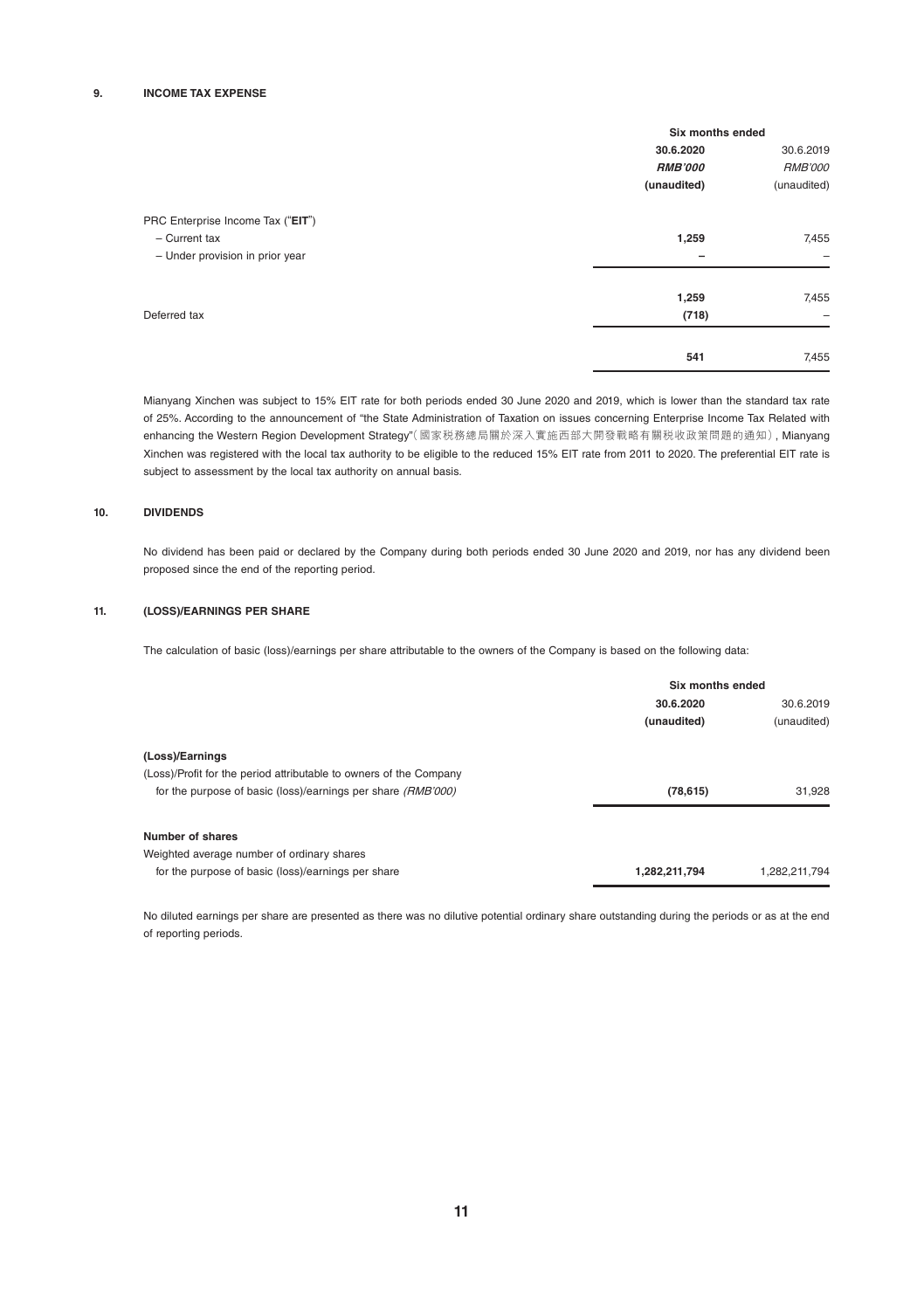#### **12. MOVEMENTS IN PROPERTY, PLANT AND EQUIPMENT AND INTANGIBLE ASSETS**

During the current interim period, the Group acquired property, plant and equipment, other than construction in progress, amounting to approximately RMB556,000 (six months ended 30 June 2019: approximately RMB5,329,000) for the purpose of upgrading its manufacturing capacity of the Group. During the current interim period, the Group disposed certain plant and equipment with an aggregate carrying amount of approximately RMB190,000 (six months ended 30 June 2019: nil) resulting in a gain on disposal of approximately RMB2,000 (six months ended 30 June 2019: nil).

In addition, during current interim period, the Group had approximately RMB12,929,000 (six months ended 30 June 2019: approximately RMB165,917,000) addition to construction in progress, primarily for scaling up the Group's production facilities and capacity. Included in the total addition was approximately RMB5,618,000 (six months ended 30 June 2019: approximately RMB5,075,000) interests capitalised.

During the current interim period, the Group capitalised development costs of technical know-how of new automotive engines amounting to approximately RMB37,414,000 (six months ended 30 June 2019: approximately RMB32,894,000) for the purposes of expanding its products range of gasoline and diesel engines. Included in the total addition was approximately RMB2,107,000 (six months ended 30 June 2019: approximately RMB2,107,000) interest capitalised.

The Group entered into lease agreements in respect of office premises and production facilities for 2 years and 3 years respectively as at 1 January 2019. The Group makes fixed payments during the contract period. During the six months ended 30 June 2020, the Group entered into a modified contract and revised the monthly rental of production facilities. As the modification did not add the right to use one or more underlying assets, it was not accounted for as a separate lease. Accordingly, the Group remeasured the existing lease liabilities including the lease payments for the revised monthly rental using a revised discount rate. The difference between the carrying amount of the modified lease liability and the lease liability immediately before the modification of approximately RMB3,239,000 was adjusted to the right-of-use assets.

As at 30 June 2020, the carrying amounts of the Group's right-of-use assets in respect of office premises and production facilities amounting to approximately RMB6,717,000 (six months ended 30 June 2019: approximately RMB17,987,000).

#### **13. LOAN TO A SHAREHOLDER**

As detailed in Note 28, the Company has two trust arrangements which entitle the beneficiaries to subscribe for shares of the Company (the "**Shares**") through Lead In for their services to the Group. Under loan agreements dated 18 October 2011, each of the two shareholders of the Company, namely Brilliance Investment Holdings Limited ("**Brilliance Investment**") and Xinhua Investment Holdings Limited ("**Xinhua Investment**"), advanced loans in equal amounts of HK\$20,000,000 to the Company (collectively, the "**Loans from Shareholders**"). In return, (i) the Company lent an aggregate amount of HK\$40,000,000, equal to the Loans from Shareholders, to Lead In (the "**Loan to a Shareholder**") and (ii) Lead In used the funding obtained from the Company to subscribe for 36,977,960 Shares under the Discretionary Trust (as defined and detailed in Note 28). All the loans are non-trade related, unsecured and interest-free.

The Company has repaid Loans from Shareholders in October 2013, whilst the Loan to a Shareholder was renewed annually and is further extended to October 2020.

At 30 June 2020, the management of the Company expected the balance would not be recovered within one year and the outstanding balance is classified as non-current assets. The balance is measured at imputed interest rate of 3% per annum, and an imputed interest income with an amount of approximately RMB472,000 (six months ended 30 June 2019: approximately RMB437,000) is recognised in profit or loss for the period.

Based on assessment by the management of the Group, no additional impairment have been recognised for Loan to a Shareholder as the amount of impairment measured under the expected credit losses ("**ECL**") model is considered as insignificant.

#### **14. INVENTORIES**

During the six months ended 30 June 2020, an additional provision of approximately RMB266,000 (six months ended 30 June 2019: approximately RMB202,000) of inventories were made, which is determined with reference to the net realisable value of the inventory items.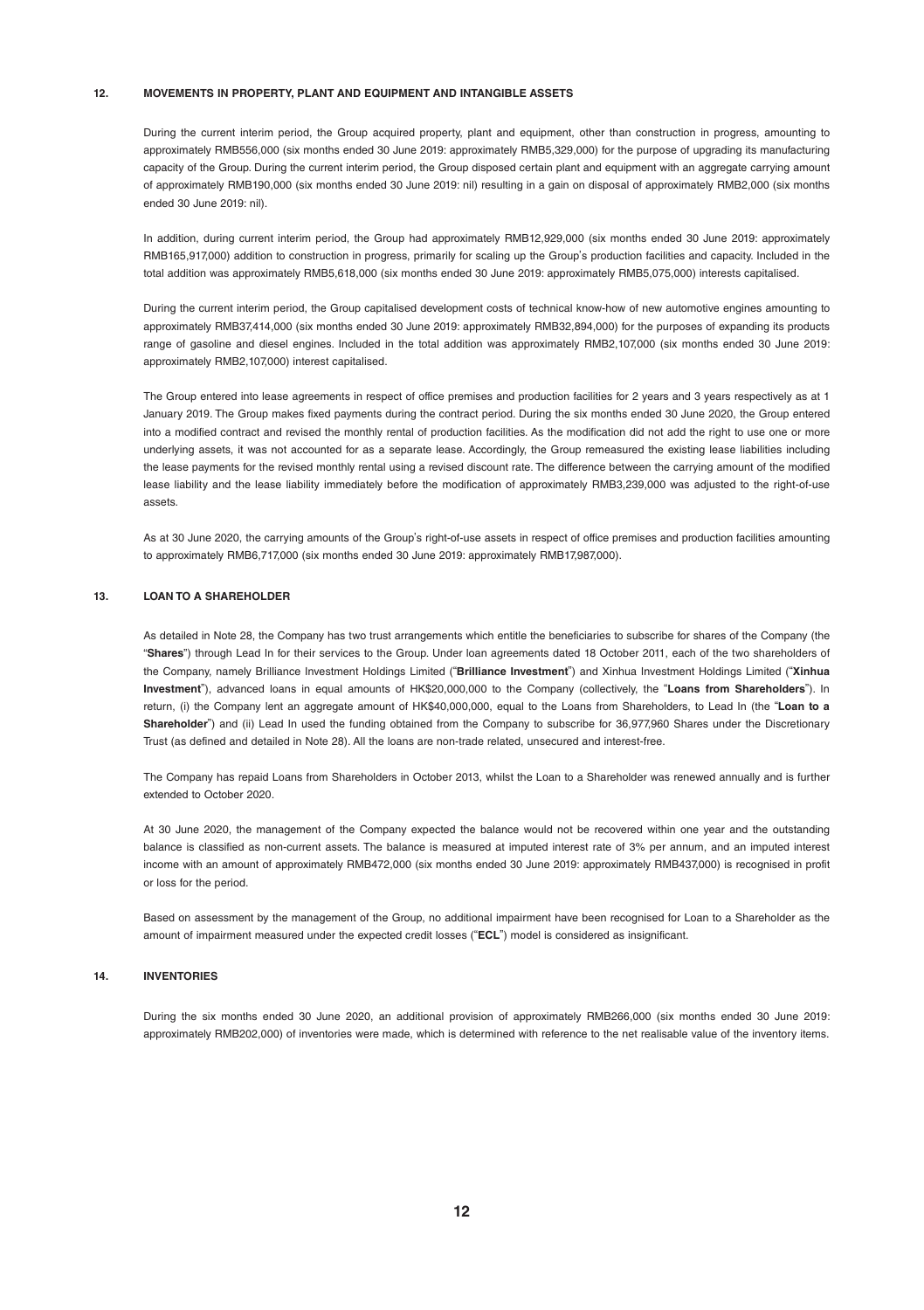#### **15. TRADE AND OTHER RECEIVABLES AND RECEIVABLES MEASURED AT FAIR VALUE THROUGH OTHER COMPREHENSIVE INCOME**

#### **a. Trade and other receivables comprise the following:**

|                                                                 | 30.6.2020<br><b>RMB'000</b><br>(unaudited) | 31.12.2019<br><b>RMB'000</b><br>(audited) |
|-----------------------------------------------------------------|--------------------------------------------|-------------------------------------------|
| Trade receivables                                               | 568,243                                    | 261,957                                   |
| Less: ECL allowance                                             | (35, 674)                                  | (8,677)                                   |
| Trade receivables, net                                          | 532,569                                    | 253,280                                   |
| Bills receivable                                                | 45,761                                     | 76,772                                    |
| Less: ECL allowance                                             | (167)                                      | (136)                                     |
| Total trade and bills receivables                               | 578,163                                    | 329,916                                   |
| Prepayments for purchase of raw materials and engine components | 12,862                                     | 14,190                                    |
| Other receivables (Note)                                        | 48,527                                     | 93,797                                    |
| Less: ECL allowance                                             | (279)                                      | (279)                                     |
|                                                                 | 639,273                                    | 437,624                                   |

Note: Included in the balance is value added tax recoverable of approximately RMB19,909,000 (at 31 December 2019: approximately RMB49,352,000).

The Group generally allows a credit period of 30 to 90 days from the invoice date for trade receivables and a further 3 to 6 months for bills receivable to its external customers. The following is an aging analysis of trade receivables, net of ECL allowance, presented based on the invoice date as at the end of the reporting period:

|                                   | 30.6.2020      | 31.12.2019     |
|-----------------------------------|----------------|----------------|
|                                   | <b>RMB'000</b> | <b>RMB'000</b> |
|                                   | (unaudited)    | (audited)      |
| Within 1 month                    | 133,752        | 82,535         |
| Over 1 month but within 2 months  | 9.064          | 15,846         |
| Over 2 months but within 3 months | 5,677          | 3,945          |
| Over 3 months but within 6 months | 3.512          | 2,806          |
| Over 6 months but within 1 year   | 19,173         | 82,387         |
| Over 1 year                       | 361,391        | 65,761         |
|                                   | 532.569        | 253,280        |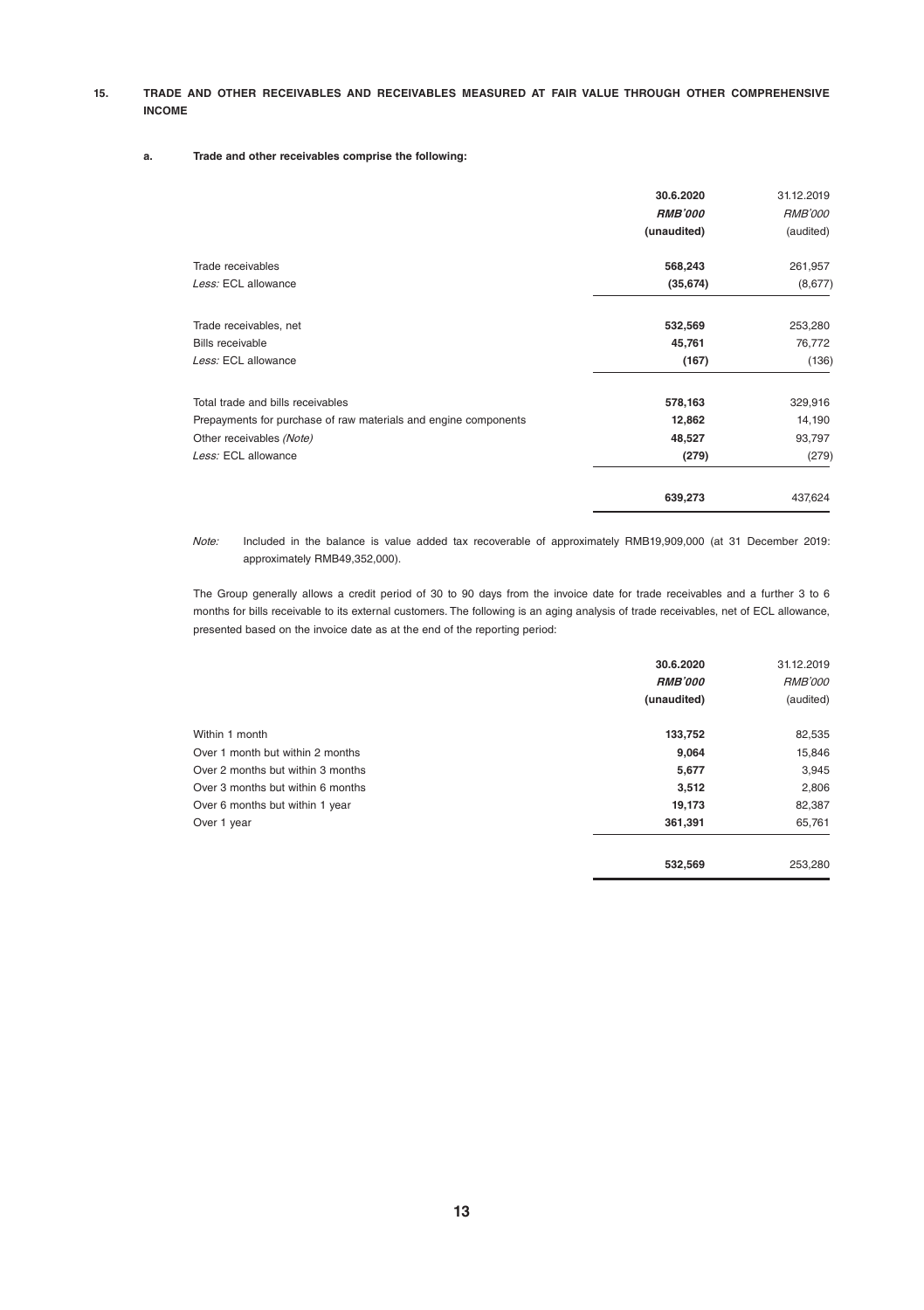#### **15. TRADE AND OTHER RECEIVABLES AND RECEIVABLES MEASURED AT FAIR VALUE THROUGH OTHER COMPREHENSIVE INCOME (Cont'd)**

#### **a. Trade and other receivables comprise the following: (Cont'd)**

The following is an aging analysis of bills receivable, net of ECL allowance, presented based on the issuance date of bills as at the end of the reporting period:

|                                   | 30.6.2020      | 31.12.2019     |
|-----------------------------------|----------------|----------------|
|                                   | <b>RMB'000</b> | <b>RMB'000</b> |
|                                   | (unaudited)    | (audited)      |
| Within 3 months                   | 37,718         | 49,764         |
| Over 3 months but within 6 months | 7,876          | 26,872         |
|                                   | 45,594         | 76,636         |
|                                   |                |                |

At 30 June 2020 and 31 December 2019, the Group engaged an independent qualified valuer to assess the impairment of its customers based on provision matrix. The table below provided information about the exposure to credit risk and ECL for trade receivables which were assessed based on provision matrix as at 30 June 2020 and 31 December 2019:

#### **30 June 2020**

|                                   | <b>Gross carrying</b> | Loss rate  |                |
|-----------------------------------|-----------------------|------------|----------------|
|                                   | amount                | range      | <b>ECL</b>     |
|                                   | <b>RMB'000</b>        | %          | <b>RMB'000</b> |
|                                   | (unaudited)           |            | (unaudited)    |
| Not past due                      | 126.454               | 0.74-4.75  | 1,141          |
| Past due:                         |                       |            |                |
| Within 1 month                    | 22.634                | 0.74-4.75  | 474            |
| Over 1 month but within 3 months  | 2.514                 | 0.74-4.75  | 51             |
| Over 3 months but within 6 months | 17.759                | 0.74-32.14 | 763            |
| Over 6 months but within 1 year   | 13,779                | 2.92-32.14 | 688            |
| Over 1 year                       | 385.103               | 2.92-32.14 | 32,557         |
|                                   | 568.243               |            | 35.674         |

#### **31 December 2019**

|                                   | Gross carrying | Loss rate     |                |
|-----------------------------------|----------------|---------------|----------------|
|                                   | amount         | range         | ECL            |
|                                   | <b>RMB'000</b> | %             | <b>RMB'000</b> |
|                                   | (audited)      |               | (audited)      |
| Not past due                      | 67,399         | $0.74 - 1.21$ | 509            |
| Past due:                         |                |               |                |
| Within 1 month                    | 31,804         | $0.74 - 1.21$ | 375            |
| Over 1 month but within 3 months  | 4.346          | $0.74 - 4.75$ | 70             |
| Over 3 months but within 6 months | 11,922         | $0.74 - 4.75$ | 434            |
| Over 6 months but within 1 year   | 92,997         | 1.21-4.75     | 4,272          |
| Over 1 year                       | 53,489         | 4.75-32.14    | 3,017          |
|                                   | 261.957        |               | 8.677          |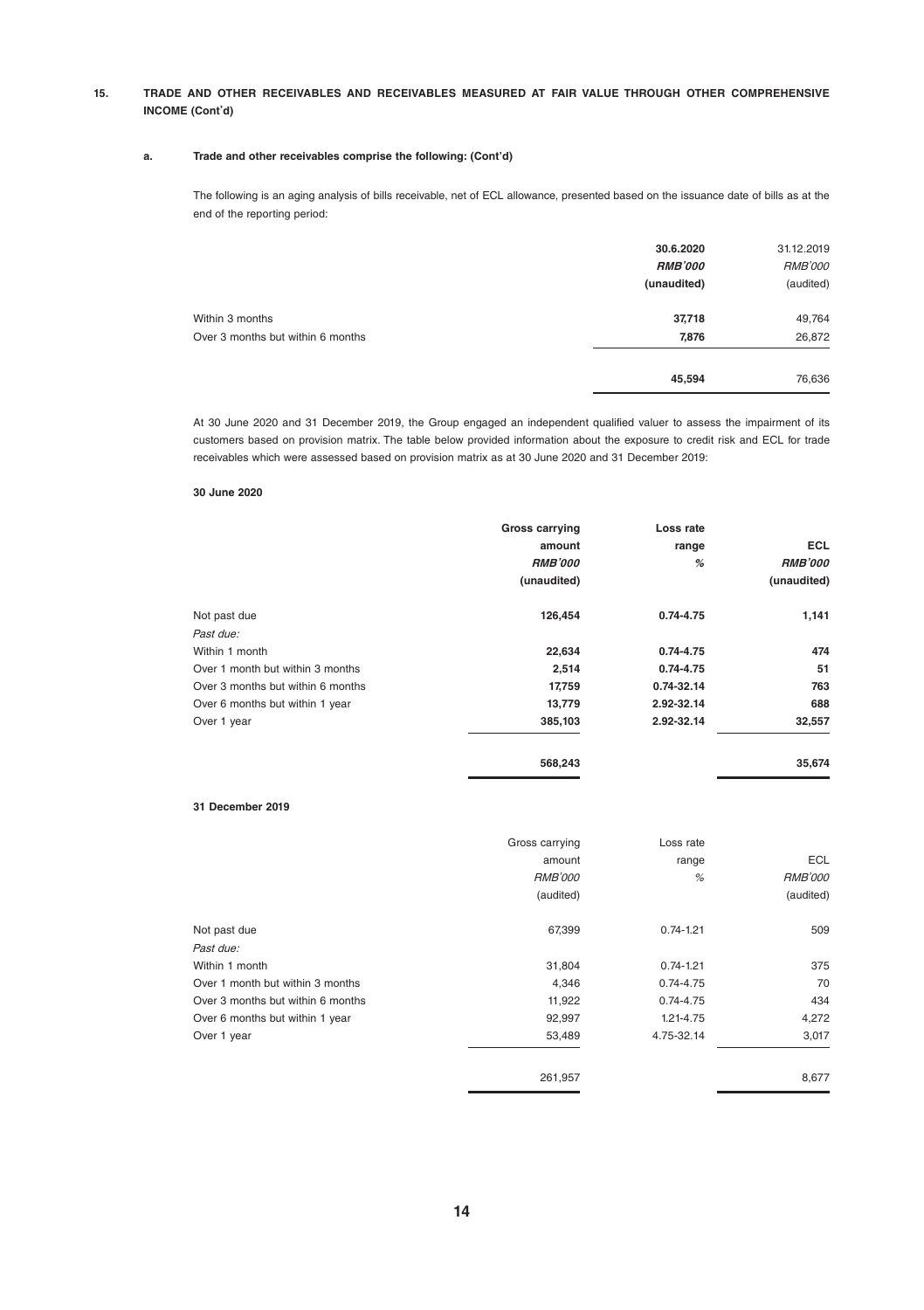**15. TRADE AND OTHER RECEIVABLES AND RECEIVABLES MEASURED AT FAIR VALUE THROUGH OTHER COMPREHENSIVE INCOME (Cont'd)**

#### **a. Trade and other receivables comprise the following: (Cont'd)**

Movement in the ECL of trade receivables:

|                                                                                                                       | 30.6.2020<br><b>RMB'000</b><br>(unaudited) | 31.12.2019<br><b>RMB'000</b><br>(audited) |
|-----------------------------------------------------------------------------------------------------------------------|--------------------------------------------|-------------------------------------------|
| At beginning of period/year<br>Transferred from ECL of amounts due from related companies (Note 16)<br>ECL recognised | 8,677<br>13,446<br>13.551                  | 2,978<br>5,699                            |
| At end of the reporting period/year                                                                                   | 35.674                                     | 8,677                                     |

Movement in the ECL of bills receivables:

|                                     | 30.6.2020      | 31.12.2019     |
|-------------------------------------|----------------|----------------|
|                                     | <b>RMB'000</b> | <b>RMB'000</b> |
|                                     | (unaudited)    | (audited)      |
| At beginning of period/year         | 136            |                |
| ECL recognised                      | 31             | 136            |
|                                     |                |                |
| At end of the reporting period/year | 167            | 136            |

Movement in the ECL of other receivables:

|                                     | 30.6.2020<br><b>RMB'000</b><br>(unaudited) | 31.12.2019<br><b>RMB'000</b><br>(audited) |
|-------------------------------------|--------------------------------------------|-------------------------------------------|
| At beginning of period/year         | 279                                        |                                           |
| ECL recognised                      | $\overline{\phantom{a}}$                   | 279                                       |
| At end of the reporting period/year | 279                                        | 279                                       |

#### **b. Receivables measured at fair value through other comprehensive income:**

|                                                                                                            | 30.6.2020<br><b>RMB'000</b><br>(unaudited) | 31.12.2019<br><b>RMB'000</b><br>(audited) |
|------------------------------------------------------------------------------------------------------------|--------------------------------------------|-------------------------------------------|
| Receivables measured at FVTOCI from third parties<br>Receivables measured at FVTOCI from related companies | 37,895                                     | 24,640<br>9.708                           |
|                                                                                                            | 37.895                                     | 34,348                                    |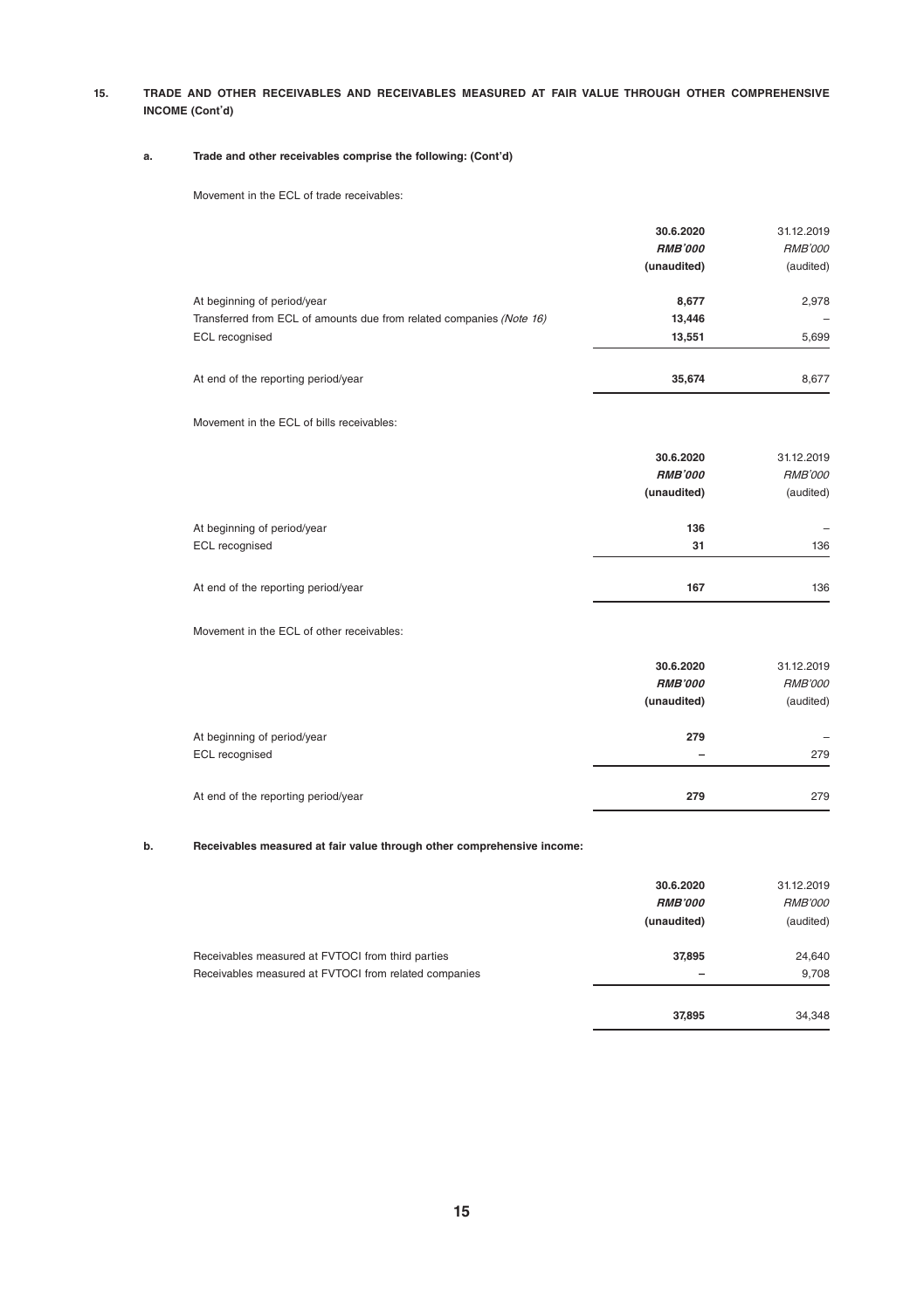### **16. AMOUNTS DUE FROM RELATED COMPANIES**

#### Analysed as:

|                   | 923,670        | 1,145,866      |
|-------------------|----------------|----------------|
| Non-trade related | 131            | 141            |
| Trade related     | 923,539        | 1,145,725      |
|                   | (unaudited)    | (audited)      |
|                   | <b>RMB'000</b> | <b>RMB'000</b> |
|                   | 30.6.2020      | 31.12.2019     |

The trade related amounts due from related companies are with details as follows:

|                                                                                        | 30.6.2020      | 31.12.2019     |
|----------------------------------------------------------------------------------------|----------------|----------------|
|                                                                                        | <b>RMB'000</b> | <b>RMB'000</b> |
|                                                                                        | (unaudited)    | (audited)      |
| Huachen Group <sup>®</sup>                                                             |                |                |
| Shenyang Brilliance Power Train Machinery Co., Ltd.*                                   |                |                |
| 瀋陽華晨動力機械有限公司 ("Shenyang Brilliance")                                                   | 284,877        | 320,399        |
| Huachen Automotive Group Holdings Company Limited*                                     |                |                |
| 華晨汽車集團控股有限公司 ("Huachen Automotive")                                                    | 24,458         | 22,419         |
|                                                                                        | 309,335        | 342,818        |
|                                                                                        |                |                |
| <b>Brilliance China Group</b>                                                          |                |                |
| Shenyang XingYuanDong Automobile Component Co., Ltd.*                                  |                |                |
| 瀋陽興遠東汽車零部件有限公司                                                                         | 144,503        | 141,658        |
| Renault Brilliance JinBei Automobile Co., Ltd.*<br>華晨雷諾金杯汽車有限公司 ("Renault Brilliance") | 5,939          | 4,771          |
| Shenyang ChenFa Automobile Component Co., Ltd.*                                        |                |                |
| 瀋陽晨發汽車零部件有限公司 ("Shenyang ChenFa")                                                      | 287,479        | 276,377        |
| BMW Brilliance Automotive Ltd.*                                                        |                |                |
| 華晨寶馬汽車有限公司 ("BMW Brilliance Automotive")                                               | 176,087        | 133,374        |
|                                                                                        | 614,008        | 556,180        |
|                                                                                        |                |                |
| <b>Wuliangye Group</b>                                                                 |                |                |
| Mianyang Xinhua Trading Co., Ltd.*綿陽新華商貿有限公司 ("Xinhua Trading")                        | 196            | 102            |
| Other related companies                                                                |                |                |
| Mianyang Huarui Automotive Company Limited*^                                           |                |                |
| 綿陽華瑞汽車有限公司 ("Mianyang Huarui")                                                         |                | 132,520        |
| Mianyang Huaxiang Machinery Manufacturing Co., Ltd.*^                                  |                |                |
| 綿陽華祥機械製造有限公司 ("Mianyang Huaxiang")                                                     |                | 109,274        |
| Shenyang Jinbei Vehicle Manufacturing Co., Ltd.*^^                                     |                |                |
| 瀋陽金杯車輛製造有限公司 ("Jinbei Vehicle Manufacturing")                                          |                | 4.831          |
|                                                                                        |                | 246,625        |
|                                                                                        |                |                |
|                                                                                        | 923,539        | 1,145,725      |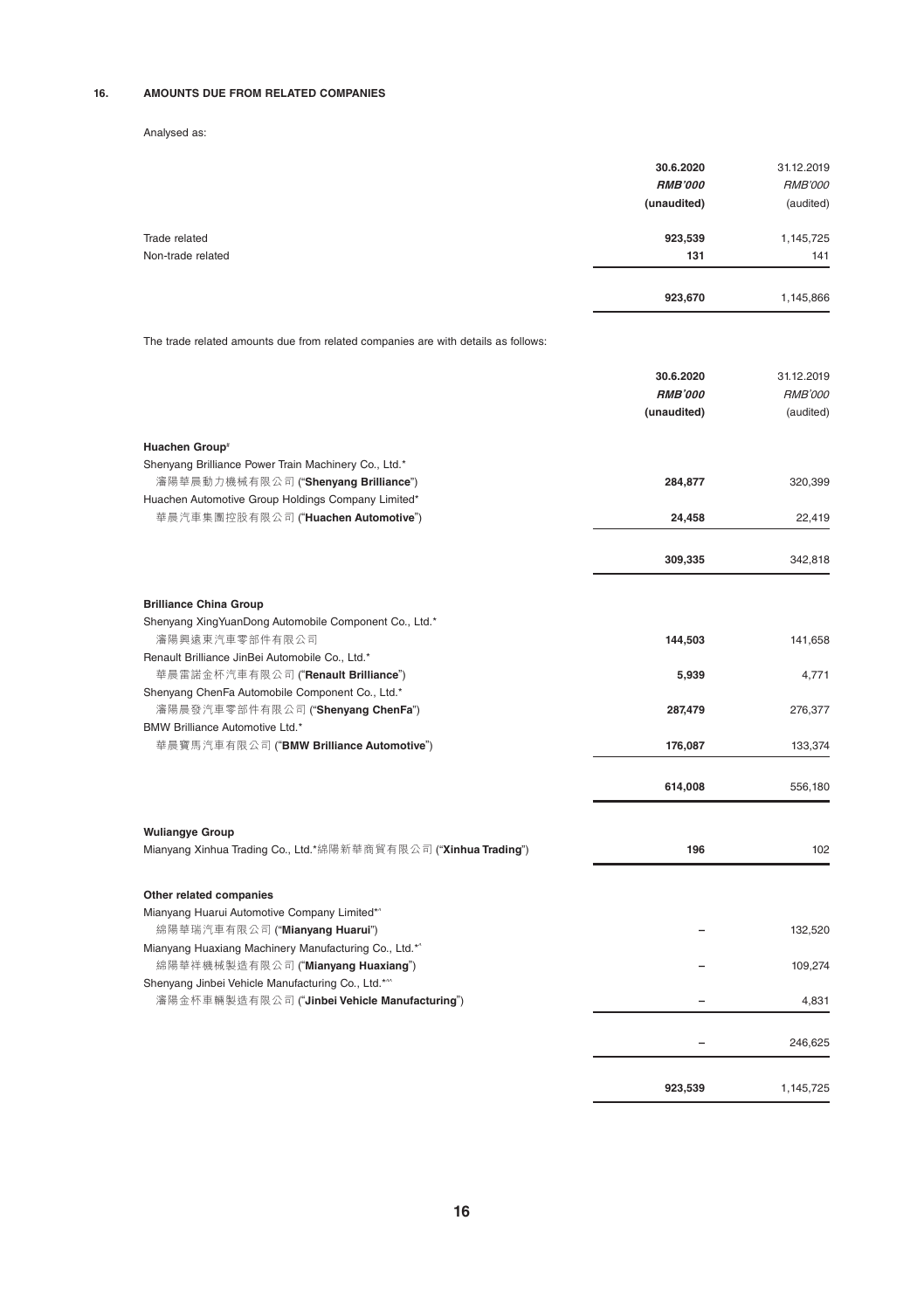#### **16. AMOUNTS DUE FROM RELATED COMPANIES (Cont'd)**

Notes:

- English name for reference only
- # Huachen Automotive and its subsidiaries collectively referred to as "Huachen Group"
- There were common directors who had influence over the Group and the entities and hence, Mianyang Huarui and Mianyang Huaxiang (a subsidiary of Mianyang Huarui) were considered as related parties of the Group in accordance with HKAS 24 Related Party Disclosures as at 31 December 2019. As at 30 June 2020, there is no common director who has influence over the Group and the entities and hence, Mianyang Huarui and Mianyang Huaxiang are no longer considered as related parties of the Group.
- There were common directors who had influence over the Group and the entity and hence, Jinbei Vehicle Manufacturing was considered as a related party of the Group in accordance with HKAS 24 Related Party Disclosures as at 31 December 2019. As at 30 June 2020, there is no common director who has influence over the Group and the entity and hence, Jinbei Vehicle Manufacturing is no longer considered as related party of the Group.

The Group applied simplified approach to provide the ECL prescribed by HKFRS 9. To measure the ECL of amounts due from related companies, the balances have been assessed based on individual assessment. At 30 June 2020 and 31 December 2019, the Group engaged a valuer to assess the credit rating for its customers and applying the expected loss rate ranging from 0.1% to 0.5% (31 December 2019: 0.1% to 6.3%) over the gross carrying amounts. As at 30 June 2020, ECL allowance amounting to approximately RMB1,464,000 (31 December 2019: approximately RMB15,481,000) was recognised based on individual assessment by reference to the Group's historical credit loss experiences, adjusted for factors that are specific to the debtors, general economic conditions and an assessment of both the current conditions at the reporting date as well as the forecast of future conditions.

#### Movement in the ECL:

|                                                    | 30.6.2020<br><b>RMB'000</b> | 31.12.2019<br><b>RMB'000</b> |
|----------------------------------------------------|-----------------------------|------------------------------|
|                                                    | (unaudited)                 | (audited)                    |
| At beginning of period/year                        | 15,481                      | 15,481                       |
| Transferred to ECL of trade receivables (Note 15a) | (13, 446)                   |                              |
| Reversal of ECL                                    | (571)                       |                              |
| At end of the reporting period/year                | 1,464                       | 15,481                       |
|                                                    | 30.6.2020                   | 31.12.2019                   |
|                                                    | <b>RMB'000</b>              | <b>RMB'000</b>               |
|                                                    | (unaudited)                 | (audited)                    |
| Trade related balances analysed as:                |                             |                              |
| Trade receivables                                  | 923,261                     | 1,145,540                    |
| Prepayments                                        | 278                         | 185                          |
|                                                    | 923,539                     | 1,145,725                    |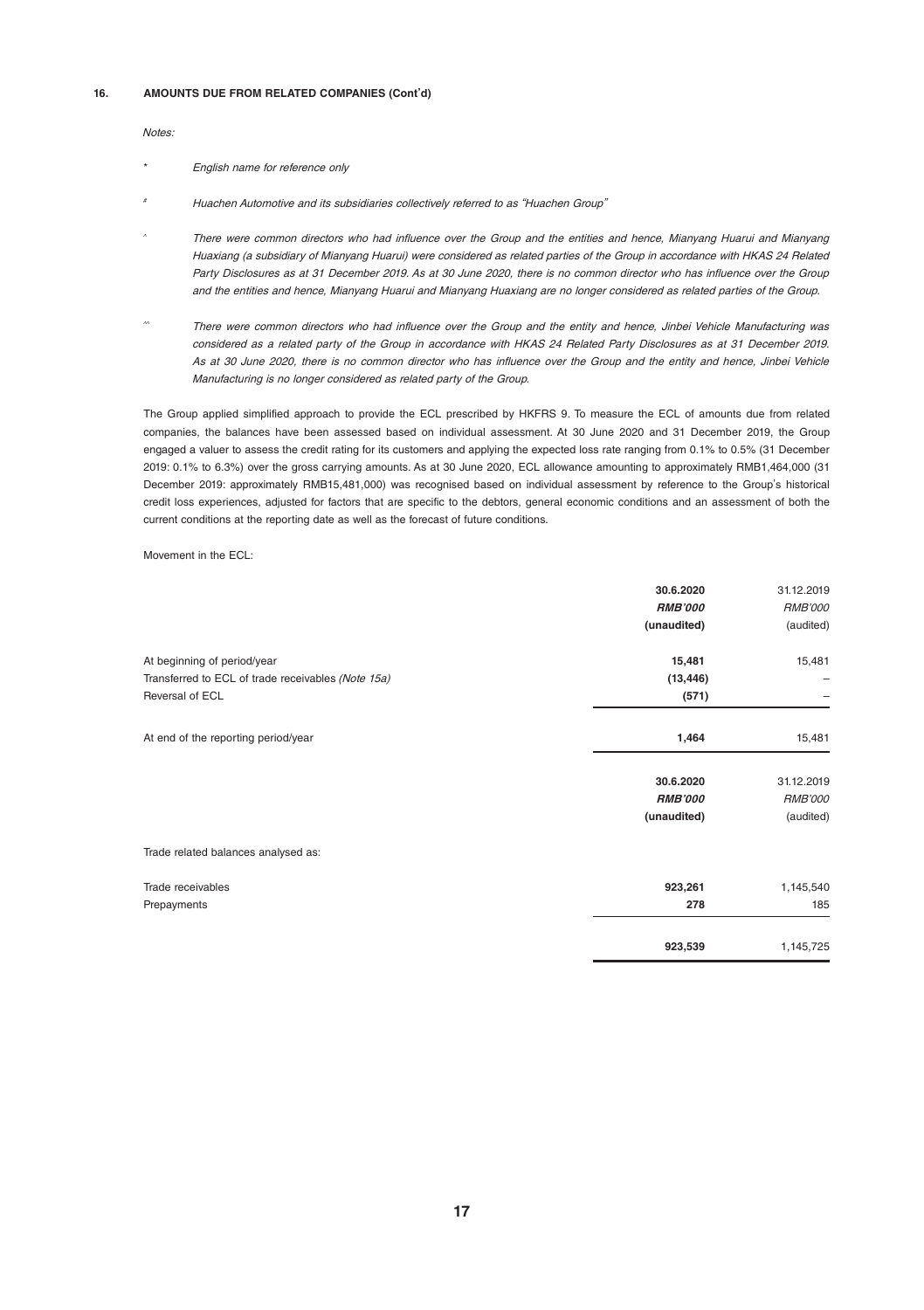#### **16. AMOUNTS DUE FROM RELATED COMPANIES (Cont'd)**

Amounts due from related companies are unsecured, interest-free and with a credit period ranging from 45 days to 90 days from the invoice date and a further 3 to 6 months for bills receivable. The following is an aging analysis of trade receivables presented based on the invoice date as at the end of the reporting period:

|                                                           | 30.6.2020      | 31.12.2019     |
|-----------------------------------------------------------|----------------|----------------|
|                                                           | <b>RMB'000</b> | <b>RMB'000</b> |
|                                                           | (unaudited)    | (audited)      |
| Within 3 months                                           | 346,156        | 328,735        |
| Over 3 months but within 6 months                         | 36,507         | 92,265         |
| Over 6 months but within 1 year                           | 130,133        | 218,303        |
| Over 1 year                                               | 410,465        | 506,237        |
|                                                           | 923,261        | 1,145,540      |
|                                                           | 30.6.2020      | 31.12.2019     |
|                                                           | <b>RMB'000</b> | <b>RMB'000</b> |
|                                                           | (unaudited)    | (audited)      |
| Non-trade related:                                        |                |                |
| Huachen Group, Brilliance China Group and Wuliangye Group | 131            | 141            |

#### **17. PLEDGED/RESTRICTED BANK DEPOSITS/BANK BALANCES AND CASH**

Balances denominated in foreign currencies:

|                              | 30.6.2020<br><b>RMB'000</b><br>(unaudited) | 31.12.2019<br><b>RMB'000</b><br>(audited) |
|------------------------------|--------------------------------------------|-------------------------------------------|
| Hong Kong Dollars            | 3,187                                      | 12,606                                    |
| <b>United States Dollars</b> | 2,654                                      | 2,612                                     |
| European Dollars             | 367                                        | $\overline{\phantom{0}}$                  |

Other than bank balances shown above, all other remaining bank balances are denominated in RMB.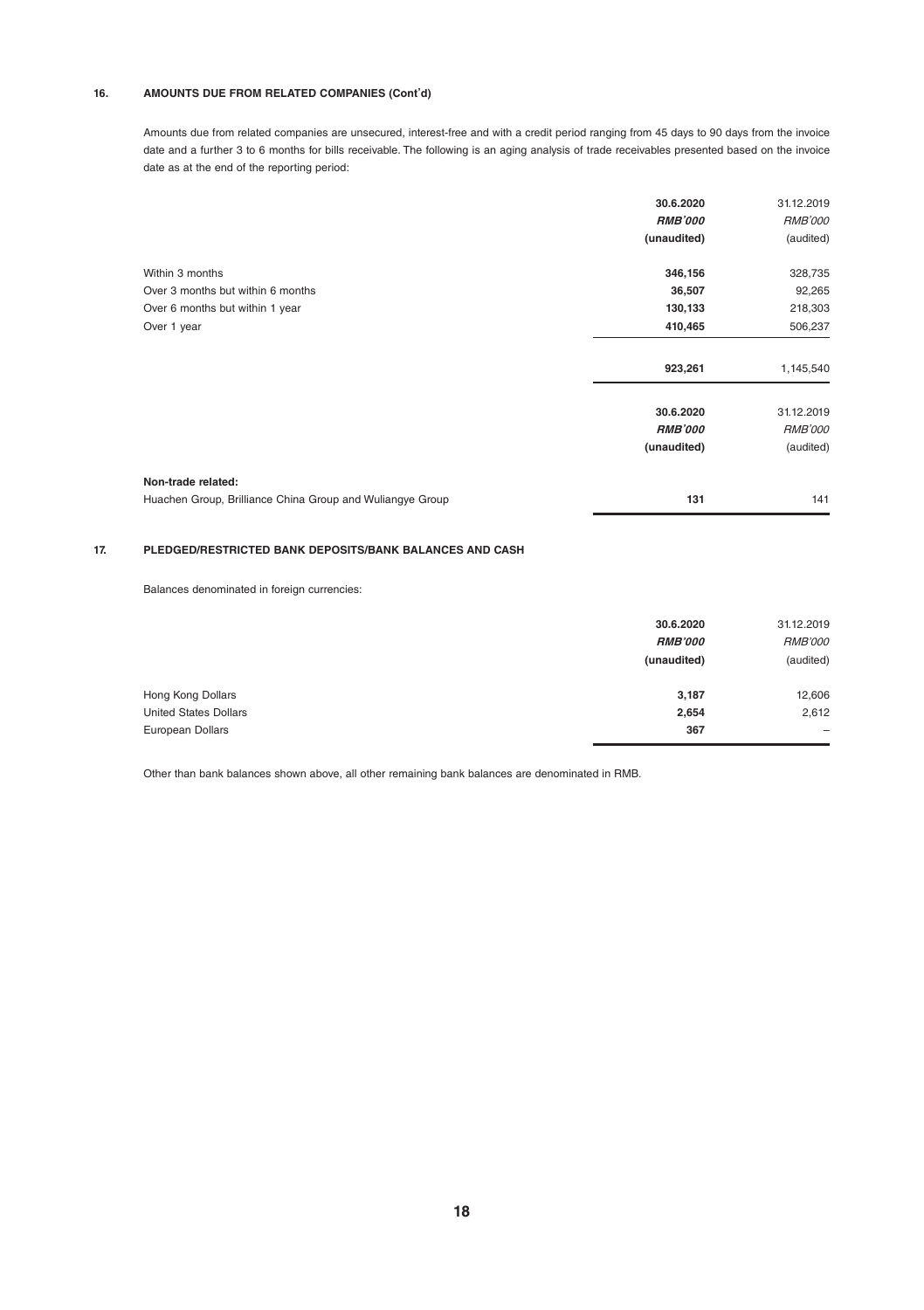#### **18. TRADE AND OTHER PAYABLES**

#### Trade and other payables comprise the following:

|                                   | 30.6.2020<br><b>RMB'000</b><br>(unaudited) | 31.12.2019<br><b>RMB'000</b><br>(audited) |
|-----------------------------------|--------------------------------------------|-------------------------------------------|
| Trade payables                    | 515,986                                    | 572,322                                   |
| Bills payable                     | 442,016                                    | 361,981                                   |
| Total trade and bills payables    | 958,002                                    | 934,303                                   |
| Accrued purchase of raw materials | 183,474                                    | 164,405                                   |
| Construction payables             | 4,735                                      | 4,400                                     |
| Payroll and welfare payables      | 19,561                                     | 31,468                                    |
| Advances from customers (Note i)  | 2,040                                      | 1,752                                     |
| Provision for warranty (Note ii)  | 4,006                                      | 4,006                                     |
| Retention money                   | 12,205                                     | 13,936                                    |
| Other tax payables                | 272                                        | 230                                       |
| Accrued operating expenses        | 9,854                                      | 10,012                                    |
| Other payables                    | 12,529                                     | 11,627                                    |
|                                   | 1,206,678                                  | 1,176,139                                 |

Notes:

- i. As at 30 June 2020 and 31 December 2019, the balance represented the contract liabilities, i.e. the Group's obligation to transfer goods or services to customers for which the Group had received consideration from the customers. During the period ended 30 June 2020, the contract liabilities balance at the beginning of the period were fully recognised as revenue from sales of goods.
- ii. The balance of provision for warranty represents management's best estimate of the Group's liability under the one year warranty granted on the sale of automotive engines and automotive engine components, based on prior experience and industry average for defective products at the end of the reporting period.

The credit period of trade payables and bills payable is normally within 3 months and 3 to 12 months, respectively. The following is an aging analysis of trade payables presented based on the invoice date as at the end of the reporting period:

|                                   | 30.6.2020<br><b>RMB'000</b><br>(unaudited) | 31.12.2019<br><b>RMB'000</b><br>(audited) |
|-----------------------------------|--------------------------------------------|-------------------------------------------|
|                                   |                                            |                                           |
| Within 3 months                   | 281,277                                    | 364,909                                   |
| Over 3 months but within 6 months | 114,394                                    | 81,309                                    |
| Over 6 months but within 1 year   | 46,277                                     | 72,150                                    |
| Over 1 year but within 2 years    | 74,038                                     | 53,954                                    |
|                                   | 515.986                                    | 572,322                                   |

The following is an aging analysis of bills payable, presented based on the issuance date of bills as at the end of the reporting period: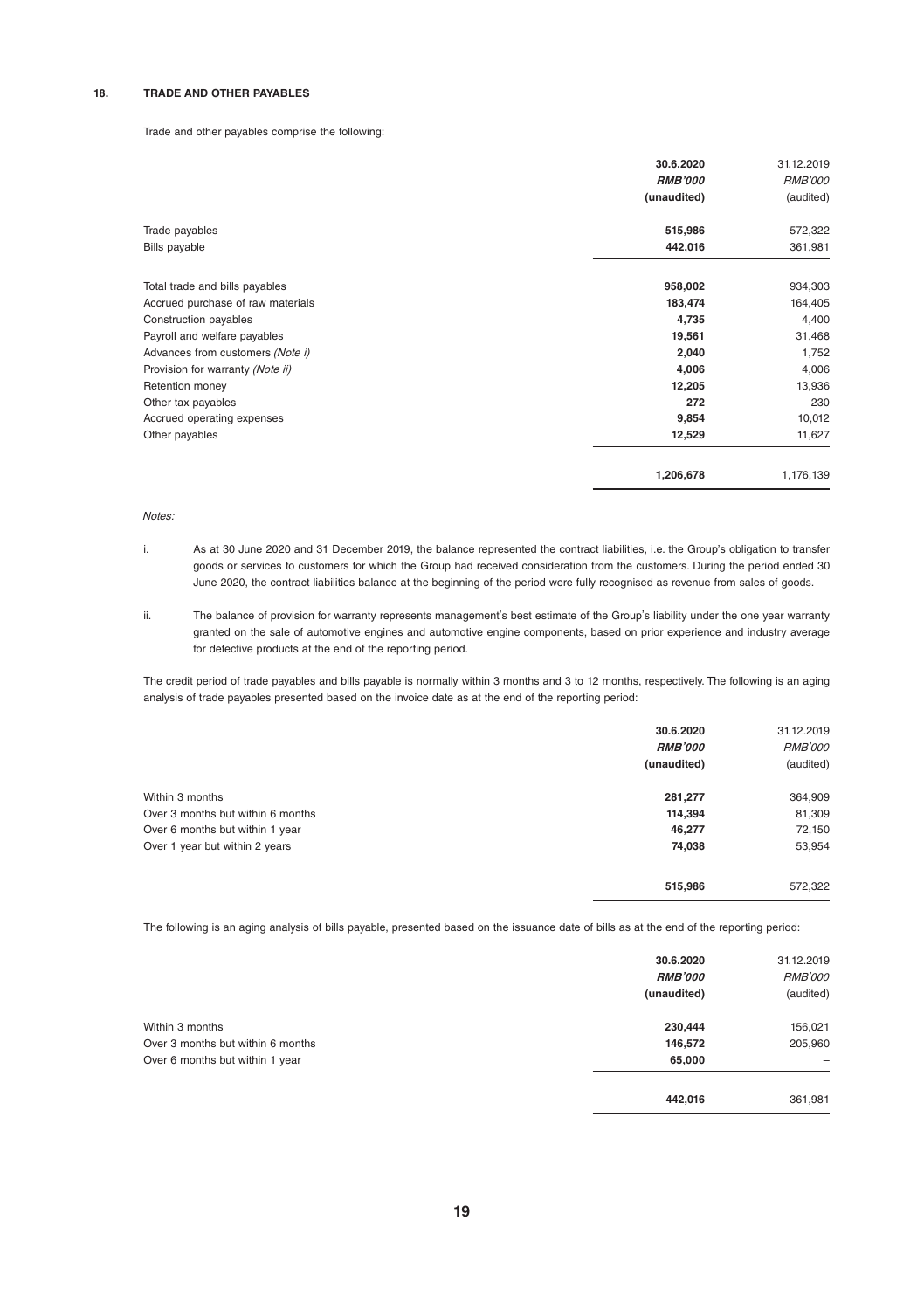|                                                                                           | 30.6.2020<br><b>RMB'000</b><br>(unaudited) | 31.12.2019<br><b>RMB'000</b><br>(audited) |
|-------------------------------------------------------------------------------------------|--------------------------------------------|-------------------------------------------|
| Trade related:                                                                            |                                            |                                           |
| <b>Huachen Group</b>                                                                      |                                            |                                           |
| Huachen Automotive                                                                        | 610                                        | 610                                       |
| Shenyang Brilliance                                                                       | 4,704                                      | 127                                       |
| Shenyang Brilliance Jinbei Automobile Sales Co., Ltd.*<br>瀋陽華晨金杯汽車銷售有限公司                  | 9                                          | $\overline{a}$                            |
|                                                                                           |                                            |                                           |
|                                                                                           | 5,323                                      | 737                                       |
| <b>Brilliance China Group</b>                                                             |                                            |                                           |
| Mianyang Brilliance Ruian Automotive Components Co., Ltd.*                                |                                            |                                           |
| 綿陽華晨瑞安汽車零部件有限公司                                                                           | 31,247                                     | 19,580                                    |
| Shenyang ChenFa                                                                           | 3,583                                      | 3,574                                     |
| <b>BMW Brilliance Automotive</b>                                                          | 14,699                                     | 14,060                                    |
| Shenyang Jinbei Vehicle Dies Manufacturing Co., Ltd.*                                     |                                            |                                           |
| 瀋陽金杯汽車模具製造有限公司                                                                            | 14                                         | 11                                        |
| <b>Renault Brilliance</b>                                                                 | 5,517                                      | 5,519                                     |
|                                                                                           | 55,060                                     | 42,744                                    |
|                                                                                           |                                            |                                           |
| <b>Wuliangye Group</b>                                                                    |                                            |                                           |
| Xinhua Trading<br>Mianyang Xinhua Internal Combustion Engine Joint-Stock Company Limited* | 28                                         |                                           |
| 綿陽新華內燃機股份有限公司 ("Xinhua Combustion Engine")                                                | 120,364                                    | 159,328                                   |
| Sichuan Yi Bin Pushi Automotive Components Co., Ltd.*                                     |                                            |                                           |
| 四川省宜賓普什汽車零部件有限公司                                                                          | 7,630                                      | 10,154                                    |
| Mianyang Xin Xinmao Trading Co., Ltd.*<br>綿陽新鑫茂商貿有限公司                                     | 696                                        | 696                                       |
|                                                                                           |                                            |                                           |
|                                                                                           | 128,718                                    | 170,178                                   |
|                                                                                           | 189,101                                    | 213,659                                   |
| Non-trade related:                                                                        |                                            |                                           |
|                                                                                           |                                            |                                           |
| <b>Huachen Group</b>                                                                      |                                            |                                           |
| Huachen Automotive<br>Shenyang Brilliance                                                 | 341<br>1,848                               | 341                                       |
|                                                                                           |                                            |                                           |
|                                                                                           | 2,189                                      | 341                                       |
|                                                                                           |                                            |                                           |
| <b>Brilliance China Group</b><br><b>Brilliance China</b>                                  | 1,546                                      | 1,276                                     |
|                                                                                           |                                            |                                           |
| <b>Wuliangye Group</b>                                                                    |                                            |                                           |
| Xinhua Combustion Engine                                                                  |                                            | 28                                        |
|                                                                                           | 3,735                                      | 1,645                                     |
|                                                                                           |                                            |                                           |
|                                                                                           | 192,836                                    | 215,304                                   |

\* English name for reference only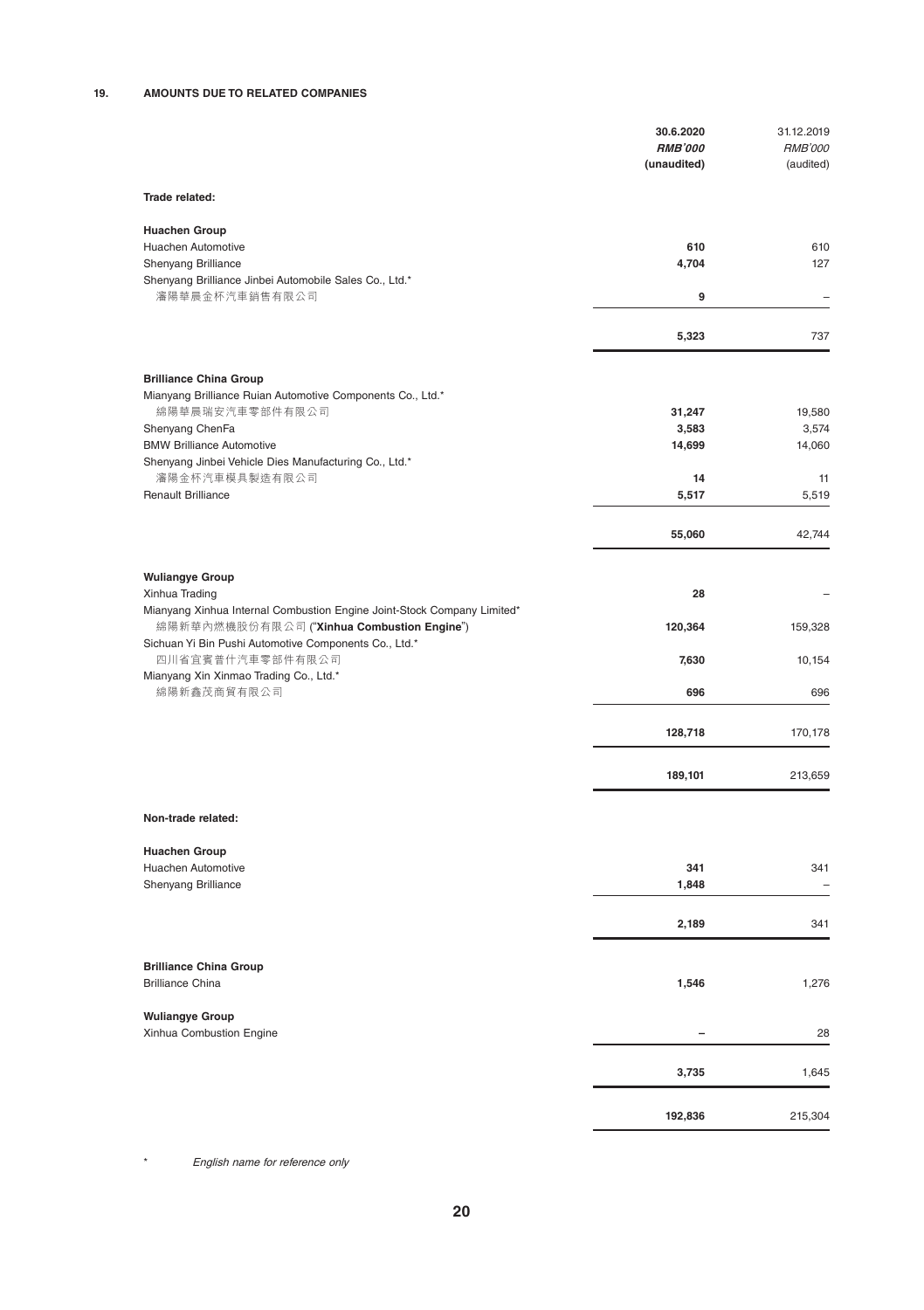#### **19. AMOUNTS DUE TO RELATED COMPANIES (Cont'd)**

|                                     | 30.6.2020<br><b>RMB'000</b><br>(unaudited) | 31.12.2019<br><b>RMB'000</b><br>(audited) |
|-------------------------------------|--------------------------------------------|-------------------------------------------|
| Trade related balances analysed as: |                                            |                                           |
| Trade payables                      | 29,984                                     | 127,238                                   |
| Bills payable                       | 159,117                                    | 86,421                                    |
|                                     | 189,101                                    | 213,659                                   |

The average credit period for supply of goods/raw material and provision of services is 3 to 6 months. The aging of trade related amounts due to related companies presented based on the invoice date as at the end of the reporting period is as follows:

|                                   | 30.6.2020<br><b>RMB'000</b> | 31.12.2019<br><b>RMB'000</b> |
|-----------------------------------|-----------------------------|------------------------------|
|                                   | (unaudited)                 | (audited)                    |
| Within 3 months                   | 439                         | 86,457                       |
| Over 3 months but within 6 months | 12,494                      | 15,114                       |
| Over 6 months but within 1 year   | 4,721                       | 16,310                       |
| Over 1 year                       | 12,330                      | 9,357                        |
|                                   | 29,984                      | 127,238                      |

The bills payable are guaranteed by banks in the PRC and have maturities of 3 to 12 months. The following is an aging analysis of bills payable (trade related) presented based on the issuance date of bills as at the end of the reporting period:

|                                   | 30.6.2020<br><b>RMB'000</b><br>(unaudited) | 31.12.2019<br><b>RMB'000</b><br>(audited) |
|-----------------------------------|--------------------------------------------|-------------------------------------------|
| Within 3 months                   | 102,257                                    | 44,490                                    |
| Over 3 months but within 6 months | 33,360                                     | 41,931                                    |
| Over 6 months but within 1 year   | 23,500                                     | -                                         |
|                                   | 159,117                                    | 86,421                                    |

The trade related amounts are interest-free, unsecured and with credit period of 3 to 6 months.

The non-trade related amounts are interest-free, unsecured and repayable on demand.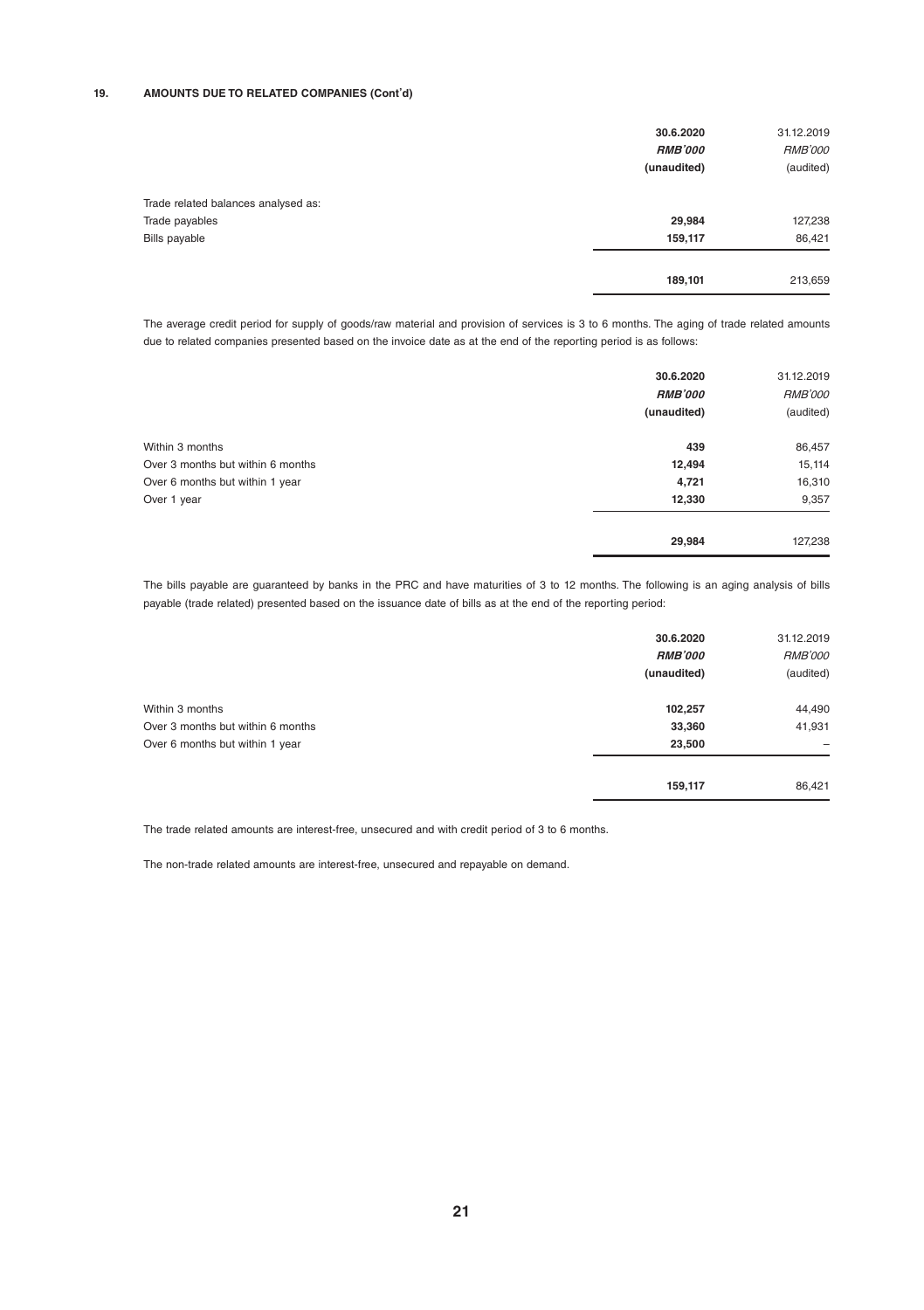#### **20. LEASE LIABILITIES**

|                                                                         | 30.6.2020<br><b>RMB'000</b><br>(unaudited) | 31.12.2019<br><b>RMB'000</b><br>(audited) |
|-------------------------------------------------------------------------|--------------------------------------------|-------------------------------------------|
| Total minimum lease payments:                                           |                                            |                                           |
| Due within one year                                                     | 5,495                                      | 8,962                                     |
| Due in the second to fifth years                                        | 1,848                                      | 5,424                                     |
|                                                                         | 7,343                                      | 14,386                                    |
| Future finance charges on leases liabilities                            | (292)                                      | (748)                                     |
| Present value of leases liabilities                                     | 7.051                                      | 13,638                                    |
|                                                                         | 30.6.2020                                  | 31.12.2019                                |
|                                                                         | <b>RMB'000</b>                             | <b>RMB'000</b>                            |
|                                                                         | (unaudited)                                | (audited)                                 |
| Present value of minimum lease payments:                                |                                            |                                           |
| Due within one year                                                     | 5,243                                      | 8,407                                     |
| Due in the second to fifth years                                        | 1,808                                      | 5,231                                     |
|                                                                         | 7,051                                      | 13,638                                    |
| Less:<br>Portion due within one year included under current liabilities | (5, 243)                                   | (8, 407)                                  |
| Portion due after one year included under non-current liabilities       | 1,808                                      | 5,231                                     |

#### **21. BORROWINGS**

During the current interim period, the Group obtained new bank borrowings amounting to approximately RMB488,070,000 (six months ended 30 June 2019: approximately RMB146,513,000) carrying interest ranging from 2.97% to 5.00% (six months ended 30 June 2019: 4.95% to 5.00%) per annum. The proceeds of the rest borrowings were used to finance the acquisition and construction of new plant facilities and used for working capital and other general purposes.

#### **22. SHARE CAPITAL**

|                                                                                       | Number of shares | Amount<br><b>HKS</b> |
|---------------------------------------------------------------------------------------|------------------|----------------------|
| Ordinary shares of HK\$0.01 each                                                      |                  |                      |
| Authorised:                                                                           |                  |                      |
| At 1 January 2019, 30 June 2019 and 30 June 2020                                      | 8,000,000,000    | 80,000,000           |
| Issued and fully paid:                                                                |                  |                      |
| At 31 December 2019 and 30 June 2020                                                  | 1,282,211,794    | 12,822,118           |
|                                                                                       | 30.6.2020        | 31.12.2019           |
|                                                                                       | <b>RMB'000</b>   | <b>RMB'000</b>       |
|                                                                                       | (unaudited)      | (audited)            |
| Share capital presented in the condensed consolidated statement of financial position | 10,457           | 10,457               |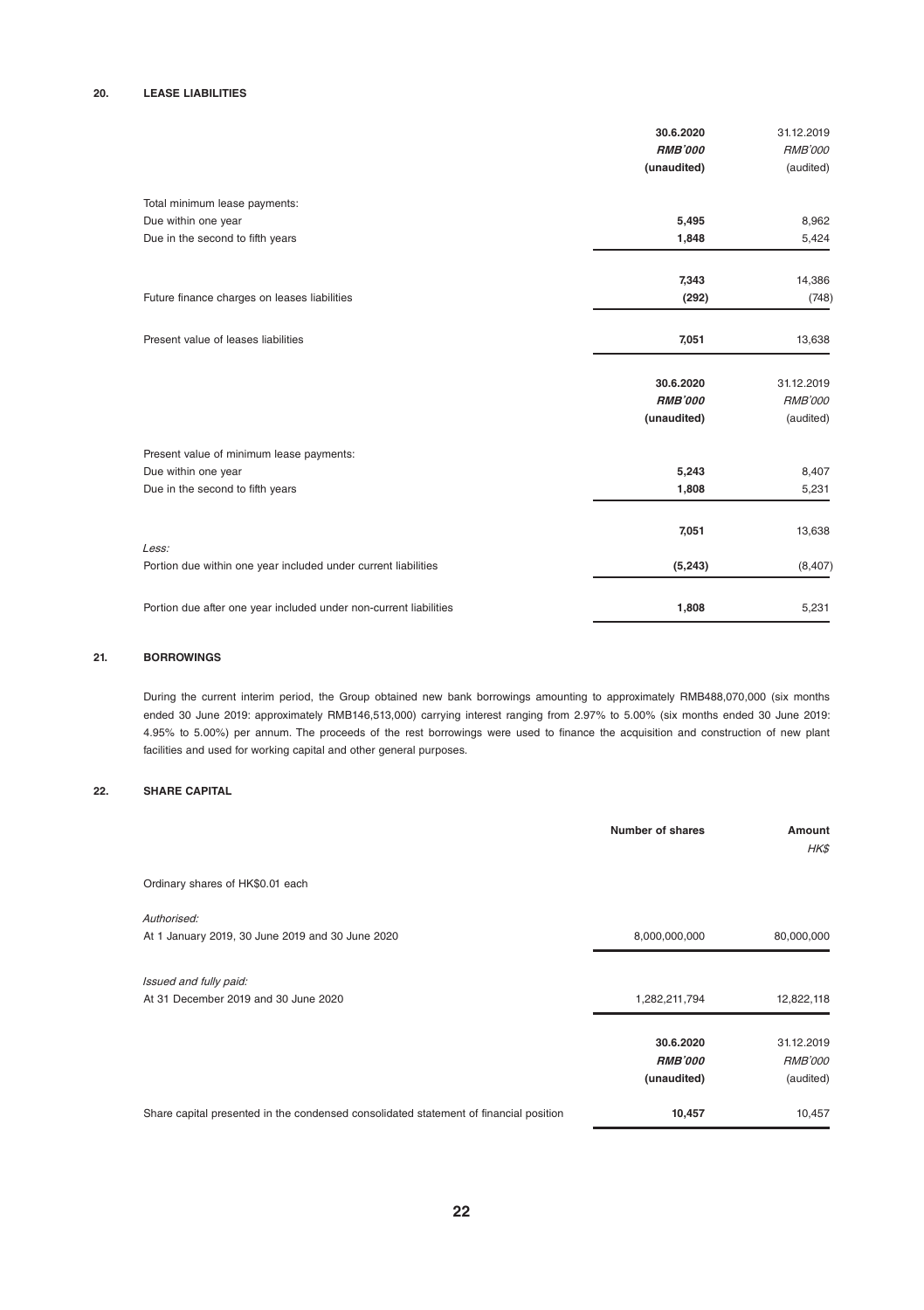#### **23. FINANCIAL INSTRUMENTS**

Set out below is an overview of financial assets, other than cash and pledged/restricted bank deposits, and financial liabilities held by the Group as at 30 June 2020 and 31 December 2019:

|                                | 30.6.2020<br><b>RMB'000</b><br>(unaudited) | 31.12.2019<br><b>RMB'000</b><br>(audited) |
|--------------------------------|--------------------------------------------|-------------------------------------------|
| Financial assets:              |                                            |                                           |
| At amortised cost*             | 2,051,517                                  | 1,871,783                                 |
| Receivables measured at FVTOCI | 37,895                                     | 34,348                                    |
|                                | 2,089,412                                  | 1,906,131                                 |
| Financial liabilities:         |                                            |                                           |
| At amortised cost**            | 2,862,939                                  | 2,829,642                                 |
| Lease liabilities              | 7,051                                      | 13,638                                    |
|                                | 2,869,990                                  | 2,843,280                                 |

\* Prepayments, deposits and value added tax recoverable are excluded.

\*\* Advances from customers, provision for warranty, payroll and welfare payables and other tax payables are excluded.

#### **24. OPERATING LEASE COMMITMENTS**

#### **The Group as lessor**

Property rental income earned was approximately RMB134,000 for the six months ended 30 June 2020 (six months ended 30 June 2019: approximately RMB138,000).

At the end of the reporting period, the Group had contracted with tenants for the following future minimum lease payments:

|                 | 30.6.2020<br><b>RMB'000</b><br>(unaudited) | 31.12.2019<br><b>RMB'000</b><br>(audited) |
|-----------------|--------------------------------------------|-------------------------------------------|
| Within one year | 72                                         | 284                                       |

**23**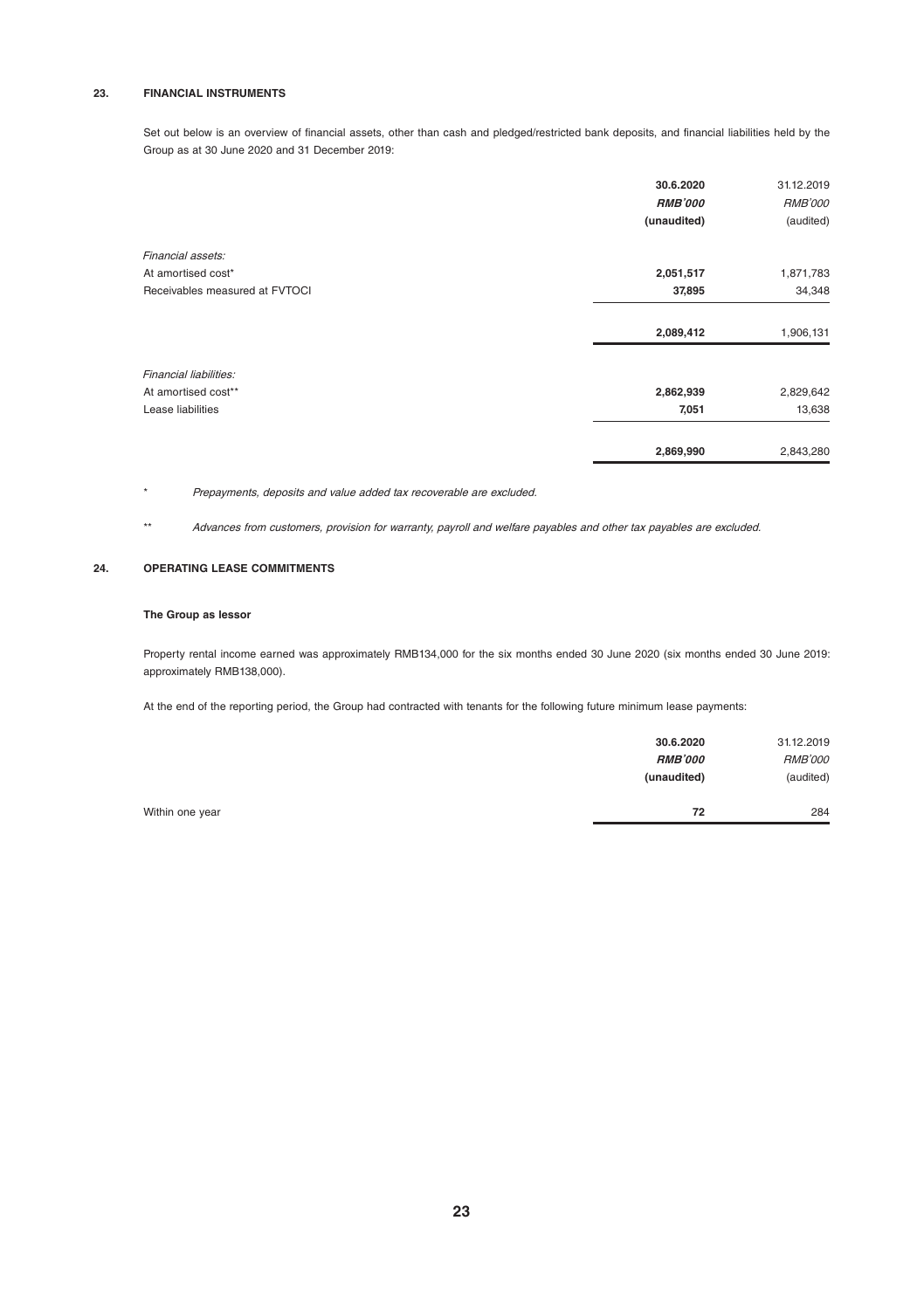#### **25. CAPITAL COMMITMENTS**

|                                                                                                                                 | 30.6.2020<br><b>RMB'000</b><br>(unaudited) | 31.12.2019<br><b>RMB'000</b><br>(audited) |
|---------------------------------------------------------------------------------------------------------------------------------|--------------------------------------------|-------------------------------------------|
| Capital expenditure in respect of acquisition of property, plant<br>and equipment, prepaid lease payments and development costs |                                            |                                           |
| - contracted for but not provided in the condensed consolidated financial statements                                            | 70.260                                     | 101.093                                   |

#### **26. CONTINGENT LIABILITIES**

During the period under review, the Group (i) endorsed certain bills receivable for the settlement of trade and other payables; and (ii) discounted certain bills receivable to banks for raising of cash. In the opinion of the directors, the Group has transferred the significant risks and rewards relating to these bills receivable, and the Group's obligations to the corresponding counterparties were discharged in accordance with the commercial practice in the PRC and the risk of the default in payment of the endorsed and discounted bills receivable is low because all endorsed and discounted bills receivable are issued and guaranteed by the reputable PRC banks. As a result, the relevant assets and liabilities were not recognised in the condensed consolidated financial statements. The maximum exposure to the Group that may result from the default of these endorsed and discounted bills receivable at the end of the reporting period are as follows:

|                                                                    | 30.6.2020      | 31.12.2019     |
|--------------------------------------------------------------------|----------------|----------------|
|                                                                    | <b>RMB'000</b> | <b>RMB'000</b> |
|                                                                    | (unaudited)    | (audited)      |
| Settlement of trade and other payables                             | 204.781        | 195.705        |
| Discounted bills for raising of cash                               | 427.460        | 243.942        |
|                                                                    |                |                |
| Outstanding endorsed and discounted bills receivable with recourse | 632.241        | 439.647        |

Maturity analysis of the outstanding endorsed and discounted bills receivable:

|                                    | 30.6.2020      | 31.12.2019     |
|------------------------------------|----------------|----------------|
|                                    | <b>RMB'000</b> | <b>RMB'000</b> |
|                                    | (unaudited)    | (audited)      |
| Within 3 months                    | 200,089        | 244,845        |
| Over 3 months but within 6 months  | 141.462        | 163,066        |
| Over 6 months but within 12 months | 290.690        | 31,736         |
|                                    | 632.241        | 439.647        |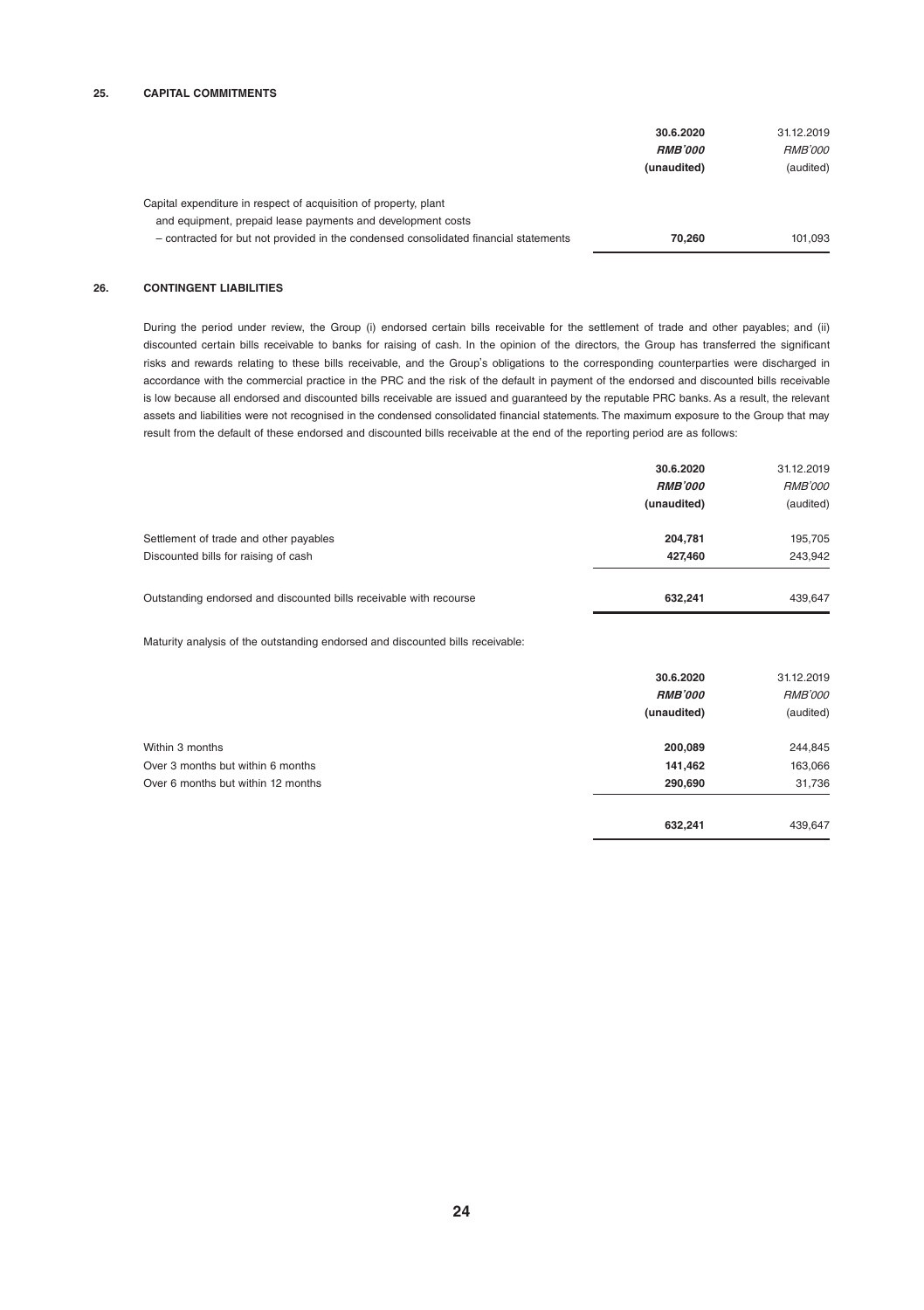#### **27. RELATED PARTY DISCLOSURES**

Other than those disclosed elsewhere in the condensed consolidated financial statements, during the period under review, the Group entered into the following transactions with related parties:

|                                         | Six months ended |                |
|-----------------------------------------|------------------|----------------|
|                                         | 30.6.2020        | 30.6.2019      |
|                                         | <b>RMB'000</b>   | <b>RMB'000</b> |
|                                         | (unaudited)      | (unaudited)    |
| Sale of goods                           |                  |                |
| <b>Brilliance China Group</b>           | 443,269          | 484,577        |
| Huachen Group                           | 20,199           | 119,967        |
| <b>Wuliangye Group</b>                  | 68,535           |                |
|                                         | 532,003          | 604,544        |
| Purchase of goods                       |                  |                |
| <b>Brilliance China Group</b>           | 47,156           | 41,943         |
| Wuliangye Group                         | 37,617           | 80,366         |
| Huachen Group                           | 4,050            | 72             |
|                                         | 88,823           | 122,381        |
| Lease payment and auxiliary services    |                  |                |
| Huachen Group                           | 1,848            | 2,658          |
| <b>Brilliance China Group</b>           | 1,864            | 1,781          |
|                                         | 3,712            | 4,439          |
| <b>Repairment fee</b>                   |                  |                |
| <b>Wuliangye Group</b>                  | 79               | 76             |
| Cleaning and greening services received |                  |                |
| <b>Wuliangye Group</b>                  | 100              | 1,241          |
| Water and electricity costs charged     |                  |                |
| <b>Wuliangye Group</b>                  | 442              | 726            |

#### **Transactions/balances with other state-controlled entities in the PRC**

The Group operates in an economic environment currently predominated by entities directly or indirectly owned or controlled by the PRC government ("**State-controlled Entities**"). The Group has entered into various transactions in the ordinary course of business, including deposits placements, borrowings and other general banking facilities, with banks which are PRC government related entities. In addition, the Group itself is jointly controlled by a subsidiary of Brilliance China and a subsidiary of Wuliangye, each of which are ultimately controlled by the PRC government. Apart from the transactions with Brilliance China Group, Huachen Group and Wuliangye Group disclosed above, the Group also conducts business with other State-controlled Entities. The directors of the Company consider those State-controlled Entities as independent third parties so far as the Group's business transactions with them are concerned.

#### **28. SHARE BASED PAYMENT TRANSACTION**

#### **Share Incentive Scheme**

During the year ended 31 December 2011, the Company established a share incentive scheme to provide an incentive to directors, management, employees and relevant personnel of the Group who have contributed or will make contributions to the development and growth of the Group (the "**Beneficiaries**") which contains two trust arrangements, namely a fixed trust (the "**Fixed Trust**") and a discretionary trust (the "**Discretionary Trust**"). On 31 October 2011, the Company issued 93,999,794 Shares, representing approximately 9.998% of then enlarged issued share capital of the Company, to Lead In, which held on trust for the relevant Beneficiaries under the two trust arrangements at subscription price of HK\$1.0817 per Share. The subscription price of HK\$1.0817 per Share was considered as fair value since it was determined based on the Mianyang Xinchen's valuation report, which was issued by an independent valuer for the purpose of group reorganisation and it was also used to determine the consideration for the shares issued to Dongfeng Motors Engineering Co., Ltd. (i.e. HK\$1.0817 per Share), which is an independent third party prior to its investment.

All Shares under the Fixed Trust were awarded to the Beneficiaries. No Share had been awarded under the Discretionary Trust for the six months ended 30 June 2020. As at 30 June 2020, Lead In held 33,993,385 Shares under the Discretionary Trust.

During the six months ended 30 June 2020 and 2019, no Share has been exercised, lapsed or forfeited under the Fixed Trust and the Discretionary Trust.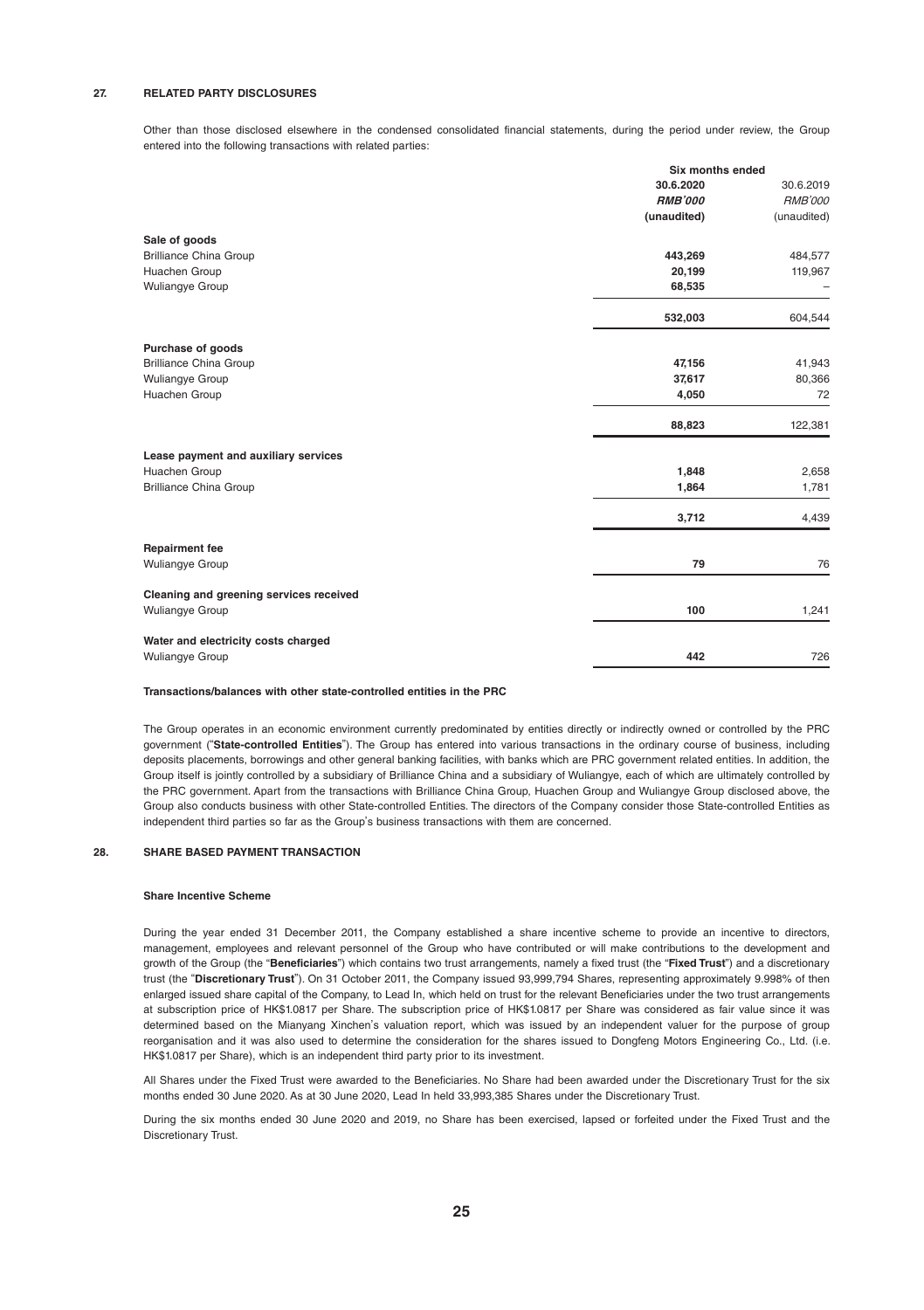### **MANAGEMENT'S DISCUSSION & ANALYSIS**

#### **Business review**

As the novel coronavirus took its toll during the reporting period, industries across the board showed significantly decline in sales figures, and the automobile industry was no exception. In the first half of 2020, the Group achieved total unaudited revenue of approximately RMB741.95 million, representing a decrease of approximately 35.7% compared to approximately RMB1,154.61 million for the corresponding period last year. The decrease in revenue was mainly due to a decrease in the sales of engines. Apart from the reason mentioned above, the decrease in the sales of the engines was caused by the unfavorable automobile market environment. Even before the deadly outbreak, car sales in China were in decline due to a slowing economy and trade tensions with the United States.

Sales volume of engines decreased by approximately 60.6%, from approximately 72,600 units in the first half of 2019 to approximately 28,620 units in the first half of 2020, mainly due to the decrease in sales of both gasoline and diesel engines.

With respect to the engines business segment, the Group recorded approximately 56.2% decrease in the segment revenue, from approximately RMB804.72 million in the first half of 2019 to approximately RMB352.85 million in the first half of 2020. The decrease was mainly due to a decrease in the sales of both gasoline and diesel engines.

With respect to the engine components segment, the Group recorded approximately 11.2% increase in the segment revenue, from approximately RMB349.90 million in the first half of 2019 to approximately RMB389.11 million in the first half of 2020. The increase was mainly due to a slight increase in the sales of connecting rods and increase in sales of accessories in the first half of 2020. The Group sold approximately 252,950 units of crankshaft in the first half of 2020, representing approximately 2.0% decrease compared to approximately 258,200 units for the corresponding period of 2019. The decrease was due to the decrease in demand for Bx8 crankshafts as requested by BMW Brilliance Automotive.

The Group sold approximately 396,500 units of connecting rods in the first half of 2020, representing approximately 29.7% increase compared to approximately 305,800 units for the corresponding period of 2019. The increase in the unit sales of connecting rods was mainly due to an increase in demand of Bx8 connecting rods during the reporting period.

The unaudited cost of sales amounted to approximately RMB695.61 million in the first half of 2020, representing a decrease of approximately 30.5% compared to approximately RMB1,001.05 million for the corresponding period last year. The decrease was less than the corresponding decrease in the Group's total unaudited revenue, as there was only slight decrease in fixed cost.

The gross profit margin of the Group decreased as the volume of production decreased significantly whilst the fixed cost remained during the period. It was approximately 6.3% in the first half of 2020 whilst it was approximately 13.3% in the first half of 2019.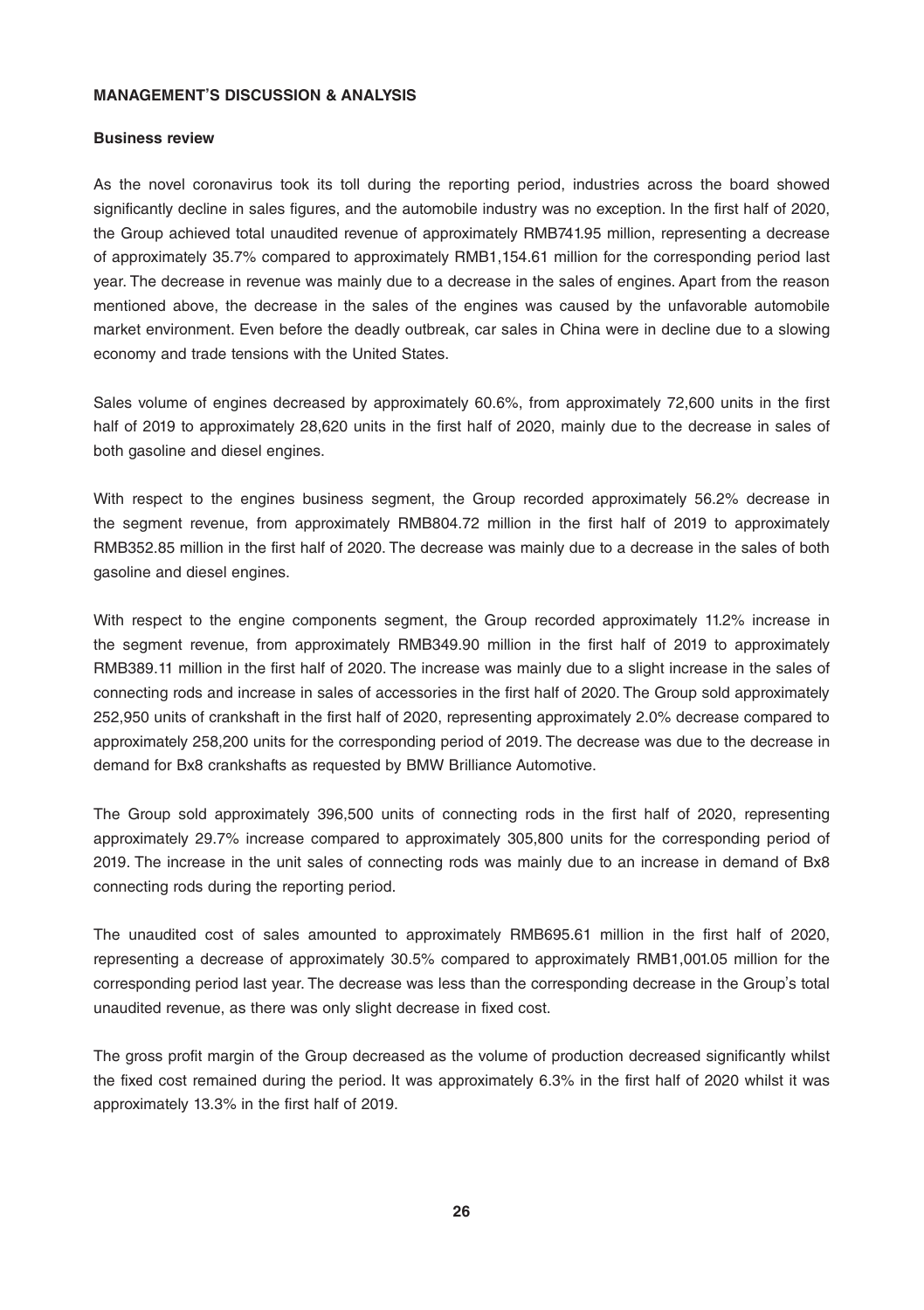The unaudited other income increased from approximately RMB11.45 million for the first half of 2019 to approximately RMB15.10 million for the first half of 2020, representing an increase of approximately 31.9%. The increase was mainly due to the increase in government grants recognized during the period.

Impairment losses increased from approximately RMB0.54 million in the first half of 2019 to approximately RMB13.58 million in the first half of 2020. The increase was mainly due to an impairment of trade and other receivables from certain customers.

The unaudited other gains and losses increased from net losses of approximately RMB0.83 million for the first half of 2019 to net losses of approximately RMB10.07 million for the first half of 2020. The increase was mainly due to more unrealized foreign exchange translation loss recognized and less net gain arising on financial assets at fair value through profit and loss account recognized in the first half of 2020.

The unaudited selling and distribution expenses decreased by approximately 21.9%, from approximately RMB18.42 million in the first half of 2019 to approximately RMB14.39 million in the first half of 2020, representing approximately 1.6% and approximately 1.9% of the revenue in the first half of 2019 and 2020 respectively. The decrease in terms of value was mainly due to a decrease in transportation and sales staff costs.

The unaudited administrative expenses decreased by approximately 10.8%, from approximately RMB61.68 million in the first half of 2019 to approximately RMB54.99 million in the first half of 2020, representing approximately 5.3% and approximately 7.4% of the revenue in the first half of 2019 and 2020 respectively. The decrease in value was mainly due to the general decrease in other staff costs, depreciation and office expenses. The increase in terms of percentage was mainly due to a larger extent of decrease in sales volume.

The unaudited finance costs decreased by approximately 6.7%, from approximately RMB41.76 million in the first half of 2019 to approximately RMB38.97 million in the first half of 2020. The decrease was mainly due to decrease in the discount rate of short-term financing by discounting bills during the course of business.

The Group's unaudited profit before tax was approximately RMB39.38 million in the first half of 2019, whereas there was unaudited loss before tax of approximately RMB78.07 million in the first half of 2020.

The unaudited income tax expenses decreased by approximately 92.7%, from approximately RMB7.46 million in the first half of 2019 to approximately RMB0.54 million in the first half of 2020. The decrease was due to the decrease in business transacted during the period.

In the first half of 2020, the Group recorded unaudited net loss attributable to the owners of the Company of approximately RMB78.62 million, which compares to unaudited net profit attributable to the owners of the Company of approximately RMB31.93 million for the six months ended 30 June 2019.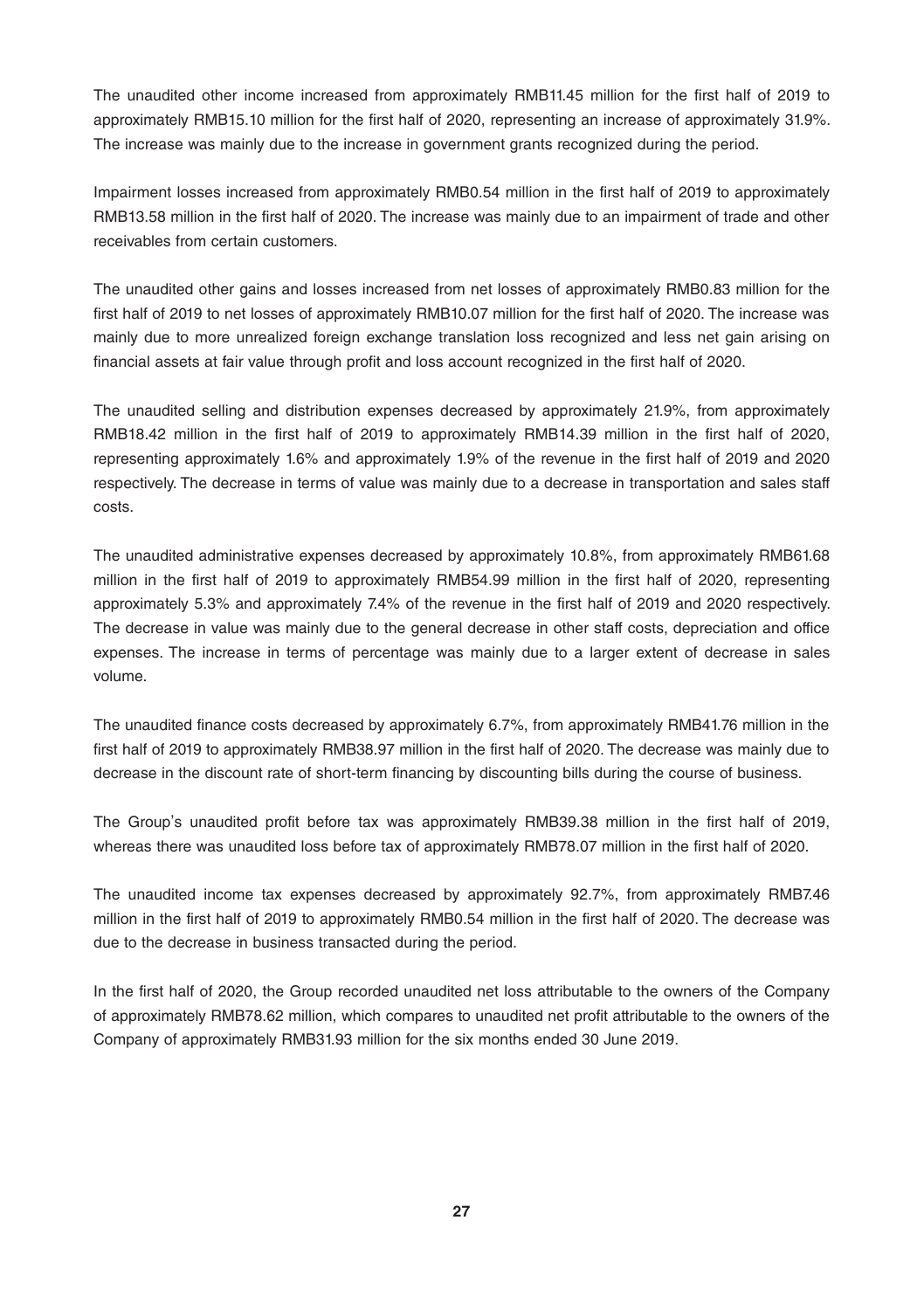#### **Liquidity and financial resources**

As at 30 June 2020, the Group had approximately RMB63.76 million in bank balances and cash (31 December 2019: approximately RMB98.19 million), and approximately RMB462.54 million in pledged/ restricted bank deposits (31 December 2019: approximately RMB266.07 million).

As at 30 June 2020, the Group had trade and other payables of approximately RMB1,206.68 million (31 December 2019: approximately RMB1,176.14 million), bank borrowings due within one year in the amount of approximately RMB1,259.10 million (31 December 2019: approximately RMB1,008.09 million), and bank borrowings due after one year in the amount of approximately RMB421.37 million (31 December 2019: approximately RMB577.72 million).

#### **Pledge of assets**

As at 30 June 2020, the Group pledged certain of its land use rights, buildings, plant and machinery with a total value of approximately RMB82.86 million (31 December 2019: approximately RMB100.15 million) to certain banks to secure certain credit facilities granted to the Group.

As at 30 June 2020, the Group also pledged bank deposits of approximately RMB460.20 million (31 December 2019: approximately RMB261.30 million) to certain banks to secure certain credit facilities granted to the Group.

#### **Gearing ratio**

As at 30 June 2020, the Debt-to-Equity ratio of the Group, computed by dividing total liabilities by total equity attributable to the owners of the Company, was approximately 1.07 (31 December 2019: approximately 1.01).

As at 30 June 2020, the gearing ratio, computed by dividing bank borrowings by total equity attributable to owners of the Company, was approximately 57.7% (31 December 2019: approximately 53.0%). Both Debtto-Equity ratio and gearing ratio were slightly increased, which were mainly due to increase in total bank borrowings and decrease in total equity.

#### **Contingent liabilities**

During the period under review, the Group (i) endorsed certain bills receivable for the settlement of trade and other payables; and (ii) discounted certain bills receivable to banks for raising cash. The Group considered that the risk of default in payment of the endorsed and discounted bills receivable was low because all endorsed and discounted bills receivable were issued and guaranteed by reputable PRC banks.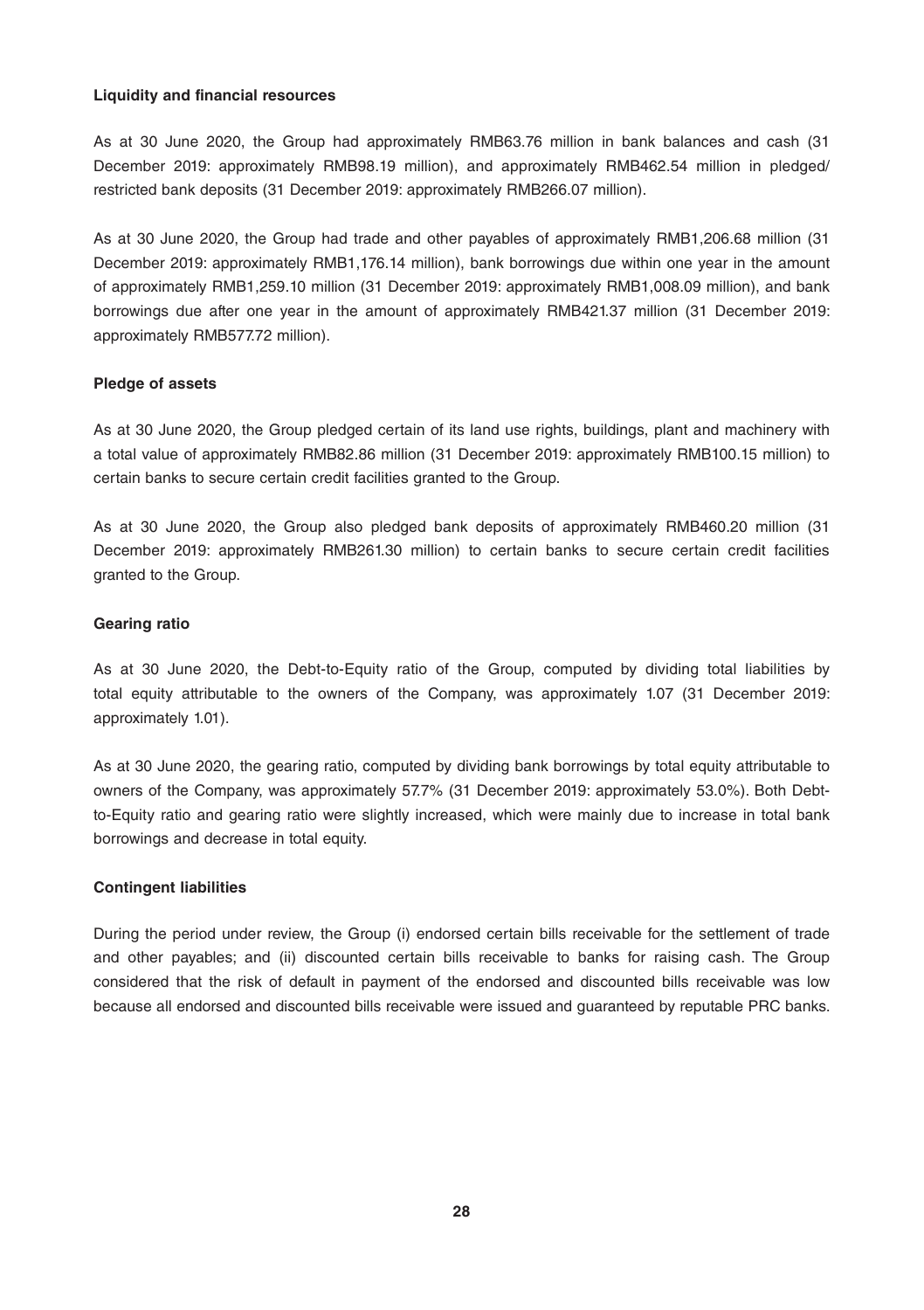#### **Capital commitments**

As at 30 June 2020, the Group had capital commitments of approximately RMB388.07 million (31 December 2019: approximately RMB479.09 million), of which contracted capital commitments amounted to approximately RMB70.26 million (31 December 2019: approximately RMB101.09 million), which is primarily related to the capital expenditure in respect of acquisition of property, plant and equipment, and new engine development.

#### **Foreign exchange risks**

The Group's functional currency is Renminbi. Since the Group has certain assets and liabilities, such as receivables, payables, cash and bank borrowings, denominated in foreign currencies, such as United States Dollar and Hong Kong Dollar, the Group is exposed to foreign currency translation risk. The Group will monitor its foreign exchange risks and may consider hedging its foreign currency exposure, if and when necessary.

#### **Employees and remuneration policy**

As at 30 June 2020, the Group had approximately 1,274 employees (30 June 2019: approximately 1,603). Employee costs amounted to approximately RMB57.62 million for the six months ended 30 June 2020 (six months ended 30 June 2019: approximately RMB85.14 million). The Group will endeavor to ensure that the employees' salary levels are in line with industry practice and prevailing market conditions and that employees' remuneration is based on their performance.

## **Outlook**

In the first half of 2020, the country shutdown in February and March to fight the novel coronavirus pandemic and the consumers' concerns over a slowing economy and trade tension with the United States resulted in the further dampened sales of the passenger vehicles segment of the automotive sector in the PRC after the lackluster performance in 2019. According to the China Association of Automobile Manufacturers ("**CAAM**"), the sales of passenger vehicles segment recorded a decline of 22.5% on a yearon-year basis in the first half of 2020 whilst the sales of commercial vehicles segment recorded a growth of 9.5%. Passenger vehicles account for about 76.7% of sales of the automotive sector. The decline of the passenger vehicles segment was mainly driven by a decrease in demand for sedan cars and sport-utility vehicles ("**SUVs**"). As such, the sale volume of our engine products decreased significantly during the reporting period.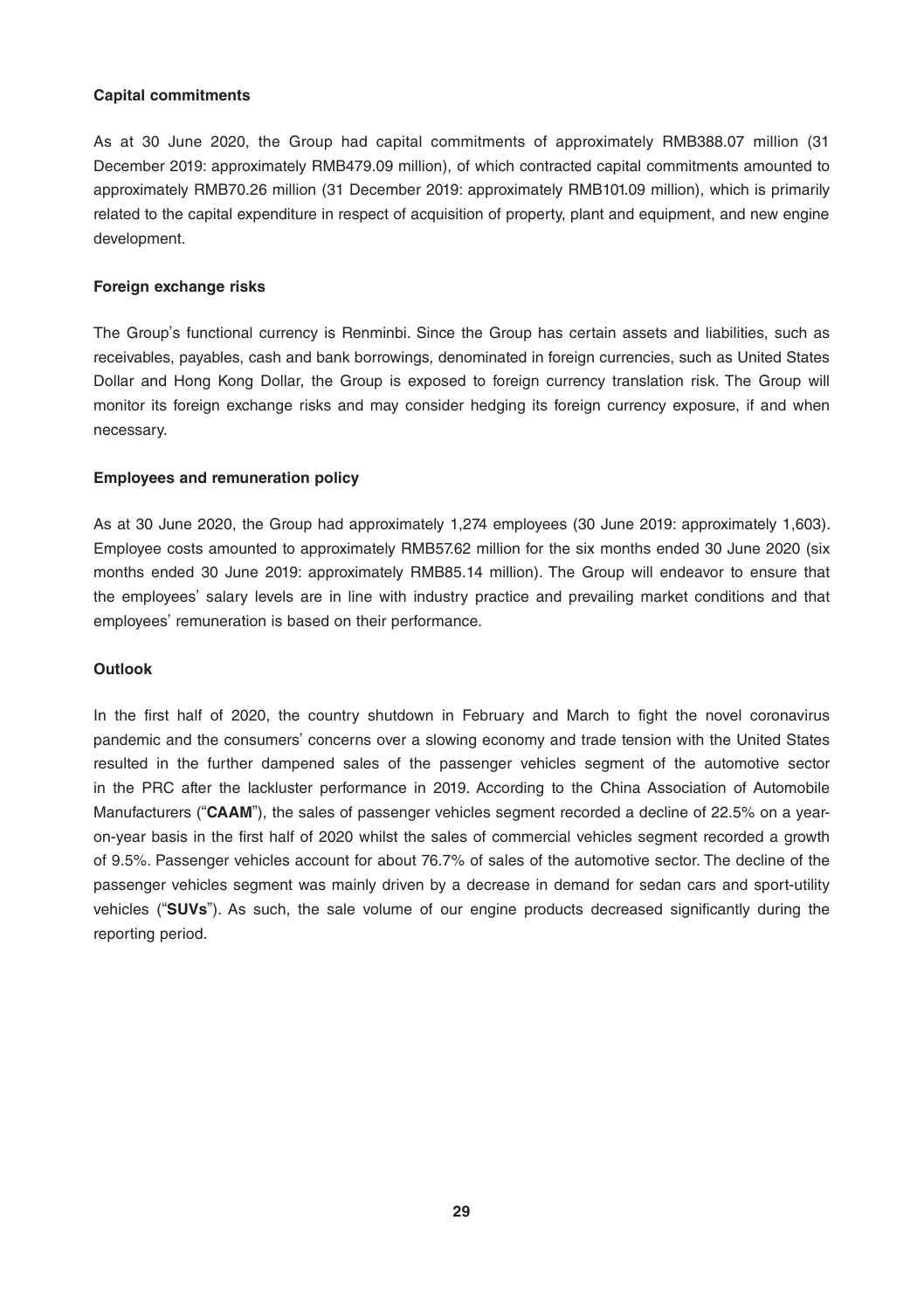The current global economic uncertainties and pandemic development may continue to pose threat to the PRC's automobile markets. In view of this situation, the PRC government has already implemented various policies to boost the automobile sales, including purchase subsidies, relaxation of new issuance of license plates in core cities, exemption of vehicle purchase tax, to promote automobile sales growth. As we see from the latest statistics released by CAAM, the automobile sales in June 2020 shows a sign of rebound as both the passenger vehicles (in particular, the SUV units) and commercial vehicles post double-digit growth year-on-year. This is attributable to the release of the long-accumulated purchase power as the outbreak of the novel coronavirus in the beginning of the year restrains people from shopping. Amid the continual woe of the novel coronavirus, however, the PRC government shows capability to keep the confirmed cases at a low level nationwide. Pent-up demand and consumers trying to avoid public transport to lower the risks of being infected will help getting more customers back into showrooms after lockdown measures eased. Thus, it is expected that in the second half of the year automobile sales may be able to approach the same level as last year.

During the reporting period, the Group recorded a significant decline in the sales of both the gasoline and diesel engines due to decrease in demand from customers. The sales of engine components recorded a slight increase in revenue.

Regarding the prince engine business (the CE engine business), the sales is much lower than the original forecast. This is mainly affected by the unexpected withdrawal of orders from some of the customers as the novel coronavirus pandemic hugely affected the industry chain during the period. This trend is particularly obvious in the mid to lower-end market. The Group has confidence that more contribution from the sales of CE engines will be back on track from the second half of 2020 and the years ahead. We have been preparing various versions of Prince engines with different power output to be industrialized. Our CE engine technology is authorized and developed on the basis of BMW Prince Engine, which has won the World's Best Ten Engines in eight consecutive years. CE engine adopted leading and mature technologies with strategic positioning of "high starting point, high quality, and high platform". An expert team from BMW Germany provided all-around supports on research and development, industrialization, supply chain management, quality management and project management, ensuring the engine production is in accordance with BMW process certification, BMW quality philosophy and BMW quality standard.

CE engine family currently consists of three displacements model of 1.2L, 1.6L and 1.8L with different performance level and hybrid derivatives. CE engine meets requirements of CN6b emission regulation and the fourth phase fuel consumption. The CE engine is applicable for SUV, passenger vehicle, multi-purpose vehicle, A-class vehicle models, etc. Although the sales volume shows disappointing results during the period which is badly affected by the pandemic across the country and the world, the Group still believes that CE engines will become the key driver for the Group's engine business going forward. In addition to existing customers, we are in new cooperation with a number of automobile manufacturers which confirmed orders for CE engines in the coming few years.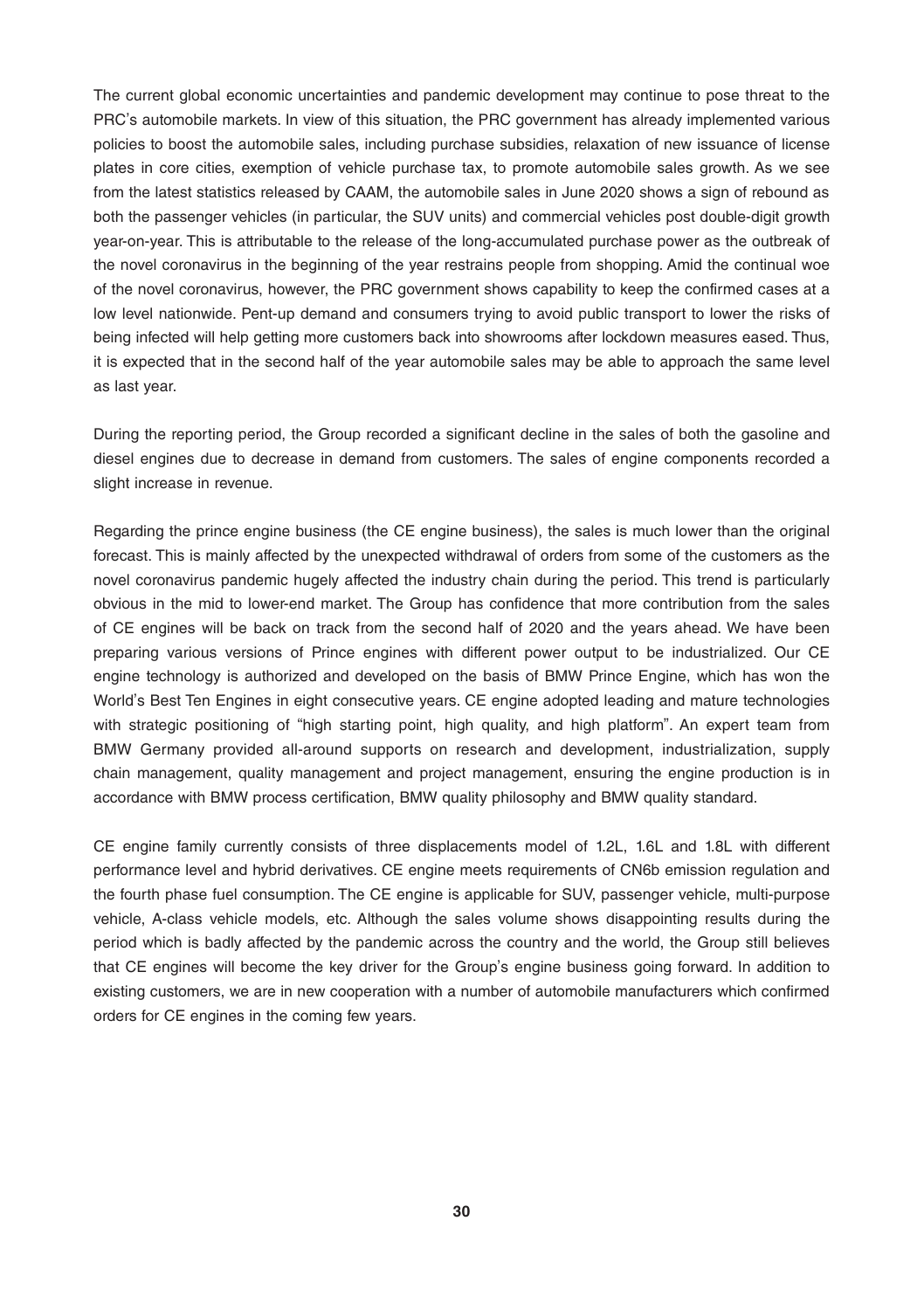At present, our XCE branded traditional and CE engines are all CN6 emission standard compliant. The switch from CN5 to CN6 is a huge technical test for engine manufacturers as the time allowed for the switch is shortened, leaving us a very short reaction time to deal with the change. Since we have an independent, robust technological research and development system, this would enable us to fulfil this national requirement before the deadline in July 2020.

Regarding engine components business, the crankshaft production line for Bx8 engines and connecting rods production showed a continued growth in sales in the first half of 2020 when compared to the corresponding period in 2019. As set out in Brilliance China's annual report for 2019, BMW Brilliance Automotive achieved sales of 545,919 (2018: 466,182 units) BMW vehicles in 2019 which showed a doubledigit growth and it is expected that the demand of finished crankshaft for Bx8 engines will increase as new models of BMW vehicles will be put up for sales in the coming few years. Apart from this, BMW officially nominated us as the next generation of Bx8 engine crankshaft and connecting rod supplier and the supply period has been extended to 2030, and the shared order of connecting rod production will be increased from 30% to 50%.

In addition, BMW has fully affirmed us the pursuit of excellent quality, and it is another milestone in the development components business. So far, we delivered over 2.0 million crankshafts and 5.0 million connecting rods to BMW. At the same time, we maintained high quality of customer after-sales service for 7 consecutive years. We won the BMW "Quality Excellence Award" and became BMW's excellent supplier. We will continue to uphold the core values of being close to our customers, and be responsible, open and transparent, and continuous innovation to further enhance core competitiveness and push forward the development of the Group.

The Group will continue to explore new business opportunities with BMW AG, BMW Brilliance Automotive and other strategic partners in the future.

#### **INTERIM DIVIDEND**

The Board did not recommend the payment of any interim dividend for the six months ended 30 June 2020 (six months ended 30 June 2019: nil).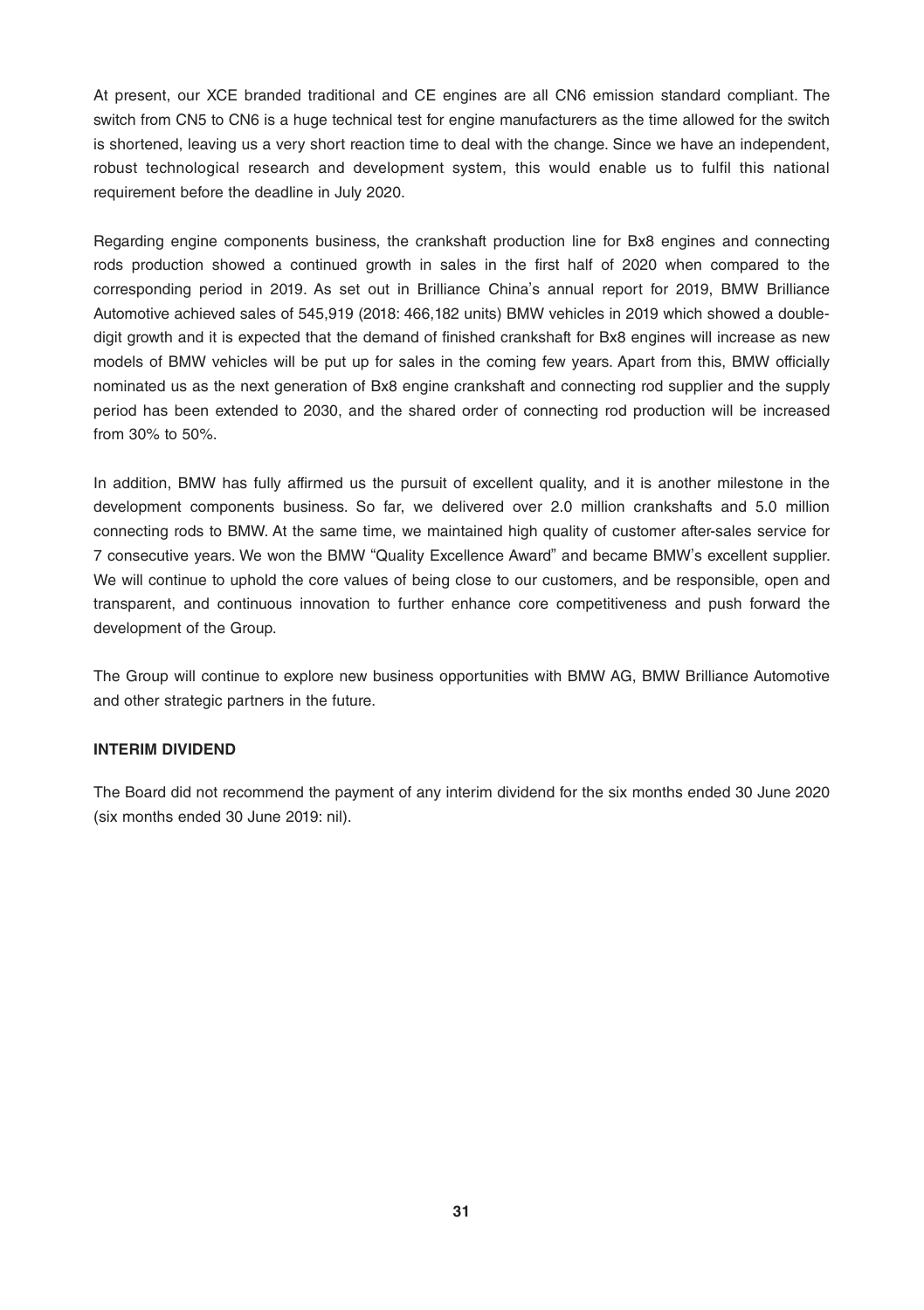## **SHARE INCENTIVE SCHEME ESTABLISHED BY LEAD IN**

The share incentive scheme (the "**Incentive Scheme**") was established in 2011 to serve as a retention tool, and to align the interests of the Beneficiaries identified by the trustees of the trusts (further described hereinafter) with that of the Company. Lead In was incorporated for the purpose of holding the Shares on trust for the Beneficiaries pursuant to the Incentive Scheme.

The terms of the Incentive Scheme and the trust arrangements are not subject to the provisions of Chapter 17 of the Listing Rules as these arrangements do not involve the grant of options by the Company to subscribe for Shares after the listing of the Company's shares on the Stock Exchange.

Lead In is currently owned as to 50% by Mr. Wu Xiao An and as to 50% by Mr. Wang Yunxian, both are executive directors of the Company. Lead In holds such Shares on trust for the Beneficiaries under two separate trust arrangements, namely the "Fixed Trust" and the "Discretionary Trust".

All Shares under the Fixed Trust were awarded to the Beneficiaries. No Share had been awarded under the Discretionary Trust for the six months ended 30 June 2020. As at 30 June 2020, Lead In held 33,993,385 Shares under the Discretionary Trust.

#### **SHARE OPTION SCHEME**

The Company adopted a share option scheme on 25 April 2012, which was amended and restated on 8 February 2013 (the "**Share Option Scheme**").

The Share Option Scheme will remain in force for a period of 10 years from 13 March 2013. The period during which an option may be exercised will be determined by the directors of the Company at their absolute discretion, save that no option shall be exercised later than 10 years from the date of grant.

No share options had been granted by the Company under the Share Option Scheme since its inception and for the six months ended 30 June 2020 and no expenses were recognised by the Group for the period under review (six months ended 30 June 2019: nil).

## **CHANGE IN DIRECTORS' INFORMATION**

Pursuant to Rule 13.51B(1) of the Listing Rules, the change in information of the directors of the Company subsequent to the date of 2019 annual report of the Company is set out below:

– Mr. Yang Ming resigned as chairman of Sichuan Yibin Pushi Dies Co., Ltd. (四川省宜賓普什模具有 限公司) and chairman of Chengdu Pushi Vehicle Dies Co., Ltd. (成都普什汽車模具有限公司) on 13 May 2020.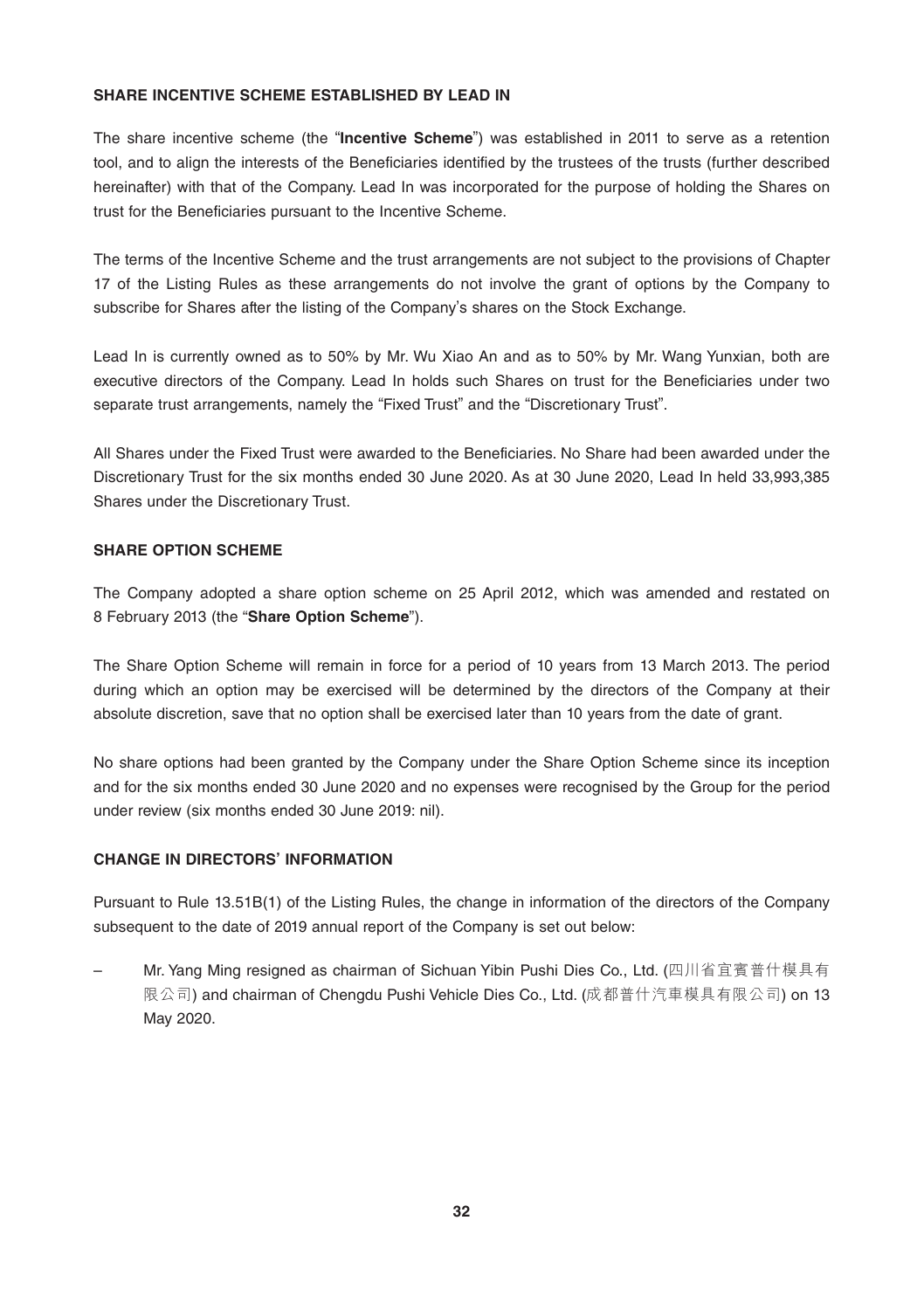## **SUBSTANTIAL SHAREHOLDERS' INTERESTS AND SHORT POSITIONS IN SHARES AND UNDERLYING SHARES**

As at 30 June 2020, so far as known to the directors of the Company, each of the following persons (other than a director or chief executive of the Company) had an interest or a short position in the shares and underlying shares of the Company as recorded in the register required to be kept by the Company under Section 336 of the Securities and Futures Ordinance (the "**SFO**"):

|                                                    |                                         | Number of     | Approximate<br>percentage of |
|----------------------------------------------------|-----------------------------------------|---------------|------------------------------|
| Name of Shareholder                                | Capacity                                | <b>Shares</b> | shareholding <sup>(6)</sup>  |
| <b>Brilliance Investment</b>                       | Beneficial owner                        | 400,000,000   | 31.20%                       |
| Brilliance China <sup>(1)</sup>                    | Interest in a controlled<br>corporation | 400,000,000   | 31.20%                       |
| Huachen Automotive <sup>(2)</sup>                  | Interest in a controlled<br>corporation | 400.000.000   | 31.20%                       |
| Xinhua Investment                                  | Beneficial owner                        | 400,000,000   | 31.20%                       |
| Xinhua Combustion Engine(3)                        | Interest in a controlled<br>corporation | 400,000,000   | 31.20%                       |
| Sichuan Yibin Pushi Group Co., Ltd. <sup>(4)</sup> | Interest in a controlled<br>corporation | 400,000,000   | 31.20%                       |
| Wuliangye <sup>(5)</sup>                           | Interest in a controlled<br>corporation | 400,000,000   | 31.20%                       |

Notes:

- (1) Brilliance Investment is wholly-owned by Brilliance China and Brilliance China is deemed or taken to be interested in approximately 31.20% of the issued share capital of the Company in which Brilliance Investment is interested.
- (2) Brilliance China is owned as to approximately 38.35% by Huachen Automotive and Huachen Automotive is deemed or taken to be interested in approximately 31.20% of the issued share capital of the Company in which Brilliance Investment is interested.
- (3) Xinhua Investment is a direct wholly-owned subsidiary of Xinhua Combustion Engine and Xinhua Combustion Engine is deemed or taken to be interested in approximately 31.20% of the issued share capital of the Company in which Xinhua Investment is interested.
- (4) Xinhua Combustion Engine is a direct non wholly-owned subsidiary of Sichuan Yibin Pushi Group Co., Ltd. ("**Pushi Group**") and Pushi Group is deemed or taken to be interested in approximately 31.20% of the issued share capital of the Company in which Xinhua Investment is interested.
- (5) Pushi Group is a direct wholly-owned subsidiary of Wuliangye and Wuliangye is deemed or taken to be interested in approximately 31.20% of the issued share capital of the Company in which Xinhua Investment is interested.
- (6) These percentages are calculated on the basis of 1,282,211,794 Shares in issue as at 30 June 2020.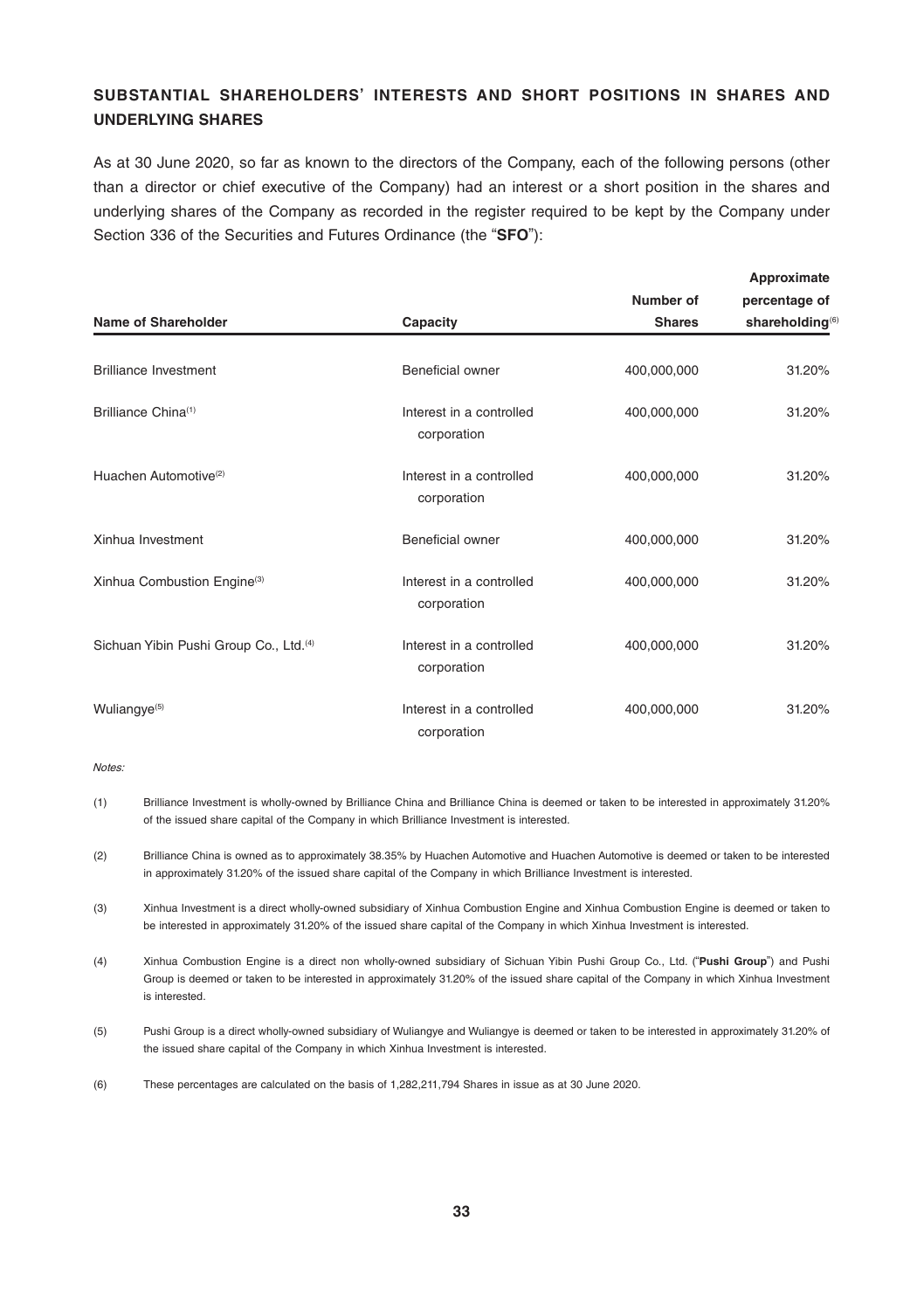Save as disclosed herein, as at 30 June 2020, there was no other person (other than a director or chief executive of the Company) so far as known to the directors of the Company, as having an interest or a short position in the shares and underlying shares of the Company as recorded in the register required to be kept by the Company under Section 336 of the SFO.

#### **DIRECTORS' INTERESTS AND SHORT POSITIONS IN SHARES AND UNDERLYING SHARES**

As at 30 June 2020, the interests and short positions of each director and chief executive of the Company in the shares, underlying shares and debentures of the Company or any associated corporation (within the meaning of Part XV of the SFO) which were required to be notified to the Company and the Stock Exchange pursuant to Divisions 7 and 8 of Part XV of the SFO (including interests and short positions which he was taken or deemed to have under such provisions of the SFO); or were required pursuant to Section 352 of the SFO to be entered in the register referred to therein; or were required pursuant to the Model Code for Securities Transactions by Directors of Listed Issuers to be notified to the Company and the Stock Exchange, are set out below:

#### **Interest in the shares of the Company**

| Name of director                   | Nature of interest                                  | Number and<br>class of Shares | Approximate<br>percentage of<br>shareholding <sup>(3)</sup> |
|------------------------------------|-----------------------------------------------------|-------------------------------|-------------------------------------------------------------|
| Mr. Wu Xiao An (also               | Beneficial owner                                    | 8,320,041 ordinary            | 0.65%                                                       |
| known as Ng Siu On) <sup>(1)</sup> | Trustee and interest in<br>a controlled corporation | 33,993,385 ordinary           | 2.65%                                                       |
| Mr. Wang Yunxian <sup>(2)</sup>    | Beneficial owner                                    | 6,471,143 ordinary            | 0.50%                                                       |
|                                    | Trustee and interest in<br>a controlled corporation | 33,993,385 ordinary           | 2.65%                                                       |

Notes:

- (1) Mr. Wu Xiao An is a trustee of the Discretionary Trust (which holds 33,993,385 Shares for the Beneficiaries) under the Incentive Scheme and holds 50% interests in Lead In. Accordingly, Mr. Wu is deemed or taken to be interested in approximately 2.65% of the issued share capital of the Company.
- (2) Mr. Wang Yunxian is a trustee of the Discretionary Trust (which holds 33,993,385 Shares for the Beneficiaries) under the Incentive Scheme and holds 50% interests in Lead In. Accordingly, Mr. Wang is deemed or taken to be interested in approximately 2.65% of the issued share capital of the Company.

(3) These percentages are calculated on the basis of 1,282,211,794 Shares in issue as at 30 June 2020.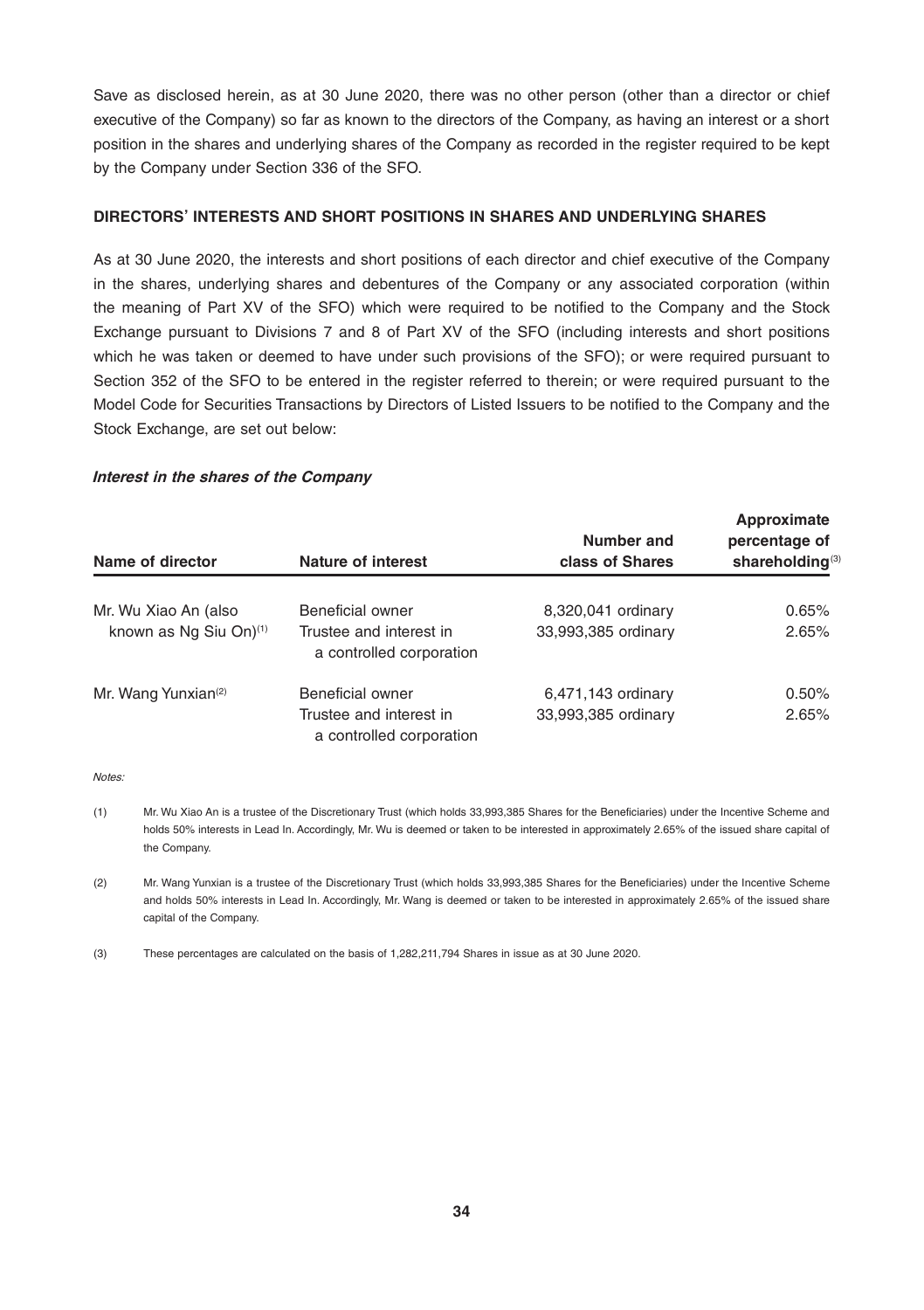Save as disclosed above, as at 30 June 2020, none of the directors and chief executive of the Company had any interests and short positions in the shares, underlying shares and debentures of the Company or any associated corporation (within the meaning of Part XV of the SFO) which were required to be notified to the Company and the Stock Exchange pursuant to Divisions 7 and 8 of Part XV of the SFO (including interests and short positions which he was taken or deemed to have under such provisions of the SFO); or were required pursuant to Section 352 of the SFO to be entered in the register referred to therein; or were required pursuant to the Model Code for Securities Transactions by Directors of Listed Issuers to be notified to the Company and the Stock Exchange.

#### **PURCHASE, SALE OR REDEMPTION OF THE COMPANY'S LISTED SECURITIES**

Neither the Company nor any of its subsidiaries has purchased, sold or redeemed any of the Company's listed securities during the six months ended 30 June 2020.

#### **DISCLOSURE UNDER RULE 13.21 OF THE LISTING RULES**

On 19 October 2017, Mianyang Xinchen (as borrower) and the Company (as guarantor) entered into two banking facility agreements (the "**Facility Letters 2017**") with a financial institution (as lender) for (i) a term loan facility of US\$36,000,000; and (ii) a term loan facility of US\$12,000,000, respectively. Under the Facility Letters 2017, it shall be an event of default, amongst others, if: (1) Brilliance China holds less than 25% (directly or indirectly) of the issued share capital of the Company; or (2) Wuliangye holds less than 25% (directly or indirectly) of the issued share capital of the Company. Details of the Facility Letters 2017 were set out in the announcement of the Company dated 19 October 2017.

On 14 February 2018, Mianyang Xinchen (as borrower) and the Company (as guarantor) entered into (i) a banking facility agreement (the "**Facility Letter A**") with a financial institution as lender ("**Lender A**") for a standby loan facility of up to RMB96,000,000, subject to annual review by Lender A; and (ii) a banking facility agreement (the "**Facility Letter B**", together with Facility Letter A, the "**Facility Letters 2018**") with a financial institution as lender for a term loan facility of US\$60,000,000, with the final maturity date being three years from the date of drawdown. Under the Facility Letters 2018, it shall be an event of default, amongst others, if: (1) Brilliance China holds less than 25% (directly or indirectly) of the issued share capital of the Company; or (2) Wuliangye holds less than 25% (directly or indirectly) of the issued share capital of the Company. Details of the Facility Letters 2018 were set out in the announcement of the Company dated 14 February 2018.

On 8 June 2020, Mianyang Xinchen (as borrower) and the Company (as guarantor) entered into two banking facility agreements (the "**Facility Letters 2020**") with a financial institution as lender for (i) a term loan facility of US\$4,000,000; and (ii) a term loan facility of US\$36,000,000, respectively, with the final maturity date being three years from the date of first drawdown. Under the Facility Letters 2020, it shall be an event of default, amongst others, if: (1) Brilliance China holds less than 25% (directly or indirectly) of the issued share capital of the Company; or (2) Wuliangye holds less than 25% (directly or indirectly) of the issued share capital of the Company. Details of the Facility Letters 2020 were set out in the announcement of the Company dated 8 June 2020.